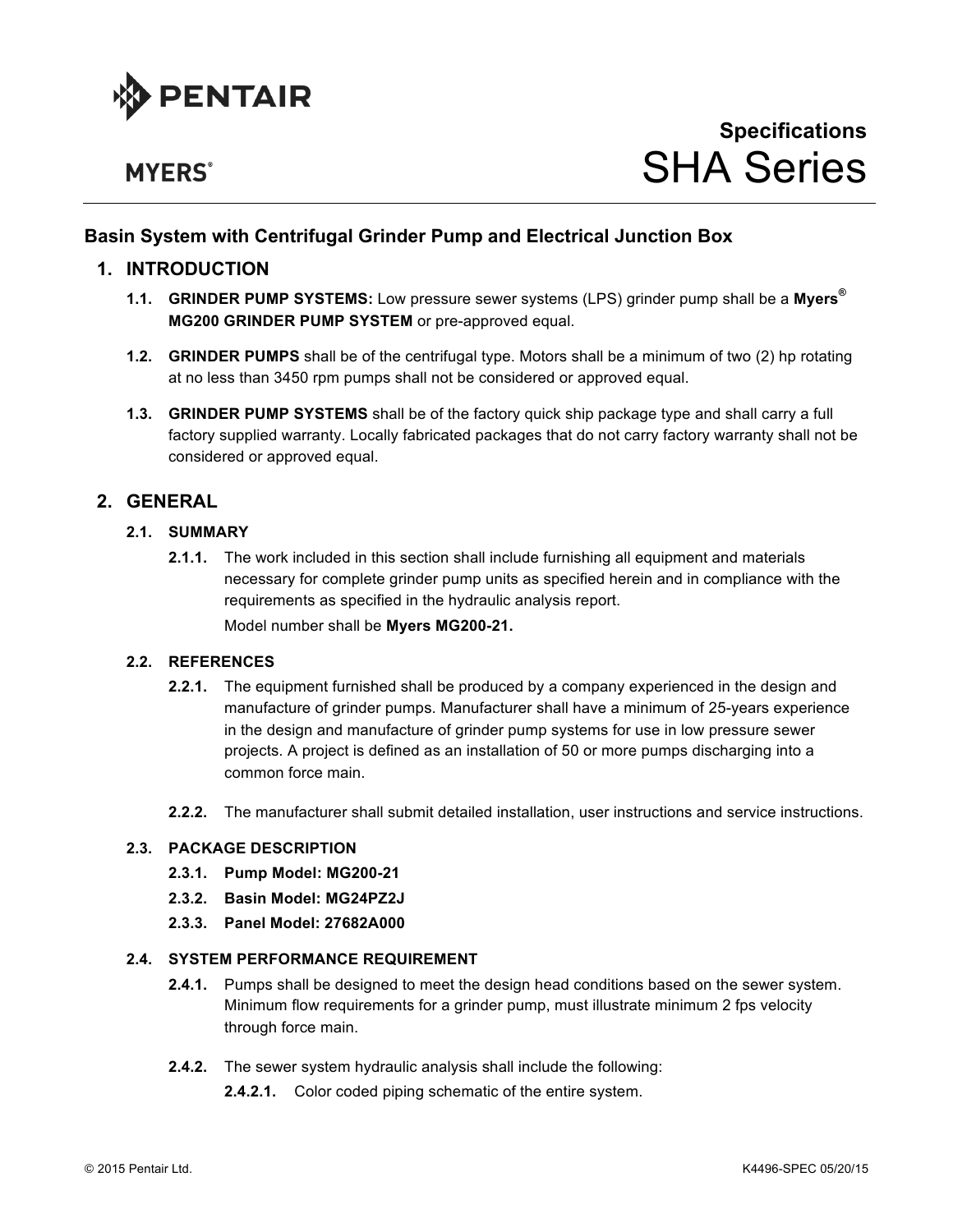- **2.4.2.2.** Complete flow, velocity and pressure requirements for each pipe segments.
- **2.4.2.3.** A complete written report and design drawing must be submitted.

# **2.5. SUBMITTALS**

**2.5.1.** The complete submittal packet shall include shop drawing information which includes, but is not limited to the following items: pump, motor, impeller, grinder assembly, lift out assembly, check valve, shut off valve, piping, level controls, basin, electrical control panel, electrical junction boxes, alarm facilities. Any deviations from the specifications shall be noted in the submittal.

# **2.6. PROJECT CONDITIONS**

- **2.6.1.** The specifications and project drawings depict equipment and materials manufactured by Myers, which are deemed suitable for the service anticipated. It is not intended, however to eliminate other products of equal quality and performance. The contractor shall prepare his bid based on the specified equipment for purposes of determining low bid. Award of contract shall constitute an obligation to furnish the specified equipment and materials.
- **2.6.2.** After execution of the contract, the contractor may offer substitutions to the specified equipment for consideration. The equipment proposed for substitution must be superior in construction and performance to that specified in the contract, and the higher quality must be demonstrated by a list of current users of the proposed equipment in similar installations.
- **2.6.3.** In the event the contractor obtains engineer's approval for equipment substitution, the contractor shall, at his own expense, make all resulting changes to the enclosures, buildings, piping or electrical systems as required to accommodate the proposed equipment. Revised detail drawings illustrating the substituted equipment shall be submitted to the engineer prior to acceptance.
- **2.6.4.** It will be assumed that if the cost to the contractor is less for the proposed substitution, then the contract price shall be reduced by the amount equal to the savings.

# **3. PRODUCTS – GRINDER UNITS BASE BID**

# **3.1. PUMP ASSEMBLY**

#### **3.1.1. Pump Model / General Construction**

**3.1.1.1.** Pump shall be a centrifugal sealed grinder type, model MG200-21, as manufactured by Pentair Ltd. The pump castings shall be high quality gray cast iron, ASTM A-48, Class 30. All external-mating parts shall be machined and Buna-N Rubber O-ring seals. Fiber or paper gaskets shall not be acceptable. All fasteners exposed to the pumped liquid shall be 300 series stainless steel. The grinder unit shall be integrally built with a submersible type motor. The grinder pump shall be capable of macerating material in normal domestic and commercial sewage to a fine slurry that will pass freely through the pump and 1-1/4" discharge pipe.

# **3.1.2. Electrical Power/Control Cord**

**3.1.2.1.** The motor power cord shall be SJOOW water resistant and CSA/UL approved.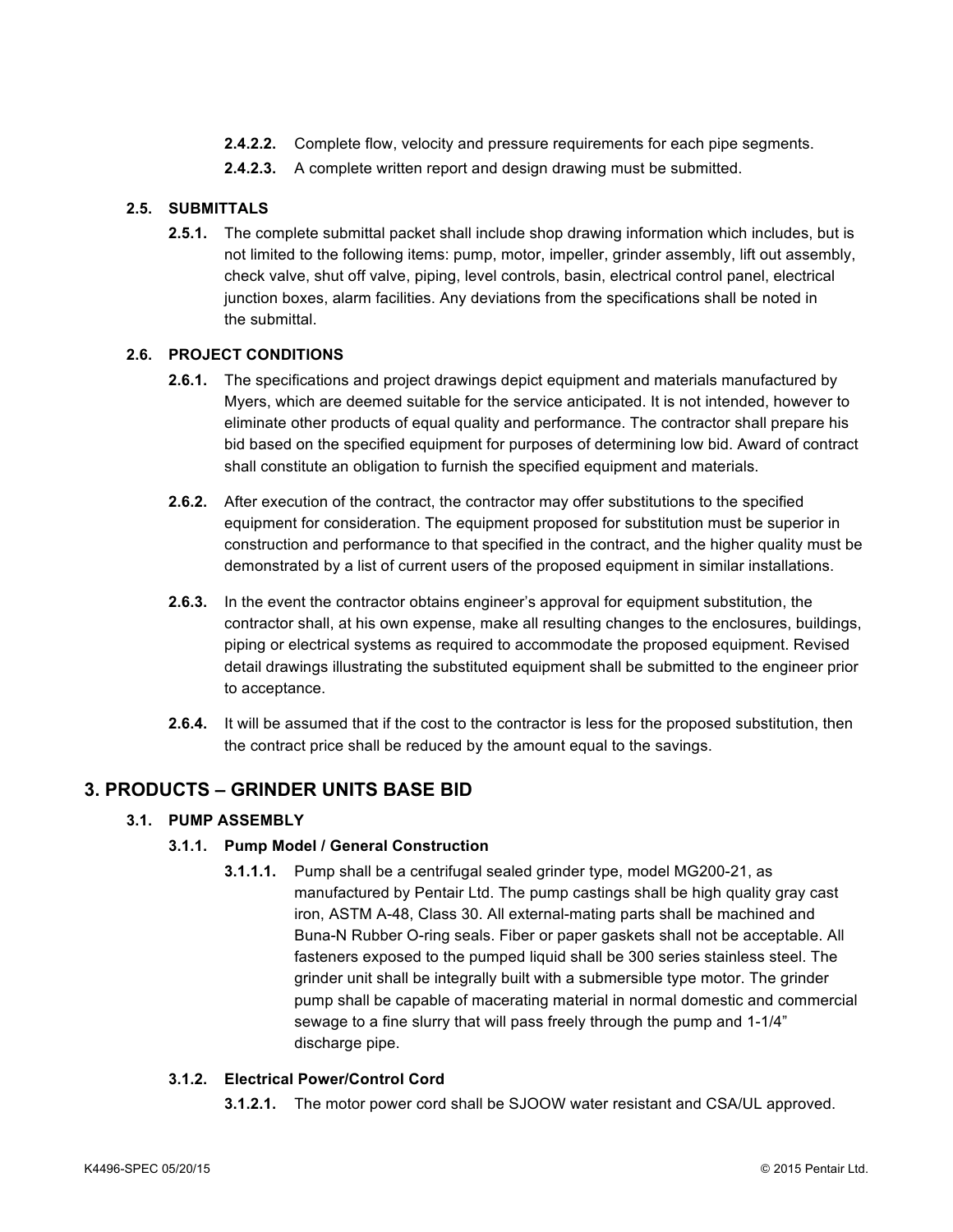**3.1.2.2.** The power cable entry into the cord cap assembly shall first be made with a rubber compression washer and compression nut. Each individual lead shall be stripped down to bare wire, at staggered intervals, and each strand shall be individually separated. A heat shrink tube filled with epoxy shall seal the outer cable jacket and the individual leads to prevent water contamination to gain entry even in the event of wicking or capillary attraction.

# **3.1.3. Motor**

- **3.1.3.1.** Pump motor shall be of the oil-filled type to promote superior cooling and longevity. Air-filled motors shall not be considered equal or allowed. Motor shall be at a minimum two (2) hp and shall rotate at a minimum of 3450 rpm.
- **3.1.3.2.** The stator, rotor and bearings shall be mounted in a sealed submersible frame. The stator winding shall be of the open type with Class F insulation, (155 degrees C or 311 degrees F) and NEMA B design (3 phase), NEMA L design (single phase). Single-phase motors shall be capacitor start, capacitor run type for high start torque.
- **3.1.3.3.** The motor shall be mounted in a three quarter motor frame attached to the bearing housing with threaded fasteners so they may be easily removed in the field without the use of heat or a press. Stators held by a heat shrink fit shall not be acceptable. No special tools shall be required for pump and motor disassembly.
- **3.1.3.4.** The motor frame shall be filled with dielectric type oil for maximum heat dissipation by transferring heat from windings and rotor to outer shell. The oil shall also provide continuous lubrication of bearings and mechanical seals. Air-filled motors do not provide superior heat dissipating capabilities and continuous lubrication, therefore shall not be considered an equal. The pump and motor shall be specifically designed so that they may be operated two thirds or completely submerged in the liquid being pumped without compromise. The pump shall not require cooling water jackets. Dependence upon, or use of water jackets for supplemental cooling shall not be acceptable.

#### **3.1.4. Bearings and Shaft**

- **3.1.4.1.** Motor shall have an upper single row ball radial bearing and a lower single row ball thrust bearing. Ball bearings shall be designed for 50,000 hours B-10 life. Bearings are to be permanently lubricated by the dielectric oil, which fills the motor housing. Grease packed ball bearings requiring periodic maintenance for lubrication shall not be acceptable.
- **3.1.4.2.** The common motor pump and grinder shaft shall be machined from solid 400 series stainless steel and be designed for minimum shaft overhang to reduce shaft deflection and prolong bearing life.
- **3.1.4.3.** The shaft shall be threaded to mount the pump impeller and grinder impeller.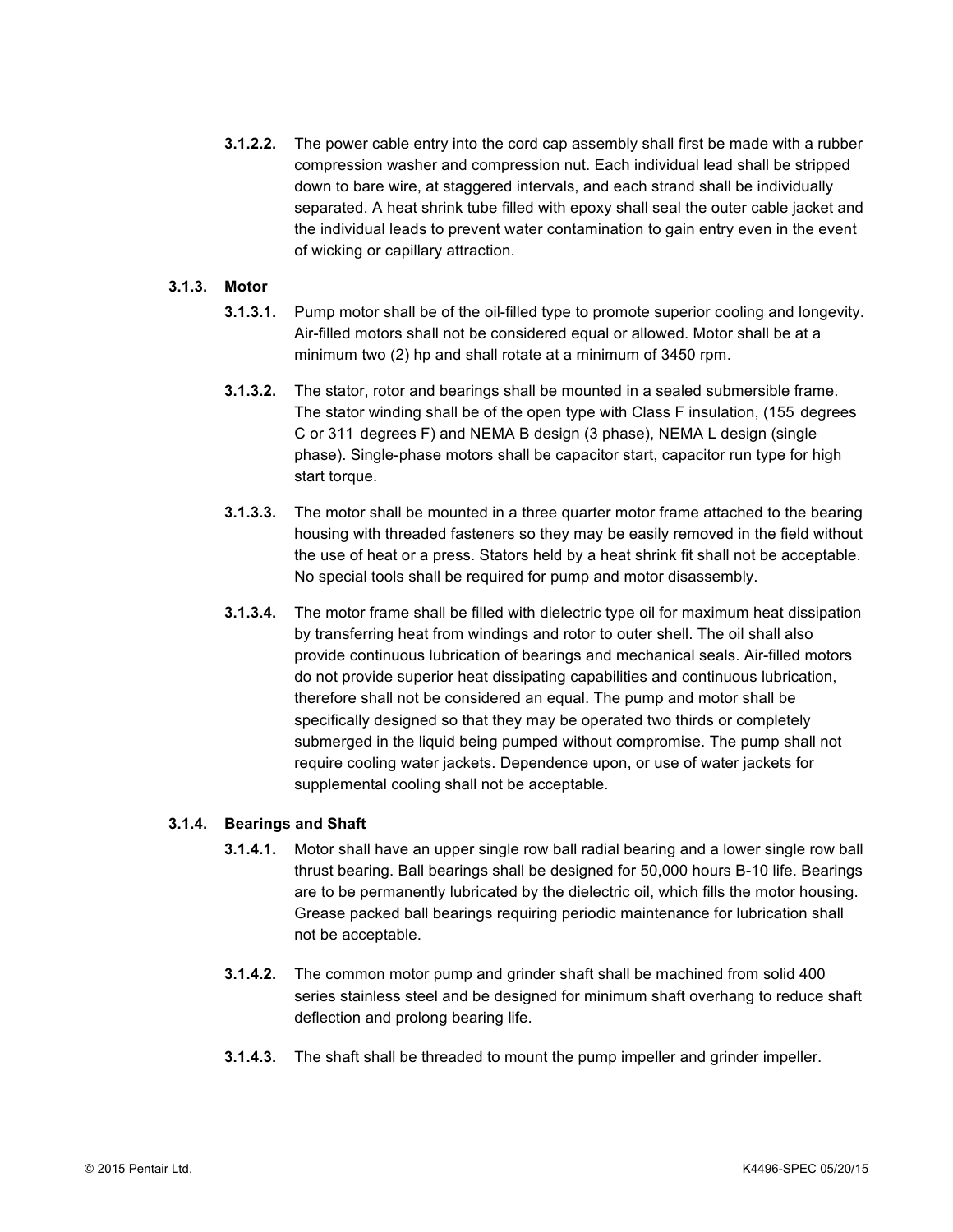# **3.1.5. Mechanical Seals**

- **3.1.5.1.** Motor shall be protected by one carbon ceramic type 21 mechanical seal. Seal shall permanently lubricate seal face and to transmit heat from shaft to outer shell.
- **3.1.5.2.** Seal face shall be carbon and ceramic and lapped to a flatness of one light band. All hardware is to 300 series stainless steel and sealing elastomers are to Buna-N Rubber.

# **3.1.6. Pump Impeller**

**3.1.6.1.** The impeller shall be designed for rough duty service and shall be of a ten vane, design with hydrodynamic pump out vanes on the rear shroud. The impeller shall be constructed of engineered thermoplastic, with a permanently molded, hexagonally locked bronze insert. The impeller shall be of a non-overloading design and be factory or field trim-able to meet specific performance conditions. Wear or field trimming shall not deter the factory balance. Impeller is to be threaded onto the pump/motor shaft.

# **3.1.7. Grinder Construction**

**3.1.7.1.** Grinder assembly shall consist of grinder impeller and shredding ring and shall be mounted directly below the volute passage. Grinder impeller shall be threaded onto stainless shaft and shall be locked with screw and washer. The shredding ring shall be pressed into iron holding flange for easy removal. Flange shall be provided with tapped back-off holes so that screws can be used to push the shredding ring from housing. All grinding of solids shall be from action of the 16 rotating cutter impeller against the 27 stationary shredding ring cutters, producing 24,840 cuts per seconds. All grinder cutters and shredding ring shall be of 440 F stainless steel hardened to 57-60 Rockwell C and ground to close tolerance.

#### **3.2. PACKAGE SYSTEM**

#### **3.2.1. Fiberglass Basin**

- **3.2.1.1. Basin –** The diameters and depths shall be based on the system layout.
- **3.2.1.2.** Basin shall be made from a fiberglass reinforced polyester resin. Resins used shall be of commercial grade polyester and shall be evaluated as a laminate test or determined by previous service to be acceptable for the intended environment. The reinforcing material shall be a commercial grade of glass fiber having a coupling agent to provide a suitable bond between the glass reinforcement and the resin. The manufacturer may supply either (continuous strand, chopped-strand, continuous mat and/or non-continuous mat) or (non-continuous glass strands having fiber lengths from 0.5 to 2.0 inches). The completed material shall be inert and acceptable to the environment. The basin shall be water tight.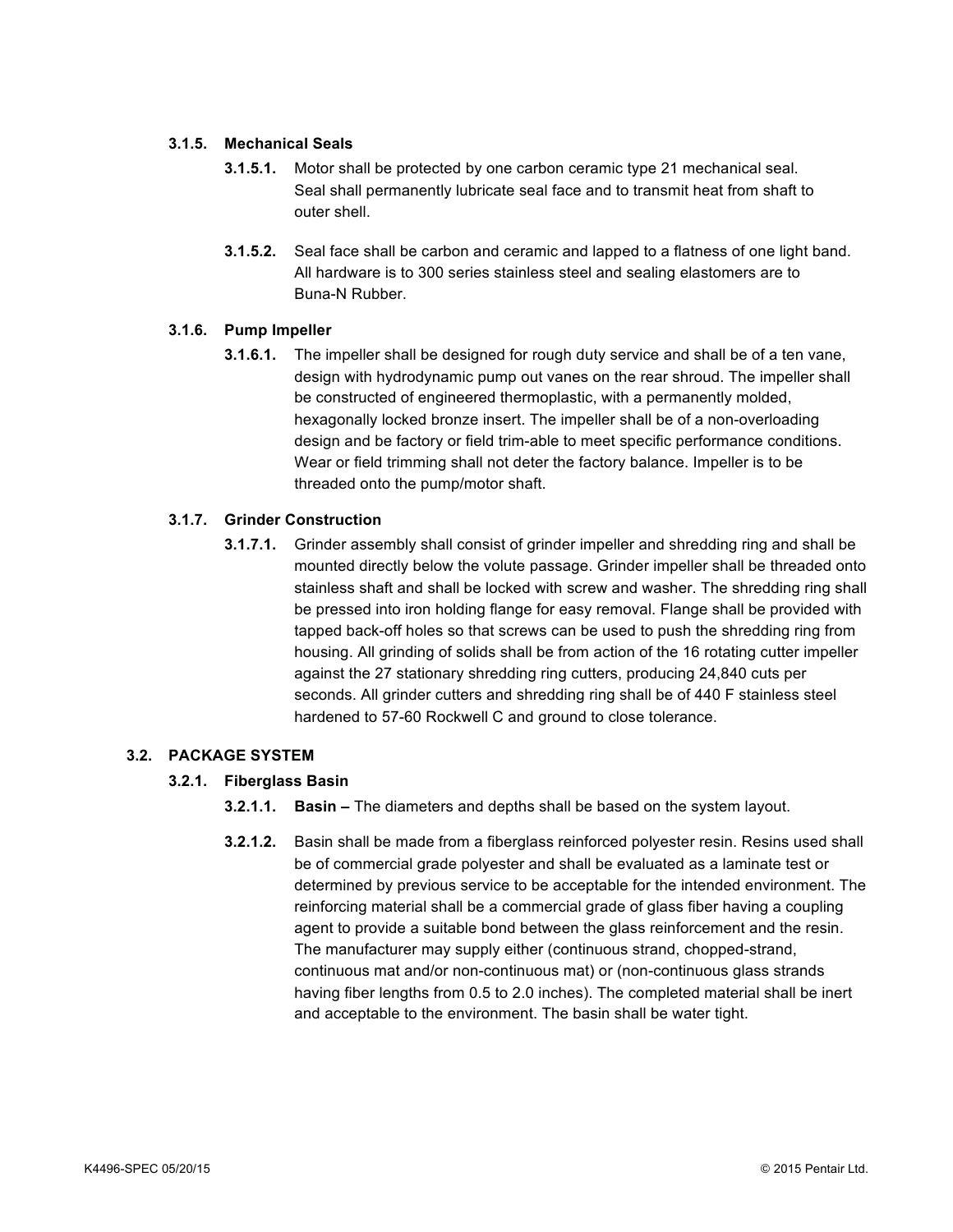- **3.2.1.3. Inner Surface –** The inner surface shall be smooth and resin rich, free of cracks, exposed fibers, porosity and crazing.
- **3.2.1.4. Exterior Surface –** The exterior surface shall be relatively smooth with no exposed fibers or sharp projections. If a pigment is added, color should be relatively equal throughout. Foreign inclusions, dry spots, pinholes or pits, de-laminations, large dimples not meeting thickness requirements, and air bubbles are not acceptable.
- **3.2.1.5. Tank Wall –** Wall thickness shall vary with the basin height to provide the aggregate strength necessary to meet the tensile and flexural physical properties requirements. The basin wall laminate must be designed to withstand wall collapse or buckling based on:
	- **A.** Wall thickness (see prior statement)
	- **B.** Hydrostatic pressure (62.4 lbs per square foot)
	- **C.** Saturated soil weight (120 lbs per cubic foot)
	- **D.** Soil modulus (700 lbs per square foot)
	- **E.** Pipe stiffness values as specified (ASTM D3753)

Tank wall laminate must be constructed to withstand or exceed two (2) times the actual imposed loading on any depth of basin.

- **3.2.1.6. Tank Bottom –** The basin bottom shall be of sufficient thickness to withstand applicable hydrostatic uplift pressure. In saturated conditions, the center deflection of the empty basin bottom shall be less than 3/8" (elastic deflection) and shall not interfere with bottom pump mounting requirements. Any mounting studs, plates, cap screws into tank bottom should be stainless steel and resin covered except for threads. Any inserts should be stainless steel or brass and resin covered except for threads.
- **3.2.1.7. Tank Collar (Anti-Flotation) –** A means to counteract buoyancy forces shall be provided on the tank bottom in the form of a ring, and shall extend a minimum of 2" beyond the O. D. of the basin wall. Wall and collar should be blended with a radius not to exceed 1-1/2" beyond wall O.D.
- **3.2.1.8. Top Flange –** The top flange should be parallel to the tank bottom/collar and perpendicular to the tank wall. Corrosion resistant inserts shall be embedded in the top flange for securing the basin cover. The inserts shall be totally encapsulated to prevent turning (minimum turning torque should not be less than 30 foot/lbs.), pullout and corrosion.

#### **3.2.2. Hard Piped Assembly**

**3.2.2.1.** Discharge piping shall be 1-1/4" PVC hard piped as indicated on the plans. Piping shall connect to a 1-1/4" stainless steel discharge flange, factory located on the basin at the height shown in the plans. Base elbows and guide rail systems shall not be considered equal or allowed.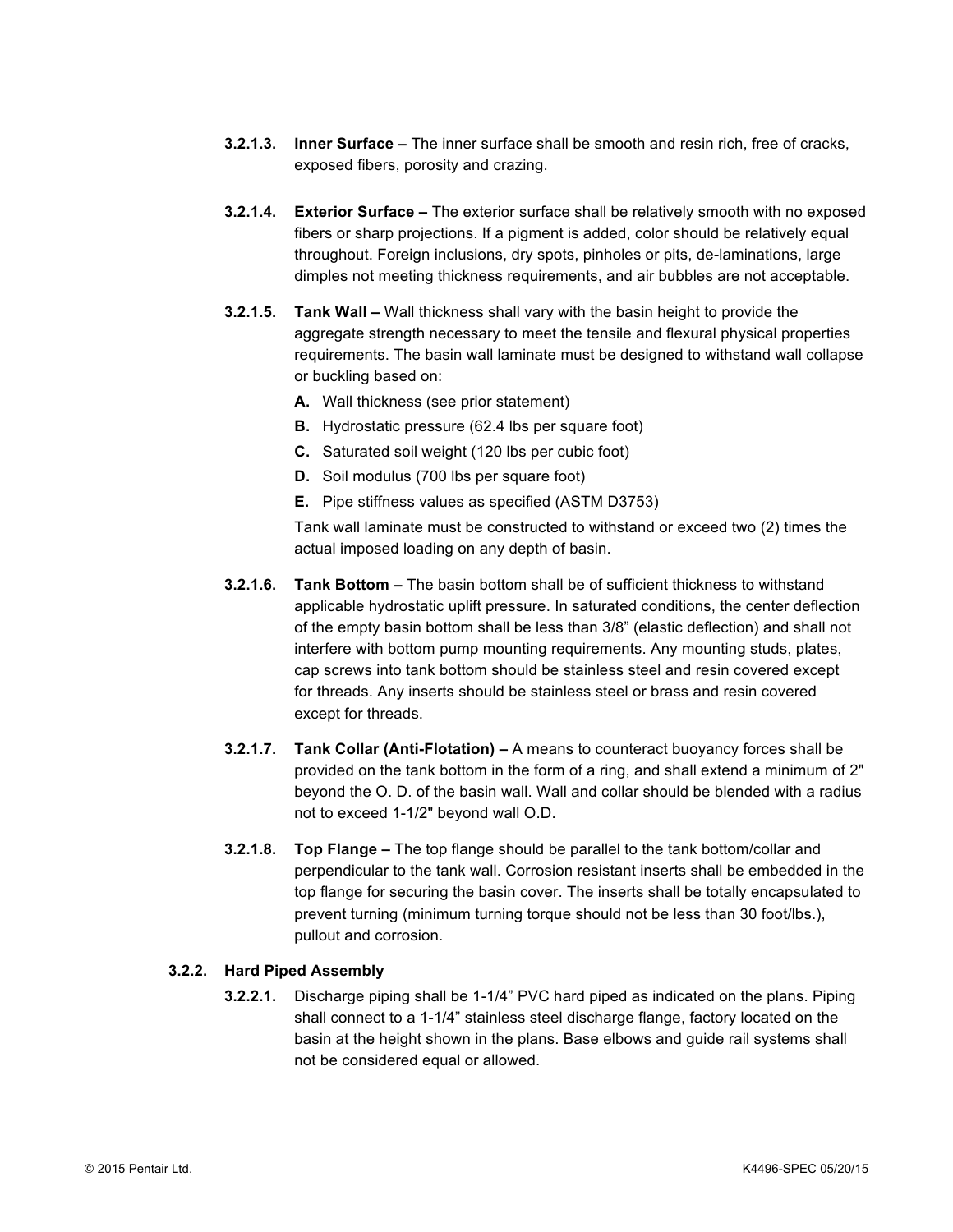**3.2.2.2.** Check valve shall be of the ball type with a corrosion resistant neoprene ball. The ball shall be the only moving part and shall move automatically out of the path of flow, thus providing an unobstructed smooth flow through the valve body. Upon

> pump shut-off the ball shall automatically roll to the closed position to provide a positive seal against back pressure or back flow.

- **3.2.2.3.** The ball type shutoff valve shall be furnished and installed as an integral part of the internal pipe assembly. Valve shall be of the single-union type to ease installation and removal of the pump.
- **3.2.2.4.** Pump shall rest on basin floor mounted to a stainless steel base.

#### **3.2.3. Inlet Flange**

- **3.2.3.1.** A one-piece, flexible basin inlet fitting for 4" SCH 40 plastic pipe shall be shipped loose for field installation. Optional fittings include:
	- **A.** 4" SDR35
	- **B.** 6" SCH40
	- **C.** 6" SDR35
	- **D.** 4" Cast iron caulking hub (bolt-on)
	- **E.** 6" Cast iron caulking hub (bolt-on)

Note: Optional bolt-on caulking hubs cannot be used with SDR35 pipe.

# **3.2.4. Junction Box**

- **3.2.4.1.** A UL listed, NEMA Type 6 submersible rated junction box shall be provided. Junction box shall be formed from corrosion resistant, flame retardant thermoplastic. The enclosure shall be of adequate thickness and properly reinforced to provide good mechanical strength. The junction box shall have a fully gasketed, hinged cover that is held in place by four (4) stainless steel screws. The hinged cover shall prevent dropping the cover into the basin during service.
- **3.2.4.2.** An adequate number of sealing-type cord grips shall be supplied for incoming pump and level control cords. The cord grips shall be made of non-corrosive material such as PVC or nylon, and shall make an effective seal around the wire jacket.
- **3.2.4.3.** The junction box shall have a PVC solvent weld socket with an integral 2" NPT pipe for attaching basin conduit hub. The hub shall be made of a corrosion resistant material and shall be of adequate size to accommodate the number of wires required for pump and level control operation.
- **3.2.4.4.** The incoming wires shall be sealed by external means, (supplied by others), so that condensation from the conduit or groundwater will not enter the enclosure. The interior of the enclosure shall be of adequate size to accommodate the wires and connections for pump and level control operation.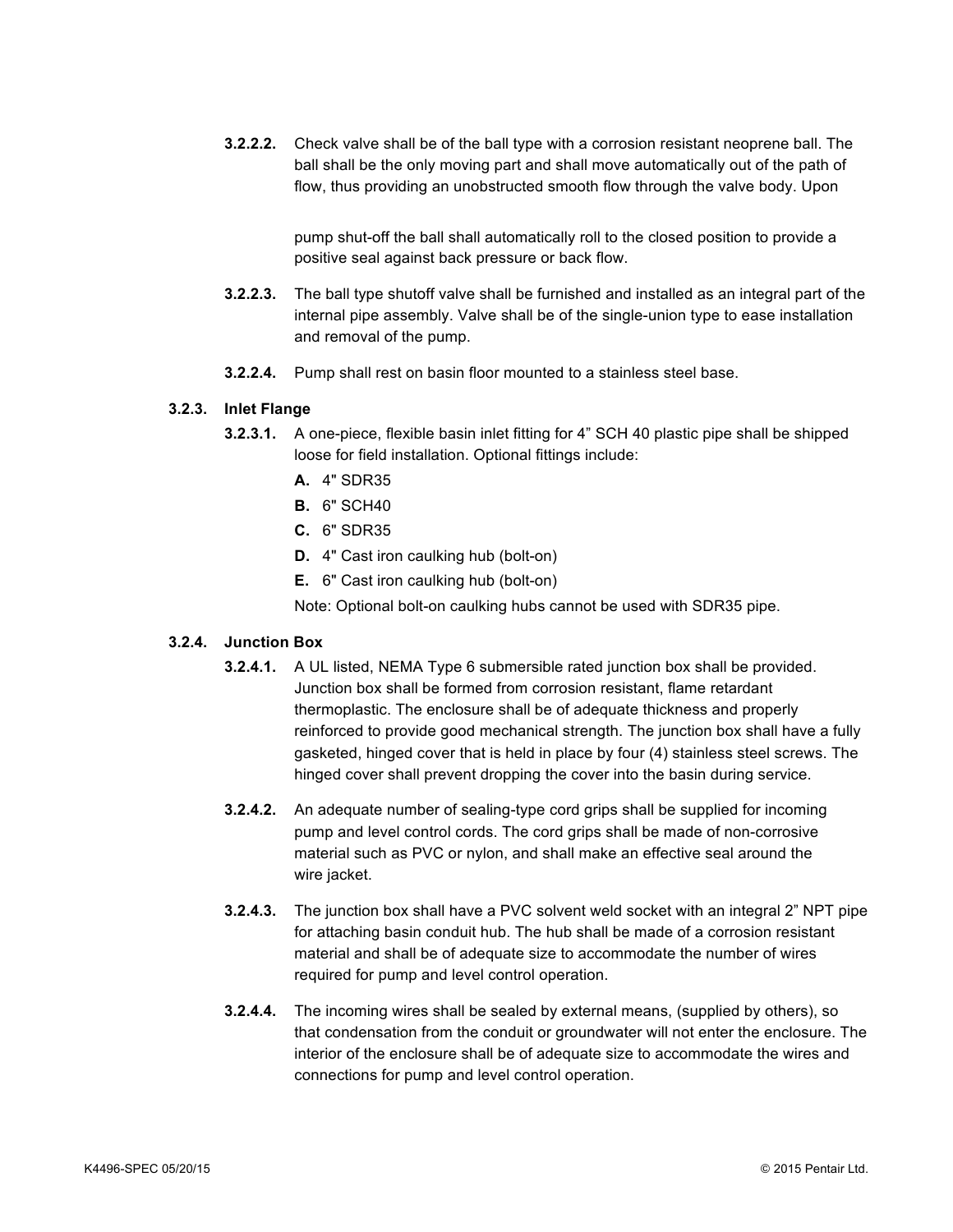# **3.3. ELECTRICAL CONTROL PANEL**

# **3.3.1. Control Panel Model / General Construction**

**3.3.1.1.** Control panel shall be Myers 27682A000 for simplex 230V/60HZ/1PH operation. **Panel shall be equipped for two normally open weighted float switches. Float switches mounted to the pump shall not be considered an equal and will not be allowed.** Enclosure shall be NEMA 4X and have a front mounted high intensity LED alarm light.

#### **3.3.2. General Operation / Construction**

- **3.3.2.1.** A complete wiring diagram and installation instructions will be provided. The control panel assembly shall be completely factory tested.
- **3.3.2.2.** A hand run button shall be provided for convenient control of the pump manual state. The push to run button shall manually run the pump while the hand run button is being pushed. The momentary operation of the hand run button will help protect the pump from damage of prolonged running due to a dry sump.
- **3.3.2.3.** The control must provide "zero crossing" technology. This monitors the AC sine wave and only allows the relay contacts to close at zero voltage and open at zero current reducing damage caused by inrush loads.
- **3.3.2.4.** The control panel must include an elapsed time meter and cycle counter for each pump. A counter for High Level conditions and float status indication must also be provided.

# **3.3.2.5. Control Panel Testing**

Factory Tests – Each control panel shall receive a test to ensure proper operation prior to shipment. Factory tests shall include at a minimum:

- **3.3.2.5.1.** All control logic functions, including: manual pump run, auto pump on, auto pump off and all alarm functions.
- **3.3.2.5.2** All fuses and circuit breakers.
- **3.3.2.5.3** All indicator lights and switches.
- **3.3.2.5.4** Audible and visual alarm indicators.
- **3.3.2.5.5** Power transfer circuit to pump motor.
- **3.3.2.5.6** Float switch input circuits.

# **3.3.3. Enclosure**

**3.3.3.1.** The durable NEMA 4X enclosure, made from a durable polycarbonate material and intended for indoor or outdoor. The enclosure is primarily to provide a degree of protection against corrosion, windblown dust, rain, splashing water and hose directed water. The enclosure shall remain undamaged by the formation of ice on the enclosure. To maintain maximum enclosure integrity no holes shall be drilled into the enclosure for any lights, audible or silence/test circuitry. The resin system also shall include a flame retardant to obtain a flammability rating. The resin system shall be resistant to ultraviolet light.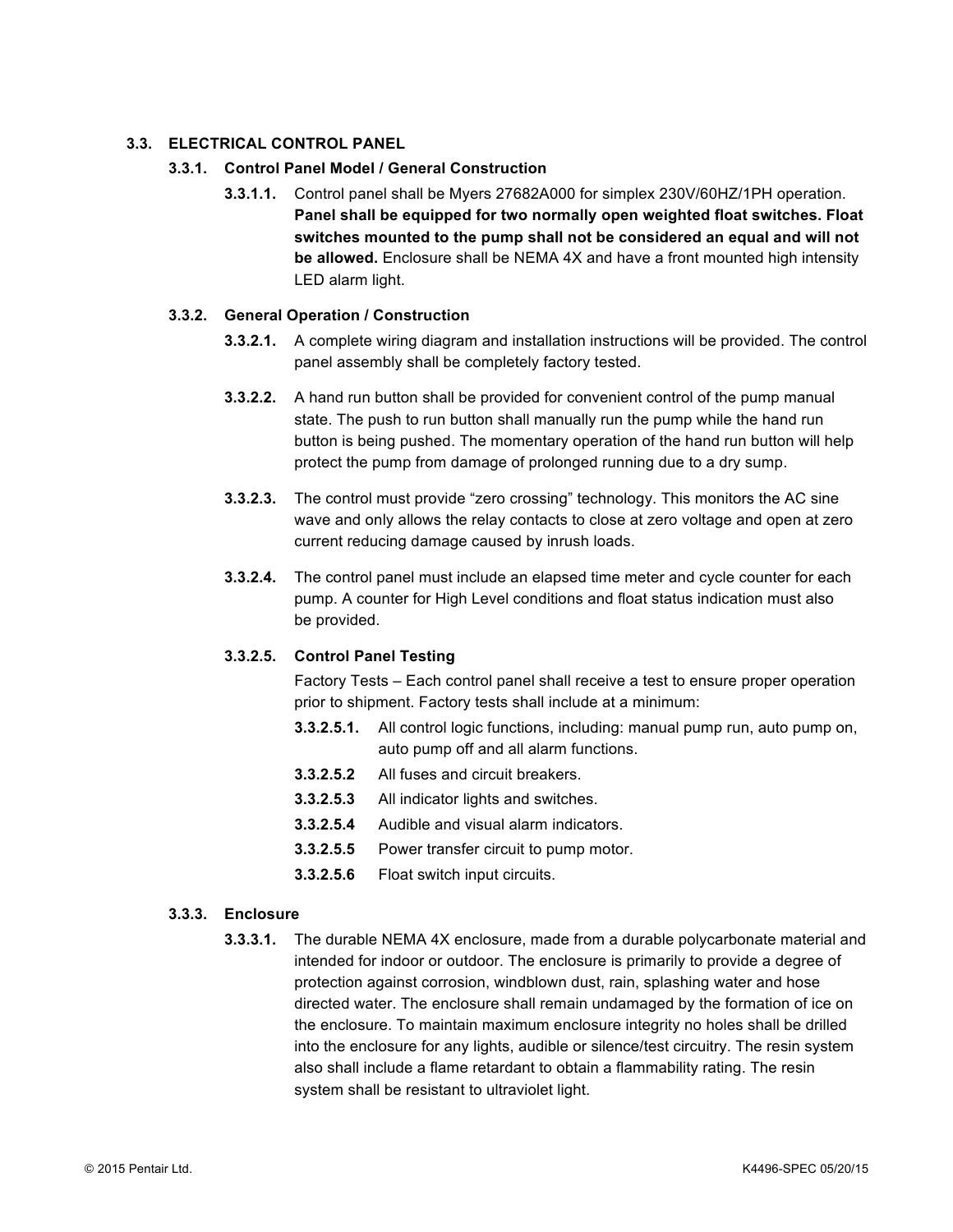**3.3.3.2.** The cover shall have a molded hinge allowing the door to be quickly removed to allow for better access or replacement if necessary. The cover shall be lockable by means of a high quality stainless steel latch and padlock hasps, for safe operation under indoor and outdoor use.

# **3.3.4. Alarms / Indicators**

- **3.3.4.1. Visual Alarm Circuitry–** A front mounted high intensity flashing red LED alarm light with various flashing modes depending on alarm condition. The lens shall be molded into the door so that the enclosure is not penetrated for the alarm light. The lens shall be made of clear polycarbonate with red LED alarm lights to allow for maximum contrast in sunlight. The same alarm light shall be capable of notifying high level, low level, float fail and power short through different flash codes. The flashing light shall reset once alarm condition ceases. The panel will have an individual alarm circuit fuse.
- **3.3.4.2.** Green power (control and alarm) and pump run indicator lights shall be located on the front of the enclosure with no penetration through the door. A green pump run light, and red control and alarm power short lights shall be provided and mounted on the inside of the door.
- **3.3.4.3.** The alarm circuitry must utilize touch pad technology that allows the alarm to be silenced and tested from the outside of the enclosure without penetrating the enclosure for a button or switch.

#### **3.3.5. Circuit Breakers**

- **3.3.5.1 Motor Circuit Breaker.** The pump circuit breaker shall be thermal magnetic trip device and provide for individual motor disconnect and overcurrent and short circuit protection as required by the NEC rating for motor branch circuit protection. Breaker shall be rated 10,000 amps interrupt current (10KAIC). The voltage rating shall match that of the panel incoming service.
- **3.3.5.2 Control Circuit Breaker.** The 120 volt control circuits shall be protected by an auxiliary single (1) pole circuit breaker. Breaker shall be rated 10,000 amps interrupt current (10KAIC).
- **3.3.5.3 Motor Power Relay.** The motor relay shall be rated for 5 hp 230v and 2 hp 115v when used with "zero crossing" technology. It shall provide the electrical start/stop control for each pump and have 12 volt dc operating coil.

#### **3.3.6. Level Controls**

#### **3.3.6.1. Float Switch Level Control Operation**

- **3.3.6.1.1.** The control panel shall provide terminal strip inputs for pump float and alarm float controls.
	- **3.3.6.1.2.** The controller shall provide a pump run indicator light. The LED indicator shall activate to indicate the pump is running.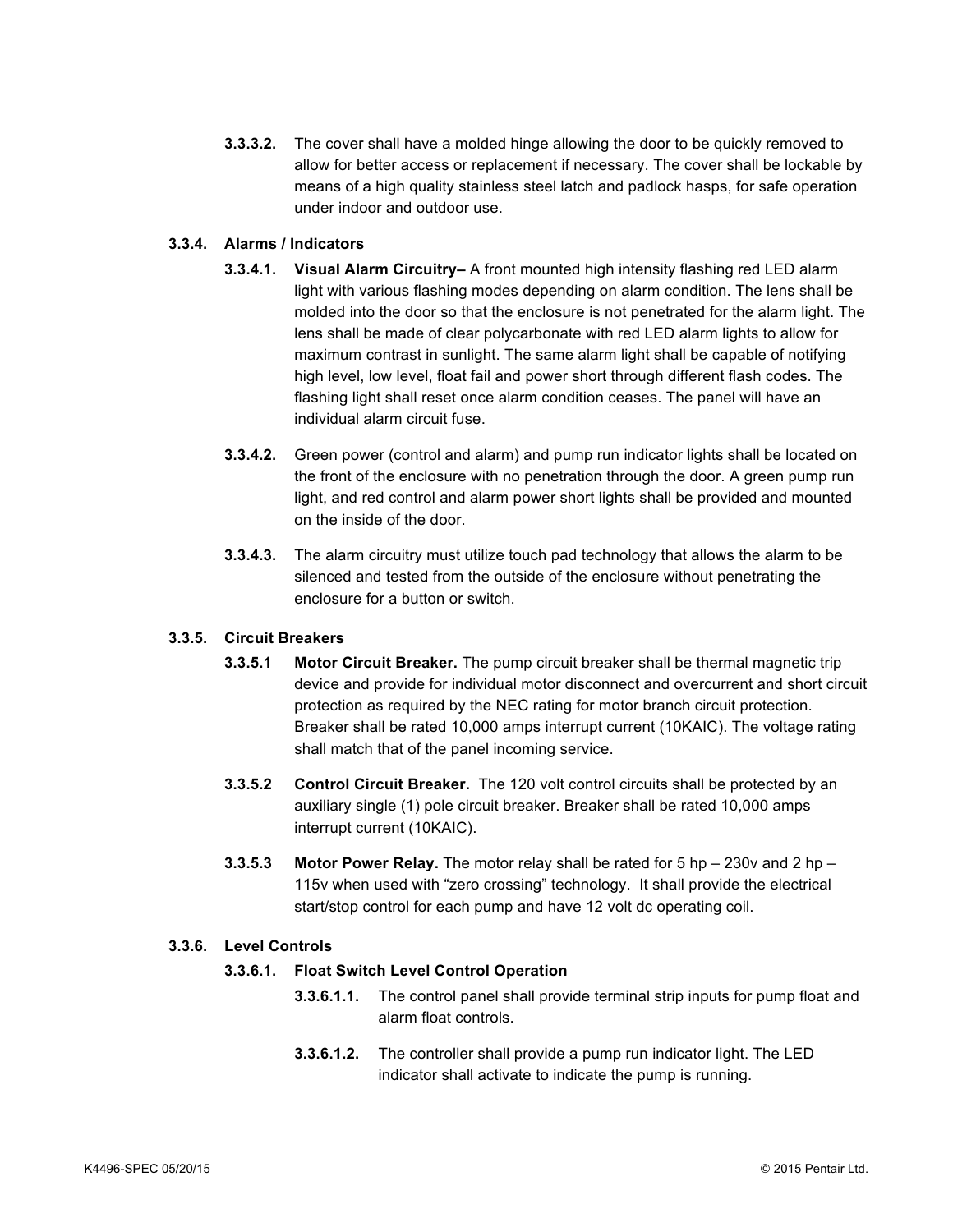# **3.3.6.2. Float Controls**

- **3.3.6.2.1.** Simplex control panel operation shall be automatically controlled float switch type level controls. Float switches shall control pump and highlevel alarm functions.
- **3.3.6.2.2.** Float switch shall be capable of operating at temperatures between 32 and 170 degrees F. Float switches shall activate and deactivate between 5 degrees above horizontal and 5 degrees below horizontal. Float switch shall be constructed with a polypropylene outer shell for durability and resistance to wastewater environment. Outer shell shall be filled with polyurethane foamed interior to provide best buoyancy, water tight integrity and protect the switch.
- **3.3.6.2.3.** Float switches shall be of normally open type.
- **3.3.6.2.4.** Float switch cables shall be a minimum of 18 gauge, jacketed cable. Float switch contacts and shall be capable of handling 10 amps at 115 VAC or 3 amps at 240 VAC.
- **3.3.6.2.5.** Float switch shall be third party safety recognized by UL and certified by CSA.
- **3.3.6.2.6.** Float switches shall have an external zinc plated cast iron weight. Weight shall be of the split design and shall be easily adjustable for tether length. Float switch weights made of heavy metals which may contaminate the waste flow stream shall not be acceptable.

# **4. EXECUTION**

# **4.1. QUALITY ASSURANCE**

- **4.1.1.** The grinder pump shall be free from electrical and fire hazards as required in a residential environment. As evidence of compliance with this requirement, the grinder pump shall be listed by Underwriters Laboratories, Inc., to be safe and appropriate for the intended use.
- **4.1.2.** The grinder pump shall have an industry standard commercial test, which consists of a run test, Hi Pot test and hermetic leak decay test.

# **4.2. DELIVERY, STORAGE AND HANDLING**

**4.2.1.** The manufacturer shall furnish and deliver assembled grinder pump stations to the contractor or owner. Simplex units, containing one grinder pump and all necessary parts and equipment, shall be installed in fiberglass reinforced polyester tanks for outside installations. All equipment shall be factory installed, except for externally mounted control panel, gravity sewer inlet hubs and pump assembly, which are to be installed in the field. Each simplex grinder pump unit shall be complete, consisting of a basin, basin cover, grinder pump, check valve, junction box, start-stop level controls, motor high temperature shutoff, high water alarm, pump motor failure, alarm loss of power, all internal wiring terminating into the junction box, shutoff valve and discharge piping. In addition, an external alarm and pump control panel is to be provided for the unit.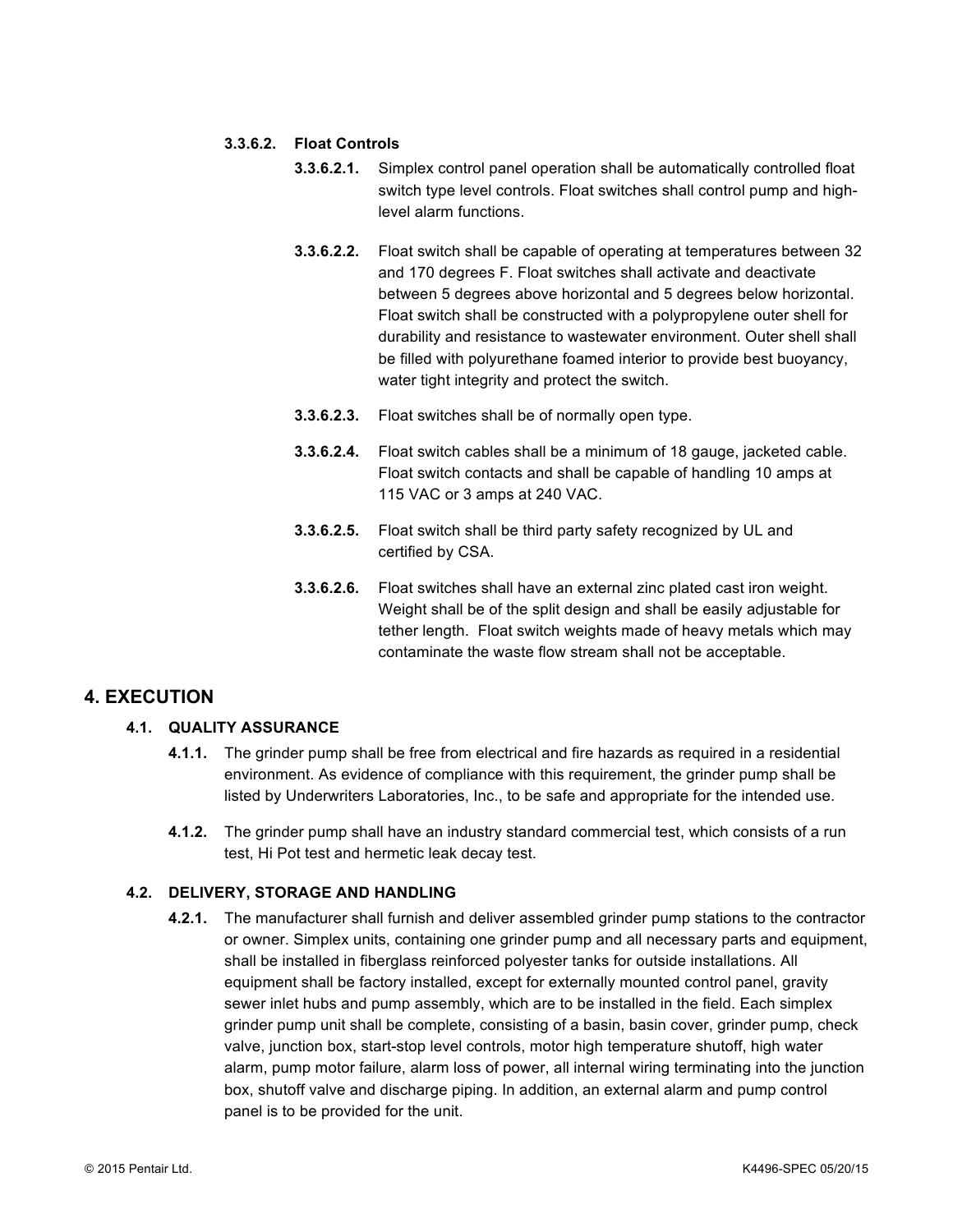- **4.2.2.** All packaged tank assemblies will include all the necessary equipment to make a complete turnkey system ready for installation except the grinder pump and control panel.
- **4.2.3.** Upon receipt of packaged tank assemblies, the contractor or owner will visually inspect to make certain the freight carrier has successfully transported the equipment with no damage. It is the responsibility of the contractor or owner to reject any or all damaged equipment prior to signing the delivery slip. FOB factory.
- **4.2.4.** Handling and unloading the basin assemblies shall be the responsibility of the contractor or owner. Lifting devices such as chain is prohibited.
- **4.2.5.** The basin assemblies, grinder pumps and control panels will be stored in a controlled environment to prevent weather conditions from damaging the equipment.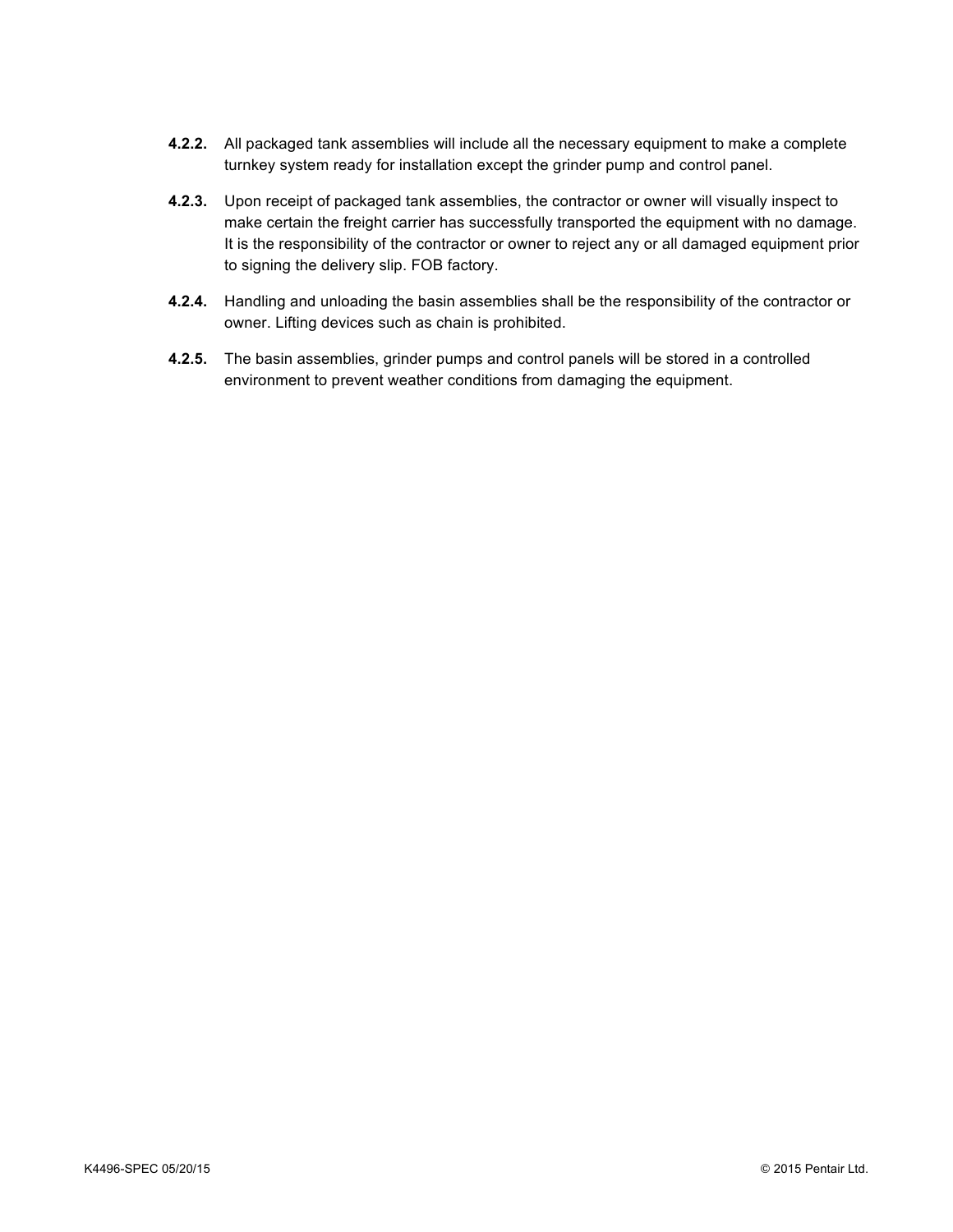

# **MYERS**<sup>®</sup>

# **Basin System with Centrifugal Grinder Pump**

# **5. INTRODUCTION**

- **5.1. GRINDER PUMP SYSTEMS:** Low pressure sewer systems (LPS) grinder pump shall be a **Myers MG200 GRINDER PUMP SYSTEM** or pre-approved equal.
- **5.2. GRINDER PUMPS** shall be of the **centrifugal type.** Motors shall be a minimum of two (2) hp rotating at no less than 3450 rpm pumps shall not be considered or approved equal.
- **5.3. GRINDER PUMP SYSTEMS shall be of the factory quick ship package type and shall carry a full factory supplied warranty.** Locally fabricated packages that do not carry factory warranty shall not be considered or approved equal.

# **6. GENERAL**

# **6.1. SUMMARY**

**6.1.1.** The work included in this section shall include furnishing all equipment and materials necessary for complete grinder pump units as specified herein and in compliance with the requirements as specified in the hydraulic analysis report. Model number shall be **Myers MG200-21.**

# **6.2. REFERENCES**

- **6.2.1.** The equipment furnished shall be produced by a company experienced in the design and manufacture of grinder pumps. Manufacturer shall have a minimum of 25-years experience in the design and manufacture of grinder pump systems for use in low pressure sewer projects. A project is defined as an installation of 50 or more pumps discharging into a common force main.
- **6.2.2.** The manufacturer shall submit detailed installation, user instructions and service instructions.

#### **6.3. PACKAGE DESCRIPTION**

- **6.3.1. Pump Model: MG200-21**
- **6.3.2. Basin Model: MG24PZ2**
- **6.3.3. Panel Model: 27682A000**

#### **6.4. SYSTEM PERFORMANCE REQUIREMENT**

- **6.4.1.** Pumps shall be designed to meet the design head conditions based on the sewer system. Minimum flow requirements for a grinder pump, must illustrate minimum 2 fps velocity through force main.
- **6.4.2.** The sewer system hydraulic analysis shall include the following:
	- **6.4.2.1.** Color-coded piping schematic of the entire system.
	- **6.4.2.2.** Complete flow, velocity and pressure requirements for each pipe segments.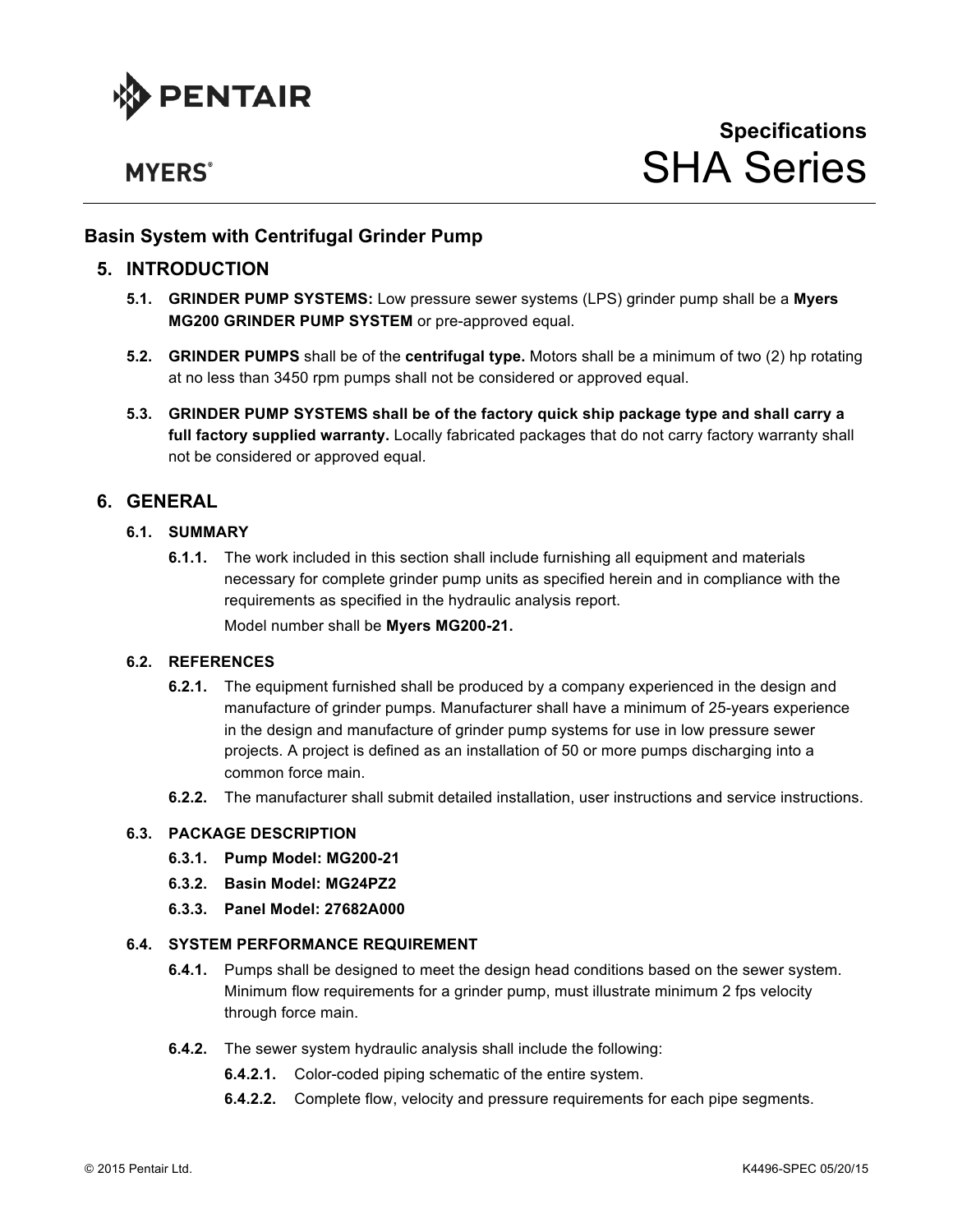**6.4.2.3.** A complete written report and design drawing must be submitted.

# **6.5. SUBMITTALS**

**6.5.1.** The complete submittal packet shall include shop drawing information which includes, but is not limited to the following items: pump, motor, impeller, grinder assembly, lift out assembly, check valve, shut off valve, piping, level controls, basin, electrical control panel, electrical junction boxes, alarm facilities. Any deviations from the specifications shall be noted in the submittal.

# **6.6. PROJECT CONDITIONS**

- **6.6.1.** The specifications and project drawings depict equipment and materials manufactured by **Myers,** which are deemed suitable for the service anticipated. It is not intended, however to eliminate other products of equal quality and performance. The contractor shall prepare his bid based on the specified equipment for purposes of determining low bid. Award of contract shall constitute an obligation to furnish the specified equipment and materials.
- **6.6.2.** After execution of the contract, the contractor may offer substitutions to the specified equipment for consideration. The equipment proposed for substitution must be superior in construction and performance to that specified in the contract, and the higher quality must be demonstrated by a list of current users of the proposed equipment in similar installations.
- **6.6.3.** In the event the contractor obtains engineer's approval for equipment substitution, the contractor shall, at his own expense, make all resulting changes to the enclosures, buildings, piping or electrical systems as required to accommodate the proposed equipment. Revised detail drawings illustrating the substituted equipment shall be submitted to the engineer prior to acceptance.
- **6.6.4.** It will be assumed that if the cost to the contractor is less for the proposed substitution, then the contracted price shall be reduced by the amount equal to the savings.

# **7. PRODUCTS – GRINDER UNITS BASE BID**

# **7.1. PUMP ASSEMBLY**

#### **7.1.1. Pump Model / General Construction**

**7.1.1.1.** Pump shall be a centrifugal sealed grinder type, model MG200-21, as manufactured by Pentair Ltd. The pump castings shall be high quality gray cast iron, ASTM A-48, Class 30. All external mating parts shall be machined and Buna-N Rubber O-ring seals. Fiber or paper gaskets shall not be acceptable. All fasteners exposed to the pumped liquid shall be 300 series stainless steel. The grinder unit shall be integrally built with a submersible type motor. The grinder pump shall be capable of macerating material in normal domestic and commercial sewage to a fine slurry that will pass freely through the pump and 1-1/4" discharge pipe.

#### **7.1.2. Electrical Power/Control Cord**

**7.1.2.1.** The motor power cord shall be SJOOW water resistant and CSA/UL approved.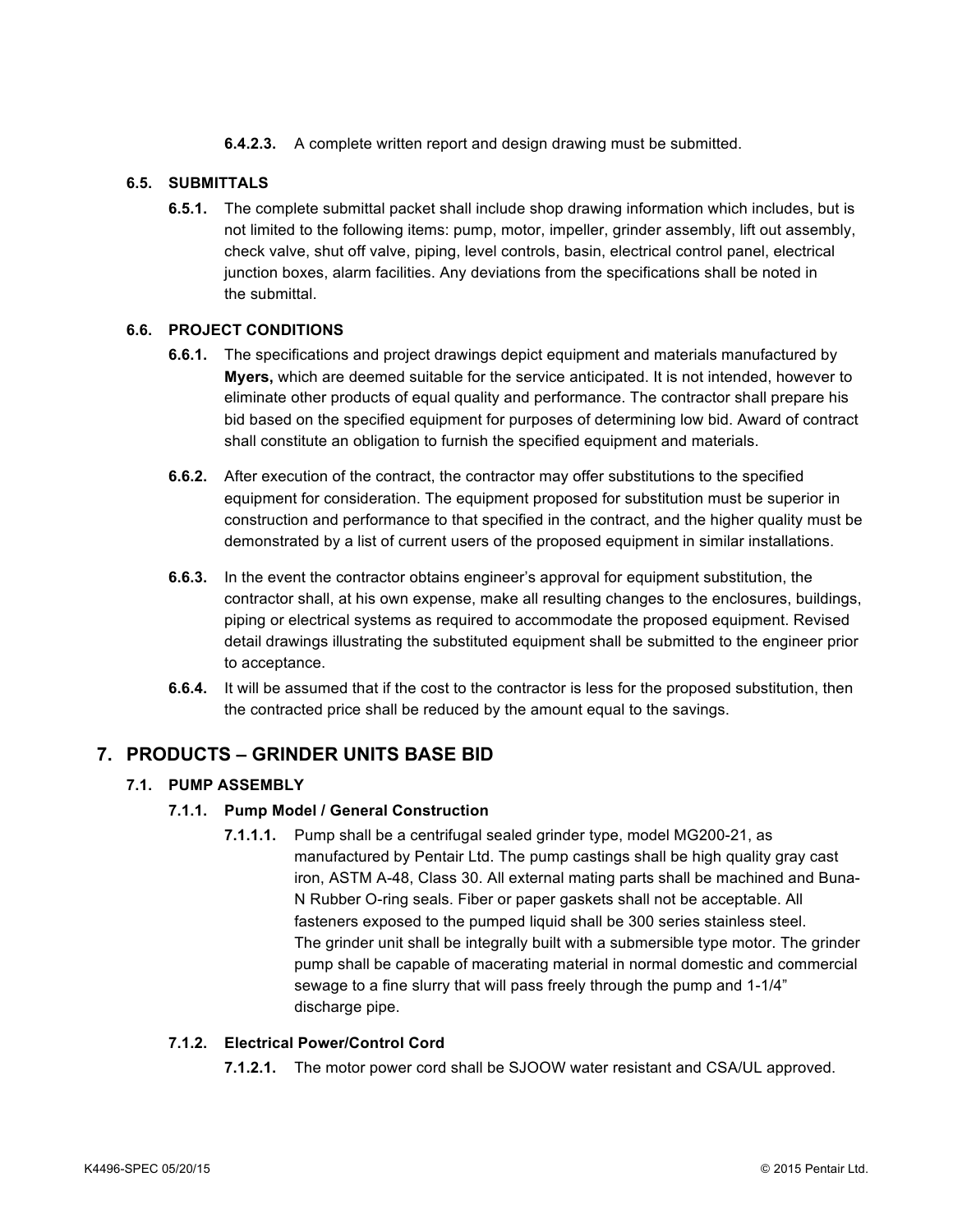**7.1.2.2.** The power cable entry into the cord cap assembly shall first be made with a rubber compression washer and compression nut. Each individual lead shall be stripped down to bare wire, at staggered intervals, and each strand shall be individually separated. A heat shrink tube filled with epoxy shall seal the outer cable jacket and the individual leads to prevent water contamination to gain entry even in the event of wicking or capillary attraction.

# **7.1.3. Motor**

- **7.1.3.1. Pump Motor shall be of the oil-filled type to promote superior cooling and longevity. Air-filled motors shall not considered equal or allowed. Motor shall be at a minimum two horsepower (2 hp) and shall rotate at a minimum of 3450 rpm.**
- **7.1.3.2.** The stator, rotor and bearings shall be mounted in a sealed submersible frame. The stator winding shall be of the open type with Class F insulation, (155 degrees C or 311 degrees F) and NEMA B design (3 phase), NEMA L design (single phase). Single-phase motors shall be capacitor start, capacitor run type for high start torque.
- **7.1.3.3.** The motor shall be mounted in a three quarter motor frame attached to the bearing housing with threaded fasteners so they may be easily removed in the field without the use of heat or a press. Stators held by a heat shrink fit shall not be acceptable. No special tools shall be required for pump and motor disassembly.
- **7.1.3.4.** The motor frame shall be filled with dielectric type oil for maximum heat dissipation by transferring heat from windings and rotor to outer shell. The oil shall also provide continuous lubrication of bearings and mechanical seals. Air-filled motors do not provide superior heat dissipating capabilities and continuous lubrication, therefore shall not be considered an equal. The pump and motor shall be specifically designed so that they may be operated two thirds or completely submerged in the liquid being pumped without compromise. The pump shall not require cooling water jackets. Dependence upon, or use of water jackets for supplemental cooling shall not be acceptable.

#### **7.1.4. Bearings and Shaft**

- **7.1.4.1.** Motor shall have an upper single row ball radial bearing and a lower single row ball thrust bearing. Ball bearings shall be designed for 50,000 hours B-10 life. Bearings are to be permanently lubricated by the dielectric oil, which fills the motor housing. Grease packed ball bearings requiring periodic maintenance for lubrication shall not be acceptable.
- **7.1.4.2.** The common motor pump and grinder shaft shall be machined from solid 400 series stainless steel and be designed for minimum shaft overhang to reduce shaft deflection and prolong bearing life.
- **7.1.4.3.** The shaft shall be threaded to mount the pump impeller and grinder impeller.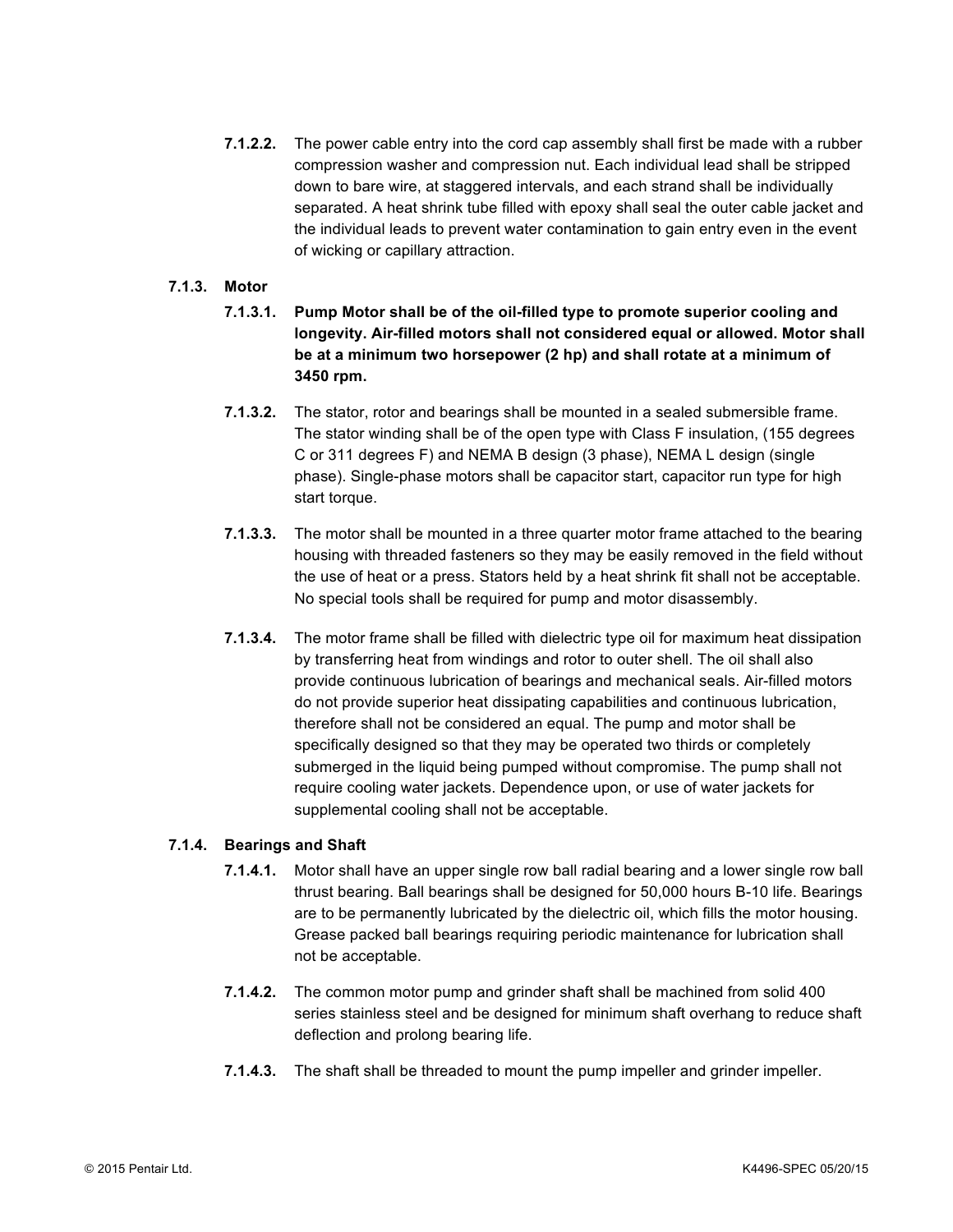# **7.1.5. Mechanical Seals**

- **7.1.5.1.** Motor shall be protected by one, carbon ceramic type 21 mechanical seal. Seal shall permanently lubricate seal face to transmit heat from shaft to outer shell.
- **7.1.5.2.** Seal face shall be carbon and ceramic and lapped to a flatness of one light band. All hardware is to 300 series stainless steel and sealing elastomers are to Buna-N Rubber.

# **7.1.6. Pump Impeller**

**7.1.6.1.** The impeller shall be designed for rough duty service and shall be of a ten vane, design with hydrodynamic pump out vanes on the rear shroud. The impeller shall be constructed of engineered thermoplastic, with a permanently molded, hexagonally locked bronze insert. The impeller shall be of a non-overloading design and be factory or field trimmable to meet specific performance conditions. Wear or field trimming shall not deter the factory balance. Impeller is to be threaded onto the pump/motor shaft.

# **7.1.7. Grinder Construction**

**7.1.7.1.** Grinder assembly shall consist of grinder impeller and shredding ring and shall be mounted directly below the volute passage. Grinder impeller shall be threaded onto stainless shaft and shall be locked with screw and washer. The shredding ring shall be pressed into iron holding flange for easy removal. Flange shall be provided with tapped back-off holes so that screws can be used to push the shredding ring from housing. All grinding of solids shall be from action of the 16 rotating cutter impeller against the 27 stationary shredding ring cutters, producing 24,840 cuts per seconds. All grinder cutters and shredding ring shall be of 440 F stainless steel hardened to 57–60 Rockwell C and ground to close tolerance.

# **7.2. PACKAGE SYSTEM**

# **7.2.1. Fiberglass Basin**

- **7.2.1.1. Basin –** The diameters and depths shall be based on the system layout.
- **7.2.1.2.** Basin shall be made from a fiberglass reinforced polyester resin. Resins used shall be of commercial grade polyester and shall be evaluated as a laminate test or determined by previous service to be acceptable for the intended environment. The reinforcing material shall be a commercial grade of glass fiber having a coupling agent to provide a suitable bond between the glass reinforcement and the resin. The manufacturer may supply either (continuous strand, chopped-strand, continuous mat and/or non-continuous mat) or (non-continuous glass strands having fiber lengths from 0.5 to 2.0 inches). The completed material shall be inert and acceptable to the environment. The basin shall be water tight.
- **7.2.1.3. Inner Surface –** The inner surface shall be smooth and resin rich, free of cracks, exposed fibers, porosity and crazing.
- **7.2.1.4. Exterior Surface –** The exterior surface shall be relatively smooth with no exposed fibers or sharp projections. If a pigment is added, color should be relatively equal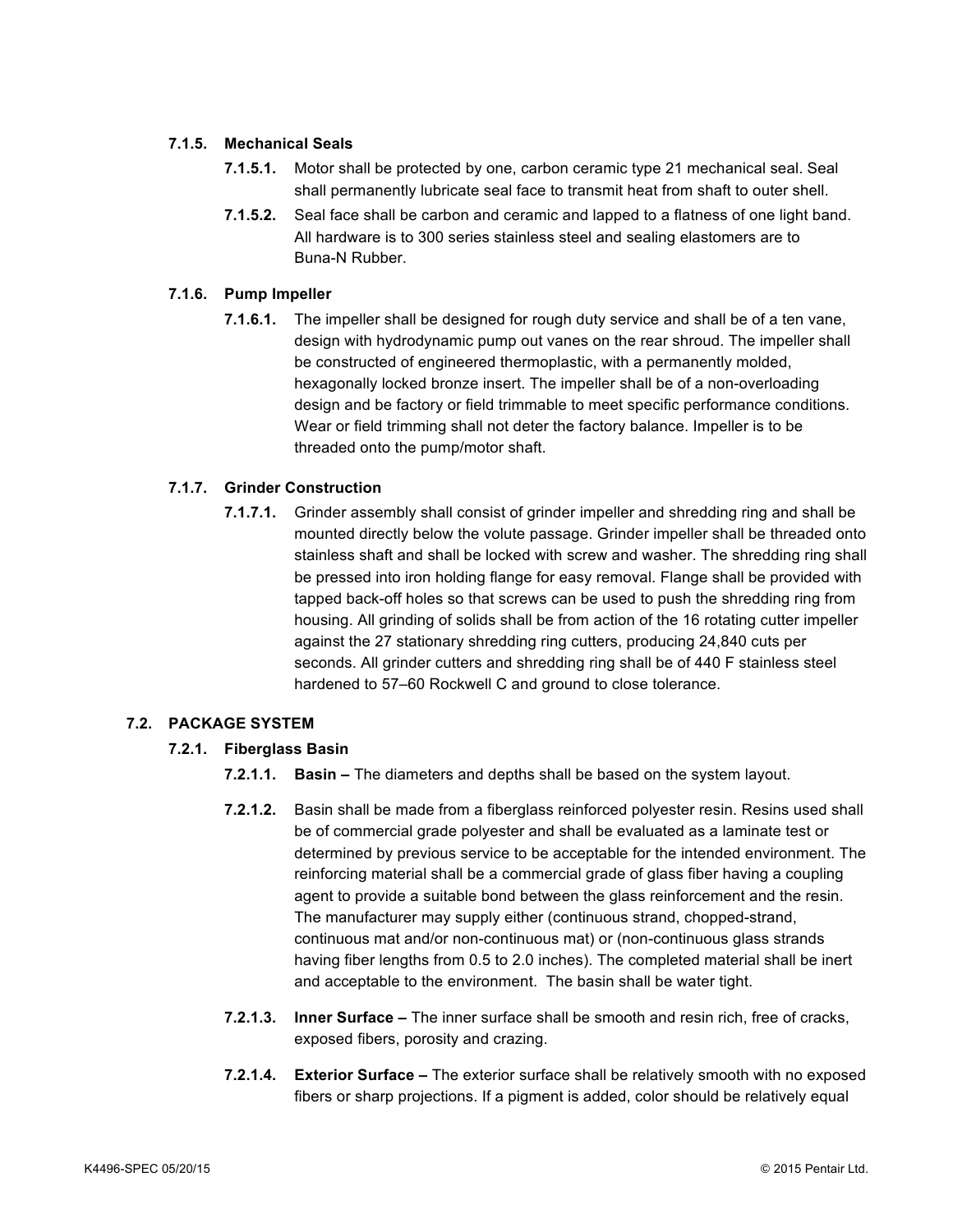throughout. Foreign inclusions, dry spots, pinholes or pits, de-laminations, large dimples not meeting thickness requirements and air bubbles are not acceptable.

- **7.2.1.5. Tank Wall –** Wall thickness shall vary with the basin height to provide the aggregate strength necessary to meet the tensile and flexural physical properties requirements. The basin wall laminate must be designed to withstand wall collapse or buckling based on:
	- **A.** Wall thickness (see prior statement)
	- **B.** Hydrostatic pressure (62.4 lbs per square foot)
	- **C.** Saturated soil weight (120 lbs per cubic foot)
	- **D.** Soil modulus (700 lbs per square foot)
	- **E.** Pipe stiffness values as specified (ASTM D3753)
	- Tank wall laminate must be constructed to withstand or exceed two (2) times the actual imposed loading on any depth of basin.
- **7.2.1.6. Tank Bottom –** The basin bottom shall be of sufficient thickness to withstand applicable hydrostatic uplift pressure. In saturated conditions, the center deflection of the empty basin bottom shall be less than 3/8" (elastic deflection) and shall not interfere with bottom pump mounting requirements. Any mounting studs, plates, cap screws into tank bottom should be stainless steel and resin covered except for threads. Any inserts should be stainless steel or brass and resin covered except for threads.
- **7.2.1.7. Tank Collar (Anti-Flotation) –** A means to counteract buoyancy forces shall be provided on the tank bottom in the form of a ring, and shall extend a minimum of 2" beyond the O. D. of the basin wall. Wall and collar should be blended with a radius not to exceed 1-1/2" beyond wall O.D.
- **7.2.1.8. Top Flange –** The top flange should be parallel to the tank bottom/collar and perpendicular to the tank wall. Corrosion resistant inserts shall be embedded in the top flange for securing the basin cover. The inserts shall be totally encapsulated to prevent turning (minimum turning torque should not be less than 30 foot/lbs.), pullout and corrosion.

#### **7.2.2. Hard Piped Assembly**

- **7.2.2.1.** Discharge piping shall be 1-1/4" PVC hard piped as indicated on the plans. Piping shall connect to a 1-1/4" stainless steel discharge flange, factory located on the basin at the height shown in the plans. Base elbows and guide rail systems shall not be considered equal or allowed.
- **7.2.2.2.** Check valve shall be of the ball type with a corrosion resistant neoprene ball. The ball shall be the only moving part and shall move automatically out of the path of flow, thus providing an unobstructed smooth flow through the valve body. Upon pump shut-off the ball shall automatically roll to the closed position to provide a positive seal against back pressure or back flow.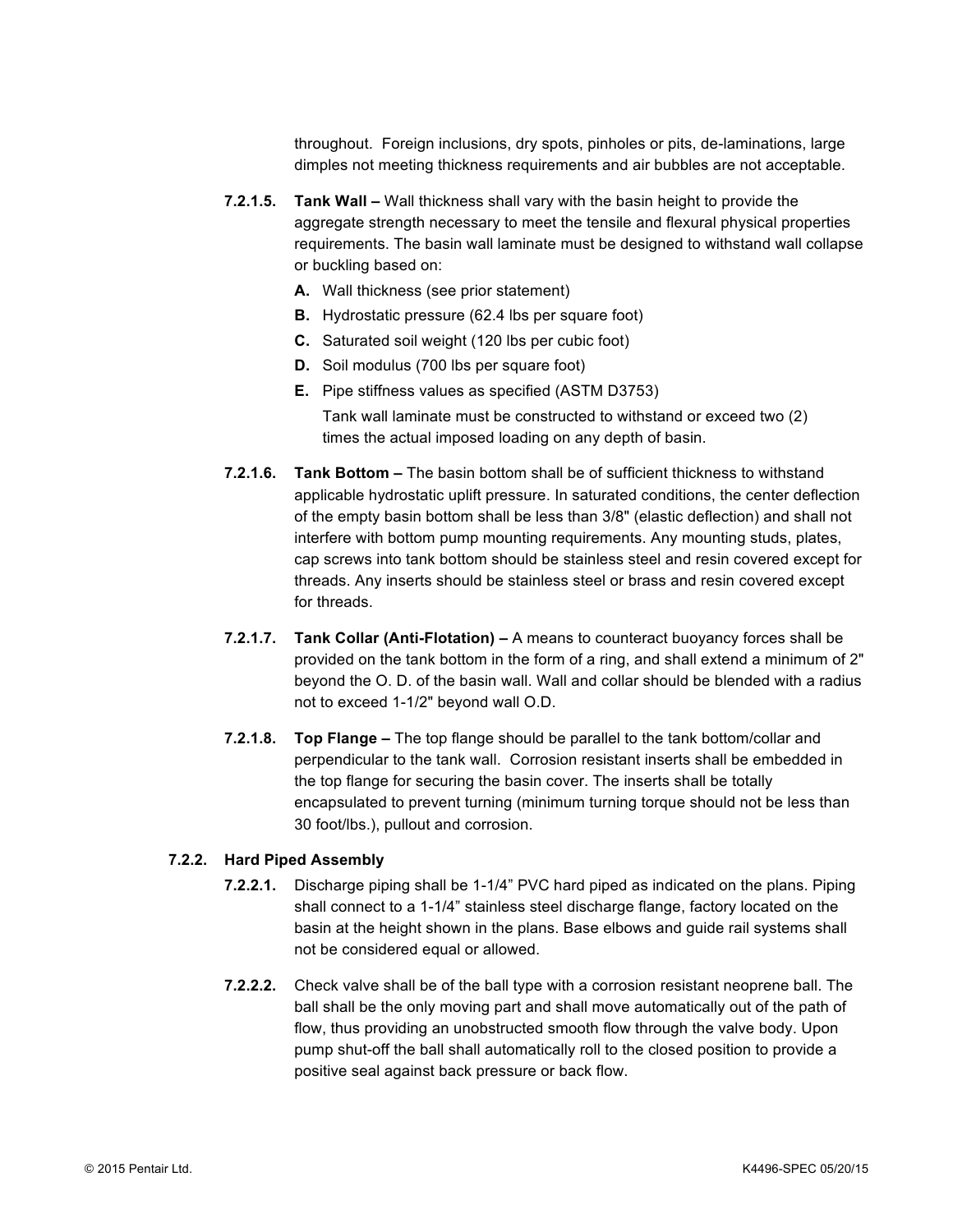- **7.2.2.3.** The ball type shutoff valve shall be furnished and installed as an integral part of the internal pipe assembly. Valve shall be of the single-union type to ease installation and removal of the pump.
- **7.2.2.4.** Pump shall rest on basin floor mounted to a stainless steel base.

# **7.2.3. Inlet Flange**

- **7.2.3.1.** A one-piece, flexible basin inlet fitting for 4" SCH 40 plastic pipe shall be shipped loose for field installation. Optional fittings include:
	- **A.** 4" SDR35
	- **B.** 6" SCH40
	- **C.** 6" SDR35
	- **D.** 4" Cast iron caulking hub (bolt-on)
	- **E.** 6" Cast iron caulking hub (bolt-on)
		- Note: Optional bolt-on caulking hubs cannot be used with SDR35 pipe.

# **7.2.4. Electrical Terminations**

- **7.2.4.1.** The pump power cord and level control cords shall run directly to the control panel. A one-piece flexible fitting shall be installed in the basin. The basin fitting shall secure a 2" electrical PVC conduit to accommodate all wires needed for pump and level control operation.
- **7.2.4.2.** Pump power and level control cords shall run in non-corrosive conduit, unrestricted to the control panel. The control panel shall have an adequate number of sealing type cord grips or equivalent, and shall effectively seal around the wire jacket of the power cords.

# **7.3. ELECTRICAL CONTROL PANEL**

#### **7.3.1. Control Panel Model / General Construction**

**7.3.1.1.** Control panel shall be **Myers** 27682A001 for simplex 230V/60HZ/1PH operation. **Panel shall be equipped for two normally open weighted float switches. Float switches mounted to the pump shall not be considered an equal and will not be allowed.** Enclosure shall be NEMA 4X and have a front mounted high intensity LED alarm light.

#### **7.3.2. General Operation / Construction**

- **7.3.2.1.** A complete wiring diagram and installation instructions will be provided. The control panel assembly shall be completely factory tested.
- **7.3.2.2.** A hand run button shall be provided for convenient control of the pump manual state. The push to run button shall manually run the pump while the hand run button is being pushed. The momentary operation of the hand run button will help protect the pump from damage of prolonged running due to a dry sump.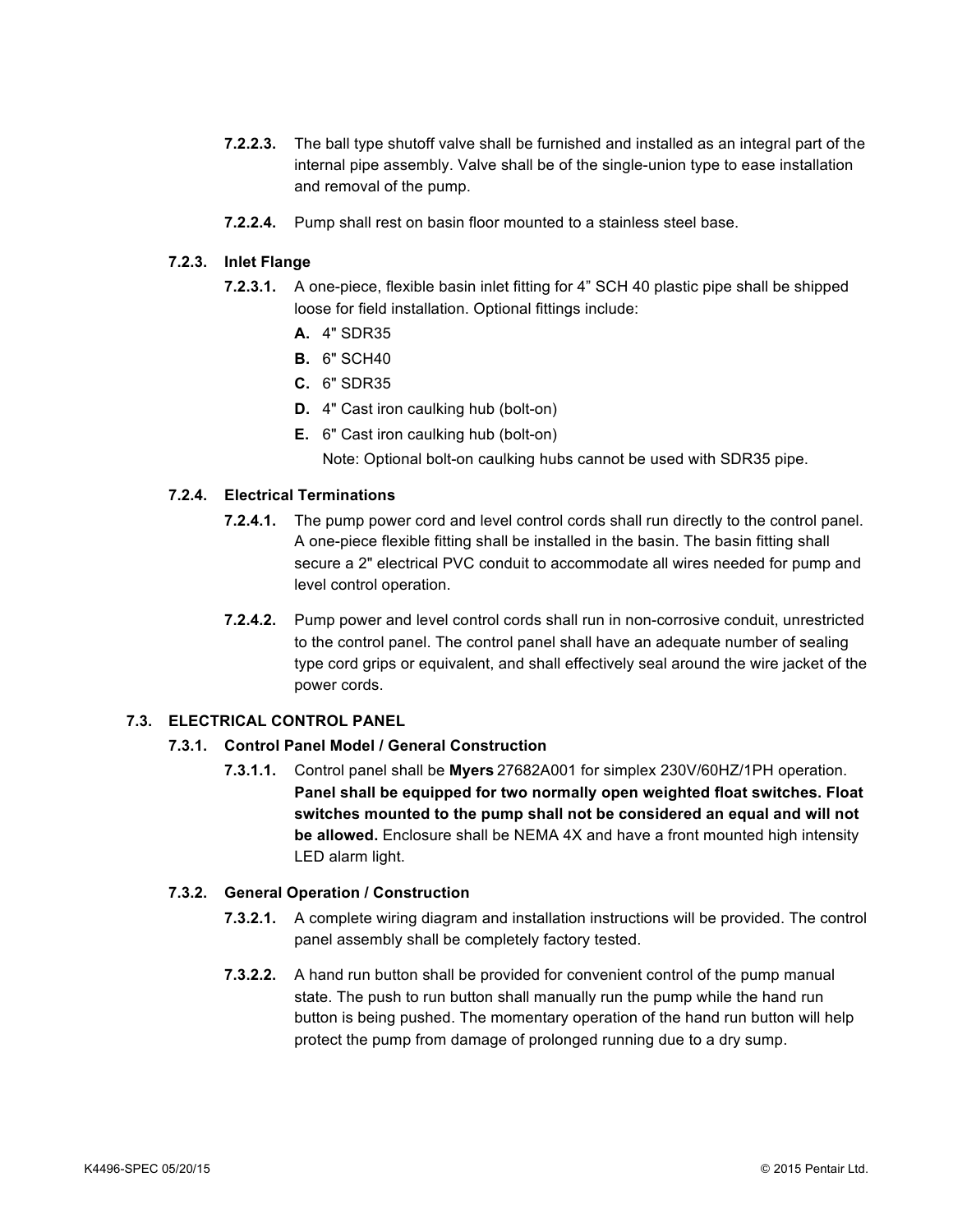- **7.3.2.3.** The control must provide "zero crossing" technology. This monitors the AC sine wave and only allows the relay contacts to close at zero voltage and open at zero current reducing damage caused by inrush loads.
- **7.3.2.4.** The control panel must include an elapsed time meter and cycle counter for each pump. A counter for high level conditions and float status indication must also be provided.

# **7.3.2.5. Control Panel Testing**

Factory Tests – Each control panel shall receive a test to ensure proper operation prior to shipment. Factory tests shall include at a minimum:

- **7.3.2.5.1.** All control logic functions, including: manual pump run, auto pump on, auto pump off and all alarm functions.
- **7.3.2.5.2** All fuses and circuit breakers.
- **7.3.2.5.3** All indicator lights and switches.
- **7.3.2.5.4** Audible and visual alarm indicators.
- **7.3.2.5.5** Power transfer circuit to pump motor.
- **7.3.2.5.6** Float switch input circuits.

# **7.3.3. Enclosure**

- **7.3.3.1.** The durable NEMA 4X enclosure, made from a durable polycarbonate material and intended for indoor or outdoor. The enclosure is primarily to provide a degree of protection against corrosion, windblown dust, rain, splashing water and hose directed water. The enclosure shall remain undamaged by the formation of ice on the enclosure. To maintain maximum enclosure integrity no holes shall be drilled into the enclosure for any lights, audible or silence/test circuitry. The resin system also shall include a flame retardant to obtain a flammability rating. The resin system shall be resistant to ultraviolet light.
- **7.3.3.2.** The cover shall have a molded hinge allowing the door to be quickly removed to allow for better access or replacement if necessary. The cover shall be lockable by means of a high quality stainless steel latch and padlock hasps, for safe operation under indoor and outdoor use.

# **7.3.4. Alarms / Indicators**

**7.3.4.1. Visual Alarm Circuitry –** A front mounted high intensity flashing red LED alarm light with various flashing modes depending on alarm condition. The lens shall be molded into the door so that the enclosure is not penetrated for the alarm light. The lens shall be made of clear polycarbonate with red LED alarm lights to allow for maximum contrast in sunlight. The same alarm light shall be capable of notifying high level, low level, float fail and power short through different flash codes. The flashing light shall reset once alarm condition ceases. The panel will have an individual alarm circuit fuse.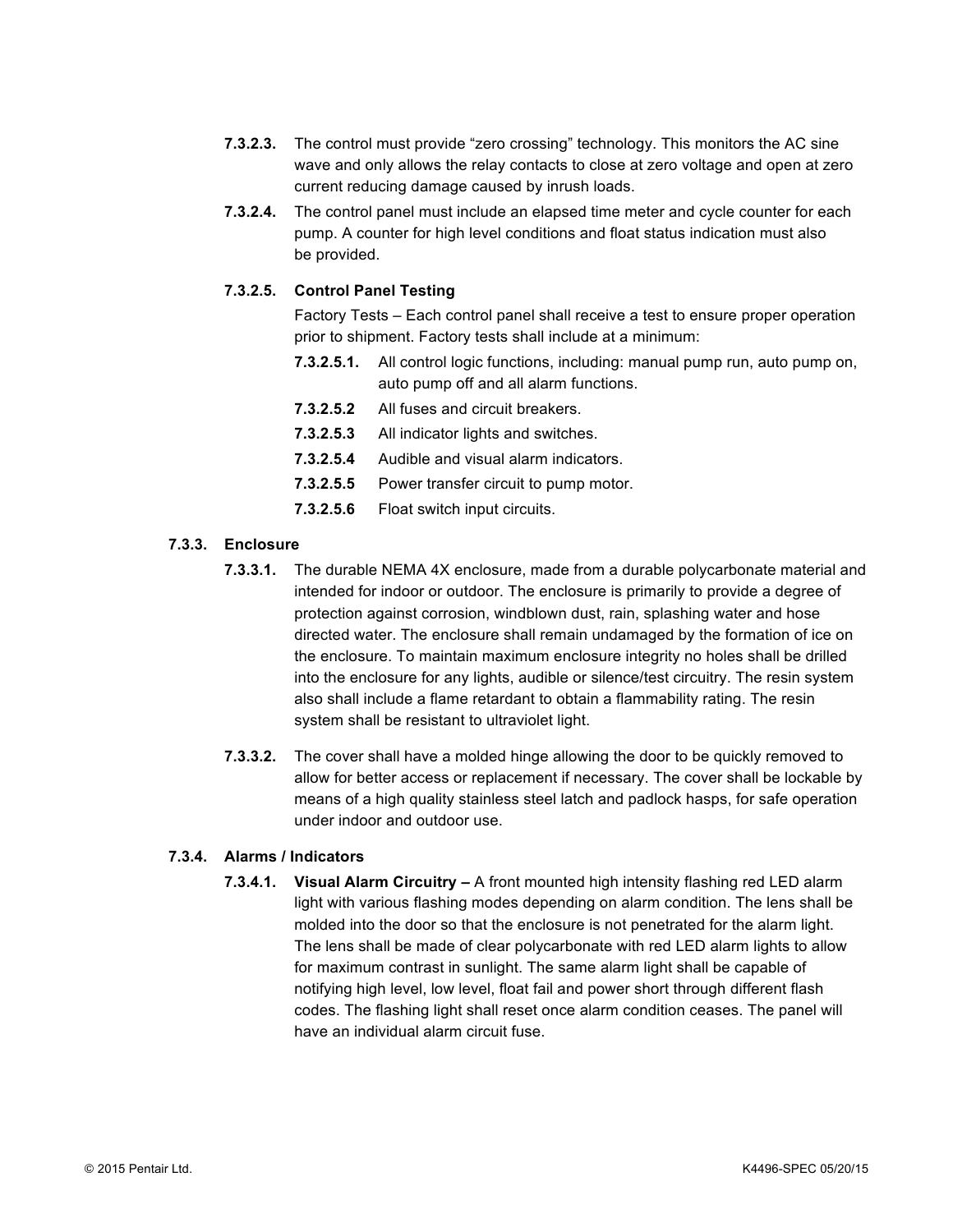- **7.3.4.2.** Green power (control and alarm) and pump run indicator lights shall be located on the front of the enclosure with no penetration through the door. A green pump run light, and red control and alarm power short lights shall be provided and mounted on the inside of the door.
- **7.3.4.3.** The alarm circuitry must utilize touch pad technology that allows the alarm to be silenced and tested from the outside of the enclosure without penetrating the enclosure for a button or switch.

# **7.3.5. Circuit Breakers**

- **7.3.5.1. Motor Circuit Breaker.** The pump circuit breaker shall be thermal magnetic trip device and provide for individual motor disconnect and overcurrent and short circuit protection as required by the NEC rating for motor branch circuit protection. Breaker shall be rated 10,000 amps interrupt current (10KAIC). The voltage rating shall match that of the panel incoming service.
- **7.3.5.2. Control Circuit Breaker.** The 120-volt control circuits shall be protected by an auxiliary single (1) pole circuit breaker. Breaker shall be rated 10,000 amps interrupt current (10KAIC).
- **7.3.5.3. Motor Power Relay.** The motor relay shall be rated for 5 hp 230v and 2 hp 115v when used with "zero crossing" technology. It shall provide the electrical start/stop control for each pump and have 12-volt dc operating coil.

#### **7.3.6. Level Controls**

#### **7.3.6.1. Float Switch Level Control Operation**

- **7.3.6.1.1.** The control panel shall provide terminal strip inputs for pump float and alarm float controls.
- **7.3.6.1.2.** The controller shall provide a pump run indicator light. The LED indicator shall activate to indicate the pump is running.

# **7.3.6.2. Float Controls**

- **7.3.6.2.1.** Simplex control panel operation shall be automatically controlled float switch type level controls. Float switches shall control pump and highlevel alarm functions.
- **7.3.6.2.2.** Float switch shall be capable of operating at temperatures between 32 and 170 degrees F. Float switches shall activate and deactivate between 5 degrees above horizontal and 5 degrees below horizontal. Float switch shall be constructed with a polypropylene outer shell for durability and resistance to wastewater environment. Outer shell shall be filled with polyurethane foamed interior to provide best buoyancy, water tight integrity and protect the switch.
- **7.3.6.2.3.** Float switches shall be of normally open type.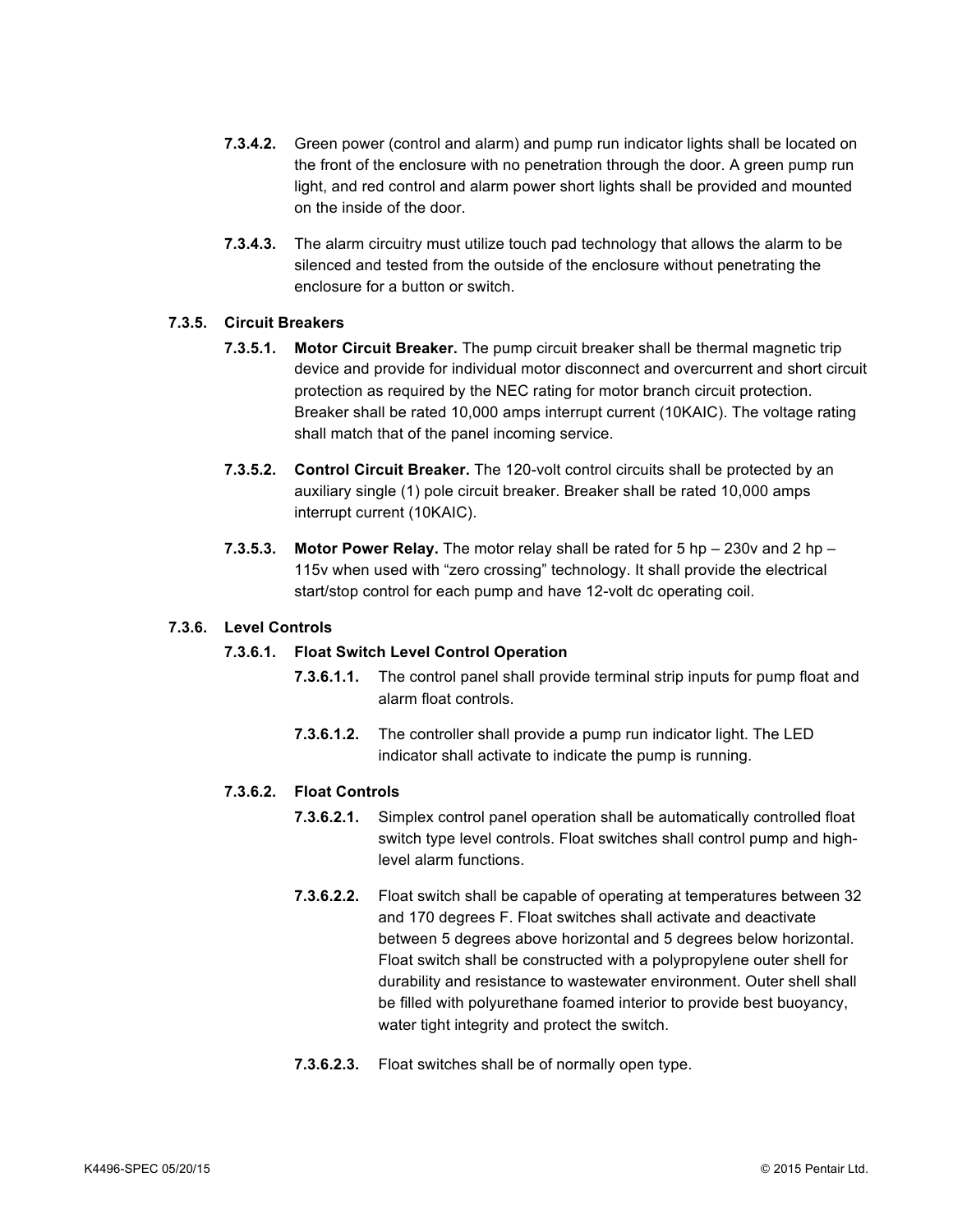- **7.3.6.2.4.** Float switch cables shall be a minimum of 18 gauge jacketed cable. Float switch contacts and shall be capable of handling 10 amps at 115 VAC or 3 amps at 240 VAC.
- **7.3.6.2.5.** Float switch shall be third party safety recognized by UL and certified by CSA.
- **7.3.6.2.6.** Float switches shall have an external zinc plated cast iron weight. Weight shall be of the split design and shall be easily adjustable for tether length. Float switch weights made of heavy metals, which may contaminate the waste flow stream, shall not be acceptable.

# **8. EXECUTION**

# **8.1. QUALITY ASSURANCE**

- **8.1.1.** The grinder pump shall be free from electrical and fire hazards as required in a residential environment. As evidence of compliance with this requirement, the complete grinder pump shall be listed by Underwriters Laboratories, Inc., to be safe and appropriate for the intended use.
- **8.1.2.** The grinder pump shall have an industry standard commercial test, which consists of a run test, Hi Pot test and hermetic leak decay test.

# **8.2. DELIVERY, STORAGE AND HANDLING**

- **8.2.1.** The manufacturer shall furnish and deliver assembled grinder pump stations to the contractor or owner. Simplex units, containing one grinder pump and all necessary parts and equipment, shall be installed in fiberglass reinforced polyester tanks for outside installations. All equipment shall be factory installed, except for externally mounted control panel, gravity sewer inlet hubs and pump assembly, which are to be installed in the field. Each simplex grinder pump unit shall be complete, consisting of a basin, basin cover, grinder pump, check valve, start-stop level controls, motor high temperature shutoff, high water alarm, pump motor failure, alarm loss of power, shutoff valve and discharge piping. In addition, an external alarm and pump control panel is to be provided for the unit.
- **8.2.2.** All packaged tank assemblies will include all the necessary equipment to make a complete turnkey system ready for installation except the grinder pump and control panel.
- **8.2.3.** Upon receipt of packaged tank assemblies, the contractor or owner will visually inspect to make certain the freight carrier has successfully transported the equipment with no damage. It is the responsibility of the contractor or owner to reject any or all damaged equipment prior to signing the delivery slip. FOB factory.
- **8.2.4.** Handling and unloading the basin assemblies shall be the responsibility of the contractor or owner. Lifting devices such as chain is prohibited.
- **8.2.5.** The basin assemblies, grinder pumps and control panels will be stored in a controlled environment to prevent weather conditions from damaging the equipment.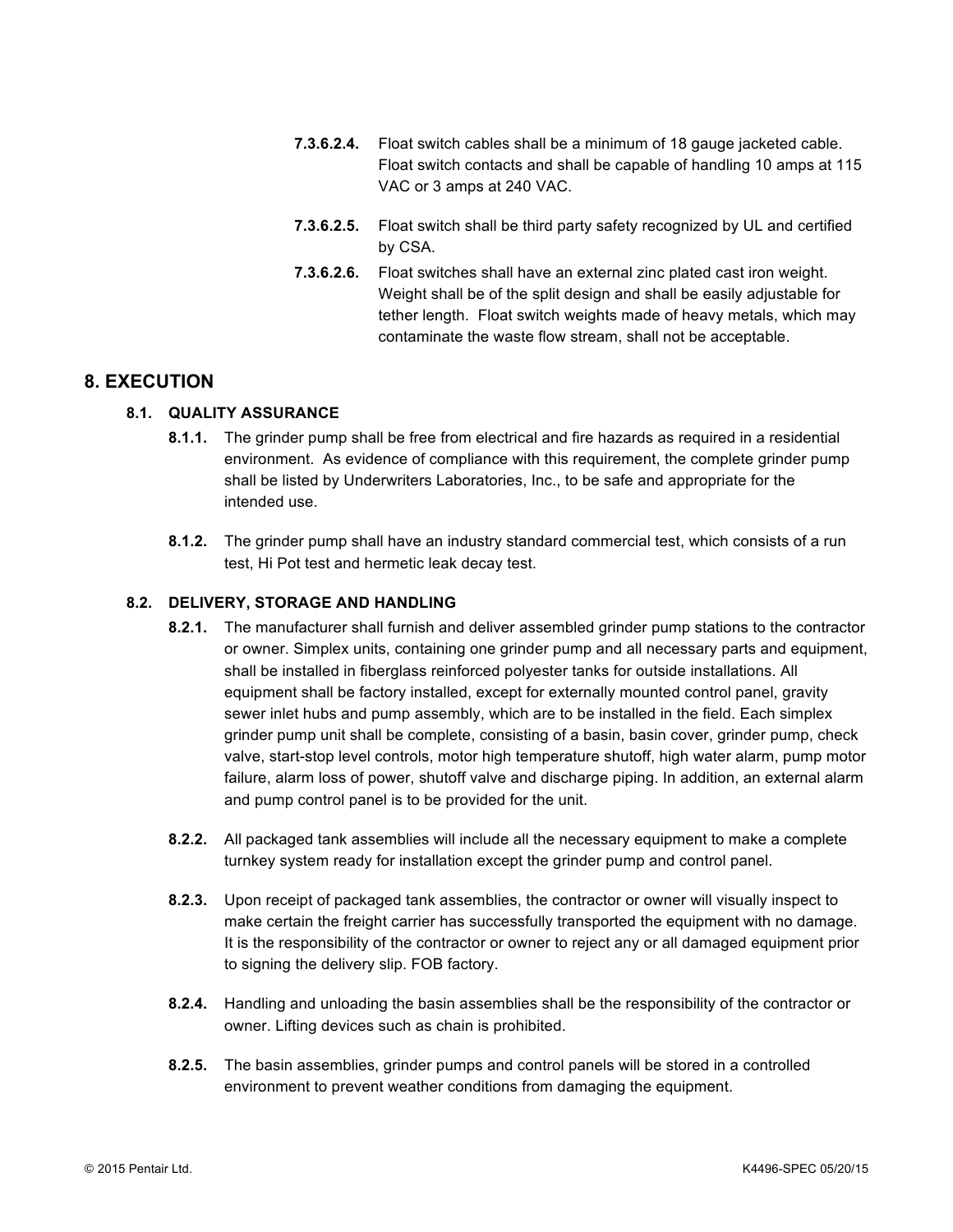

# **MYERS**<sup>®</sup>

# **SHA Basin System with Semi-Positive Displacement Grinder Pump and Electrical Junction Box**

# **9. INTRODUCTION**

- **9.1. GRINDER PUMP SYSTEMS:** Low pressure sewer systems (LPS) grinder pump shall be a **Myers GRINDER PUMP SYSTEM** or pre-approved equal.
- **9.2. GRINDER PUMPS** shall be of the high head semi-positive displacement. Motors shall be a minimum of two (2) hp rotating at no less than 1750 rpm pumps shall not be considered or approved equal.
- **9.3. GRINDER PUMP SYSTEMS shall be of the factory quick ship package type and shall carry a full factory supplied warranty.** Locally fabricated packages that do not carry factory warranty shall not be considered or approved equal.

# **10. GENERAL**

# **10.1. SUMMARY**

**10.1.1.** The work included in this section shall include furnishing all equipment and materials necessary for complete grinder pump units as specified herein and in compliance with the requirements as specified in the hydraulic analysis report.

Model number shall be **Myers Pump MGPD200-21.**

#### **10.2. REFERENCES**

- **10.2.1.** The equipment furnished shall be produced by a company experienced in the design and manufacture of grinder pumps. Manufacturer shall have a minimum of 25-years experience in the design and manufacture of grinder pump systems for use in low pressure sewer projects. A project is defined as an installation of 50 or more pumps discharging into a common force main.
- **10.2.2.** The manufacturer shall submit detailed installation, user instructions and service instructions.

# **10.3. PACKAGE DESCRIPTION**

- **10.3.1. Pump Model: MGPD200-21**
- **10.3.2. Basin Model: MGPD24PZ2J**
- **10.3.3. Panel Model: 27682D001**

#### **10.4. SYSTEM PERFORMANCE REQUIREMENT**

**10.4.1.** Pumps shall be designed to meet the design head conditions based on the sewer system. Minimum flow requirements for a grinder pump, must illustrate minimum 2 fps velocity through force main.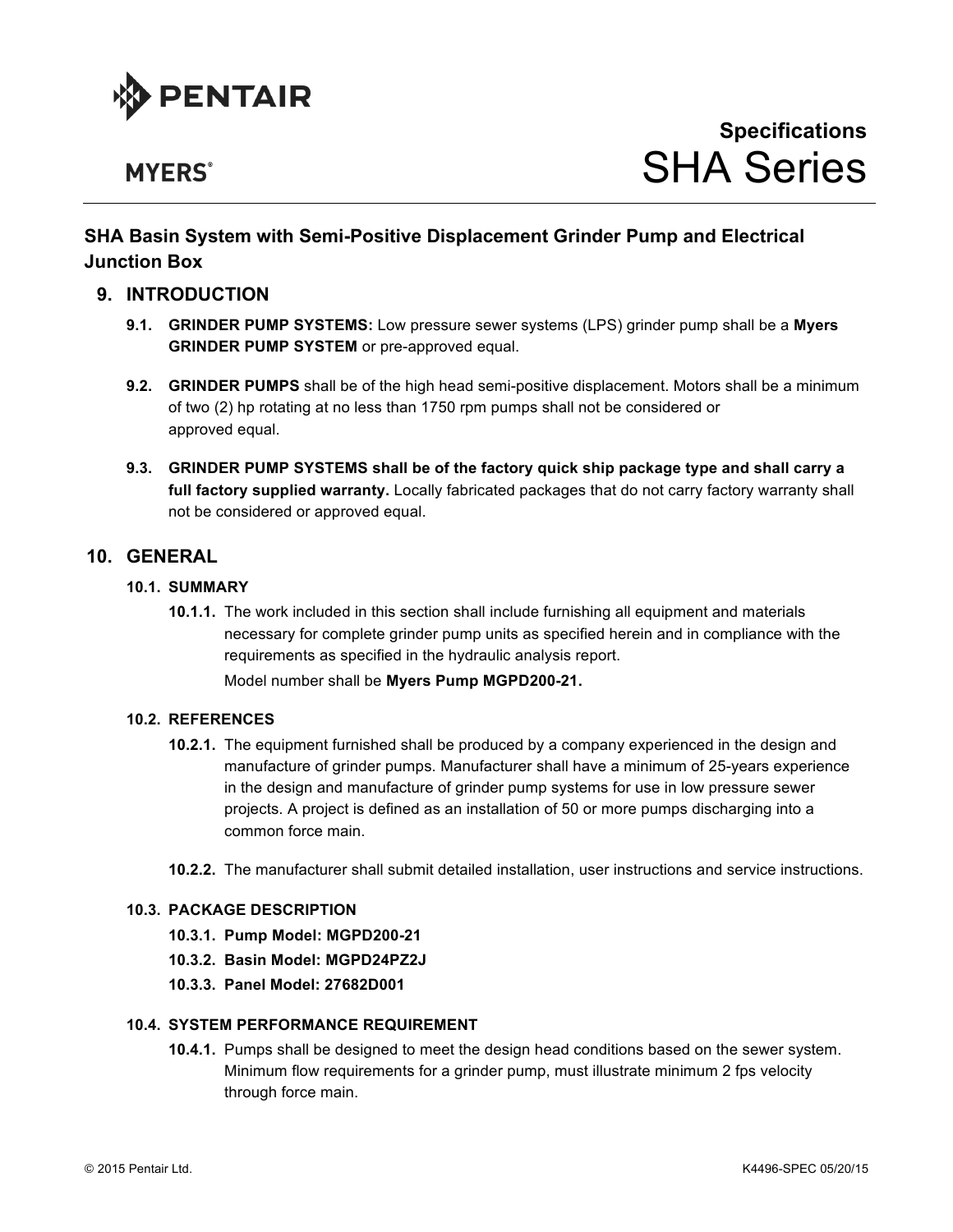- **10.4.2.** The sewer system hydraulic analysis shall include the following:
	- **10.4.2.1.** Color-coded piping schematic of the entire system.
	- **10.4.2.2.** Complete flow, velocity and pressure requirements for each pipe segments.
	- **10.4.2.3.** A complete written report and design drawing must be submitted.

#### **10.5. SUBMITTALS**

**10.5.1.** The complete submittal packet shall include shop drawing information which includes, but is not limited to the following items: pump, motor, impeller, grinder assembly, lift out assembly, check valve, shut off valve, piping, level controls, basin, electrical control panel, electrical junction boxes, alarm facilities. Any deviations from the specifications shall be noted in the submittal.

#### **10.6. PROJECT CONDITIONS**

- **10.6.1.** The specifications and project drawings depict equipment and materials manufactured by **Myers** which are deemed suitable for the service anticipated. It is not intended, however to eliminate other products of equal quality and performance. The contractor shall prepare his bid based on the specified equipment for purposes of determining low bid. Award of contract shall constitute an obligation to furnish the specified equipment and materials.
- **10.6.2.** After execution of the contract, the contractor may offer substitutions to the specified equipment for consideration. The equipment proposed for substitution must be superior in construction and performance to that specified in the contract, and the higher quality must be demonstrated by a list of current users of the proposed equipment in similar installations.
- **10.6.3.** In the event the contractor obtains engineer's approval for equipment substitution, the contractor shall, at his own expense, make all resulting changes to the enclosures, buildings, piping or electrical systems as required to accommodate the proposed equipment. Revised detail drawings illustrating the substituted equipment shall be submitted to the engineer prior to acceptance.
- **10.6.4.** It will be assumed that if the cost to the contractor is less for the proposed substitution, then the contract price shall be reduced by the amount equal to the savings.

# **11.PRODUCTS – GRINDER UNITS BASE BID**

# **11.1. PUMP ASSEMBLY**

#### **11.1.1. Pump Model / General Construction**

**11.1.1.1.** Pump shall be a semi-positive displacement sealed grinder type, model MGPD200- 21 as manufactured by Pentair Ltd. The pump castings shall be high quality gray cast iron, ASTM A-48, Class 30. All external-mating parts shall be machined and Buna-N Rubber O-ring seals. Fiber or paper gaskets shall not be acceptable. All fasteners exposed to the pumped liquid shall be 300 series stainless steel. The grinder unit shall be integrally built with a submersible type motor. The grinder pump shall be capable of macerating material in normal domestic and commercial sewage to a fine slurry that will pass freely through the pump and 1-1/4" discharge pipe. NOTE: The following objects should not be introduced into the grinder as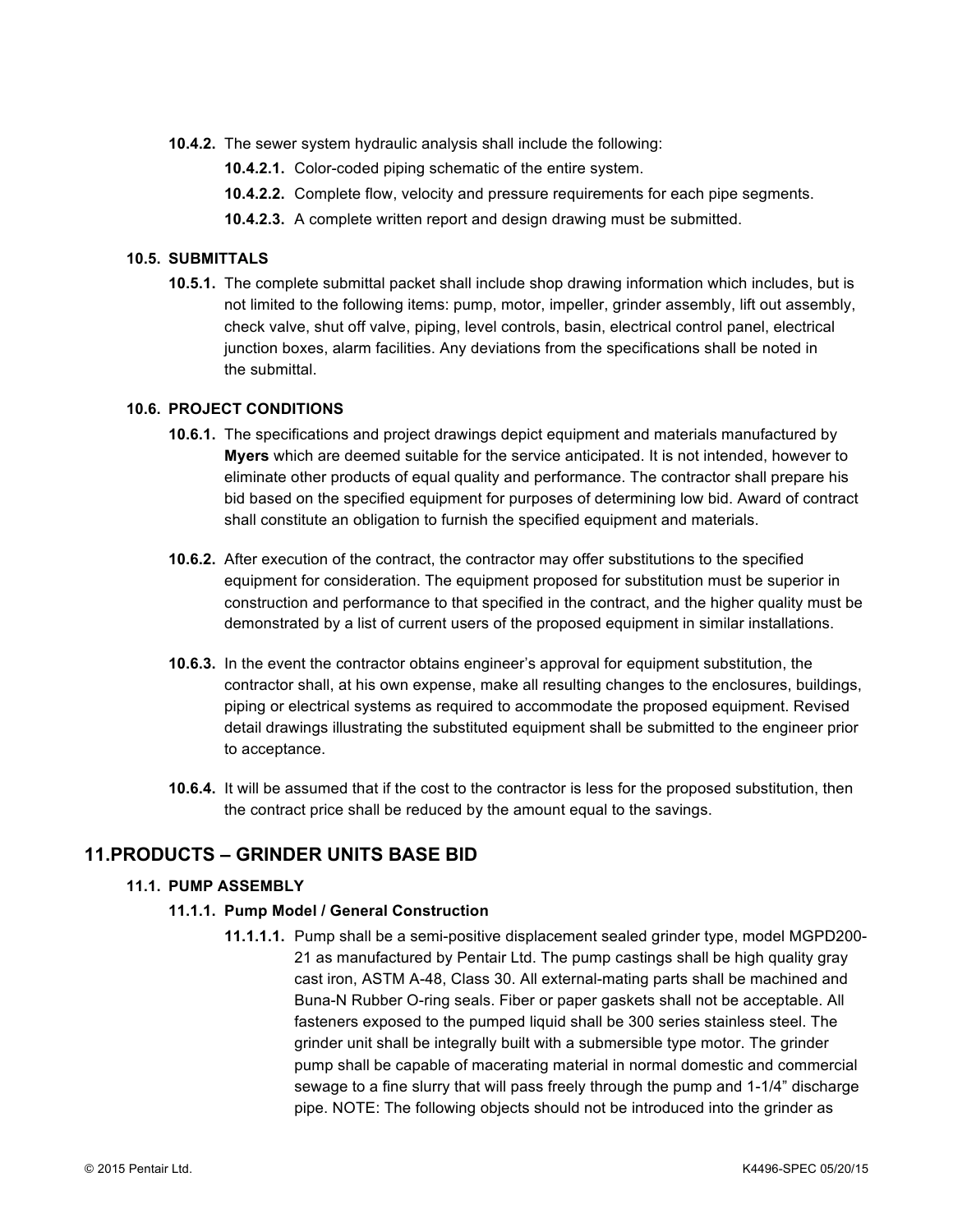damage to the pump stator boot will result; glass; metal; seafood shells; plastic objects (toys, utensils, etc.) or other like sharp objects.

# **11.1.2. Electrical Power/Control Cord**

- **11.1.2.1.** The motor power cord shall be SJOOW water resistant and CSA/UL approved.
- **11.1.2.2.** The power cable entry into the cord cap assembly shall first be made with a rubber compression washer and compression nut. Each individual lead shall be stripped down to bare wire, at staggered intervals, and each strand shall be individually separated. A heat shrink tube filled with epoxy shall seal the outer cable jacket and the individual leads to prevent water contamination to gain entry even in the event of wicking or capillary attraction.

#### **11.1.3. Motor**

- **11.1.3.1. Pump motor shall be of the oil-filled type to promote superior cooling and longevity. Air-filled motors shall not considered equal or allowed. Motor shall be at a minimum two (2) hp and shall rotate at a minimum of 1750 rpm.**
- **11.1.3.2.** The stator, rotor and bearings shall be mounted in a sealed submersible frame. The stator winding shall be of the open type with Class F insulation, (155 degrees C or 311 degrees F) and NEMA B design (3 phase), NEMA L design (single phase). Single-phase motors shall be capacitor start, capacitor run type for high start torque.
- **11.1.3.3.** The motor shall be mounted in a three quarter motor frame attached to the bearing housing with threaded fasteners so they may be easily removed in the field without the use of heat or a press. Stators held by a heat shrink fit shall not be acceptable. No special tools shall be required for pump and motor disassembly.
- **11.1.3.4.** The motor frame shall be filled with dielectric type oil for maximum heat dissipation by transferring heat from windings and rotor to outer shell. The oil shall also provide continuous lubrication of bearings and mechanical seals. Air-filled motors do not provide superior heat dissipating capabilities and continuous lubrication, therefore shall not be considered an equal. The pump and motor shall be specifically designed so that they may be operated two thirds or completely submerged in the liquid being pumped without compromise. The pump shall not require cooling water jackets. Dependence upon, or use of water jackets for supplemental cooling shall not be acceptable.

#### **11.1.4. Bearings and Shaft**

**11.1.4.1.** Motor shall have an upper single row ball radial bearing and a lower single row ball thrust bearing. Ball bearings shall be designed for 50,000 hours B-10 life. Bearings are to be permanently lubricated by the dielectric oil, which fills the motor housing. Grease packed ball bearings requiring periodic maintenance for lubrication shall not be acceptable.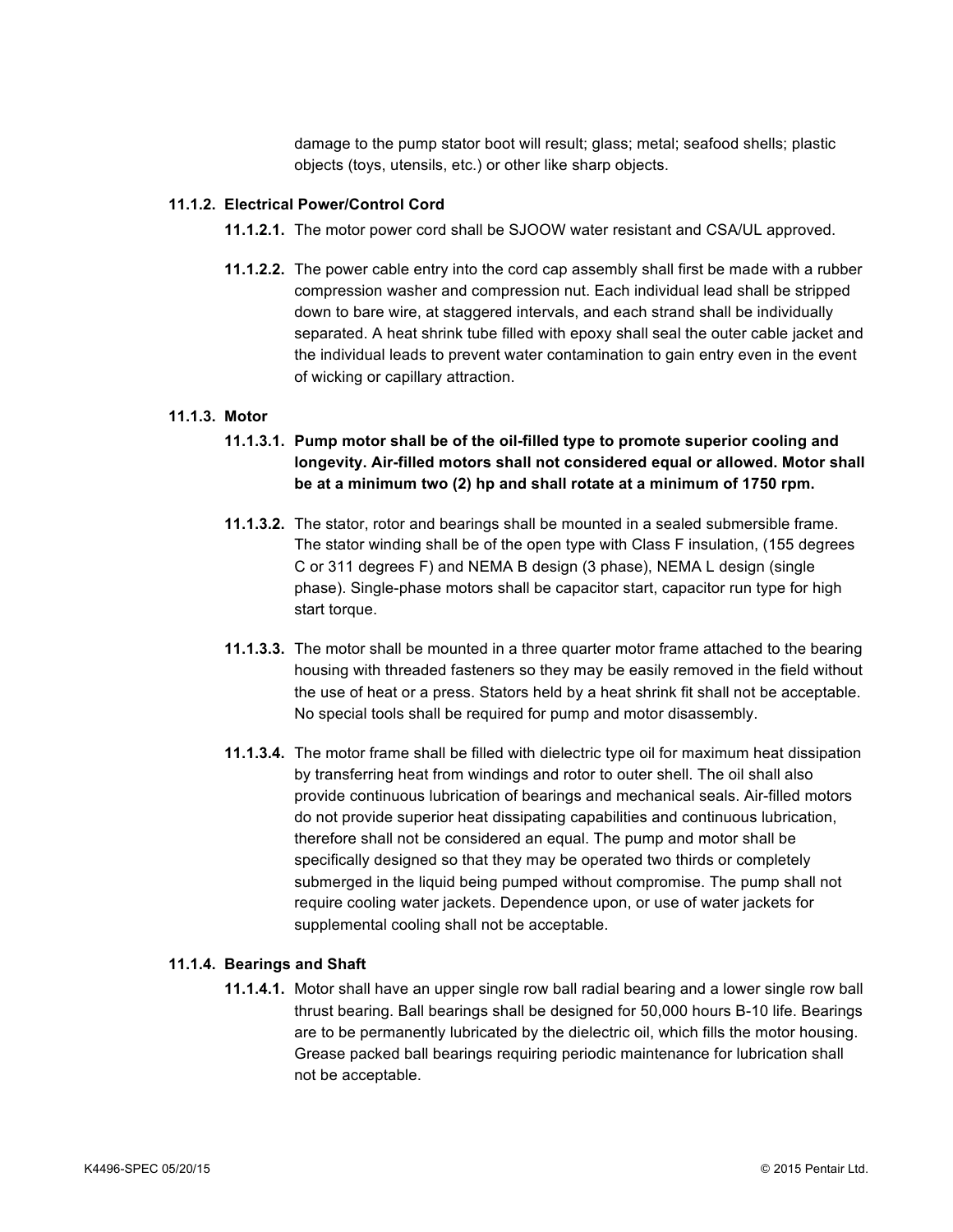- **11.1.4.2.** The common motor pump and grinder shaft shall be machined from solid 400 series stainless steel and be designed for minimum shaft overhang to reduce shaft deflection and prolong bearing life.
- **11.1.4.3.** The shaft shall be threaded to mount the pump impeller and grinder impeller.

# **11.1.5. Mechanical Seals**

- **11.1.5.1.** Motor shall be protected by one type 21 carbon ceramic mechanical seal. Seal shall permanently lubricate seal face to transmit heat from shaft to outer shell. The seal housing shall be equipped with a moisture sensing probe installed between the seals, and the sensing of moisture in the seal chamber shall be automatic, continuous and not require the pump be stopped or removed from the wet well. Single seal protection will not be considered equal.
- **11.1.5.2.** Seal face shall be carbon and ceramic and lapped to a flatness of one light band. All hardware is to 300 series stainless steel and sealing elastomers are to Buna-N Rubber.

# **11.1.6. Pump Impeller / Semi-Positive Displacement**

- **11.1.6.1.** The semi-positive displacement stator boot shall be designed for rough duty service and shall be of an axial double-helix positive-displacement type. The stator boot shall be constructed of Buna-N Rubber, with the progressing cavity chamber molded integral to the stator boot. Stator boot shall be retained within the volute pumping chamber by a mean of stainless steel retaining ring secured with 400 series fasteners.
- **11.1.6.2.** The semi-positive displacement rotor shall be designed for rough duty service and shall be of a single-lobe axial helix type. The rotor shall be constructed of 300 series stainless steel designed for close slip-fit over motor shaft and retained on motor shaft by means of a lower roll pin.

# **11.1.7. Grinder Construction**

**11.1.7.1.** Grinder assembly shall consist of grinder impeller and shredding ring and shall be mounted directly below the volute passage. Grinder impeller shall be threaded onto stainless shaft and shall be locked with screw and washer. The shredding ring shall be pressed into iron holding flange for easy removal. Flange shall be provided with tapped back-off holes so that screws can be used to push the shredding ring from housing. All grinding of solids shall be from action of the 16 rotating cutter impeller against the 27 stationary shredding ring cutters, producing 24,840 cuts per seconds. All grinder cutters and shredding ring shall be of 440 C stainless steel hardened to 58–60 Rockwell C and ground to close tolerance.

#### **11.1.8. Grinder Construction**

**11.1.8.1.** Grinder assembly shall consist of grinder impeller and shredding ring and shall be mounted directly below the volute passage. Grinder impeller shall be threaded onto stainless shaft and shall be locked with screw and washer. The shredding ring shall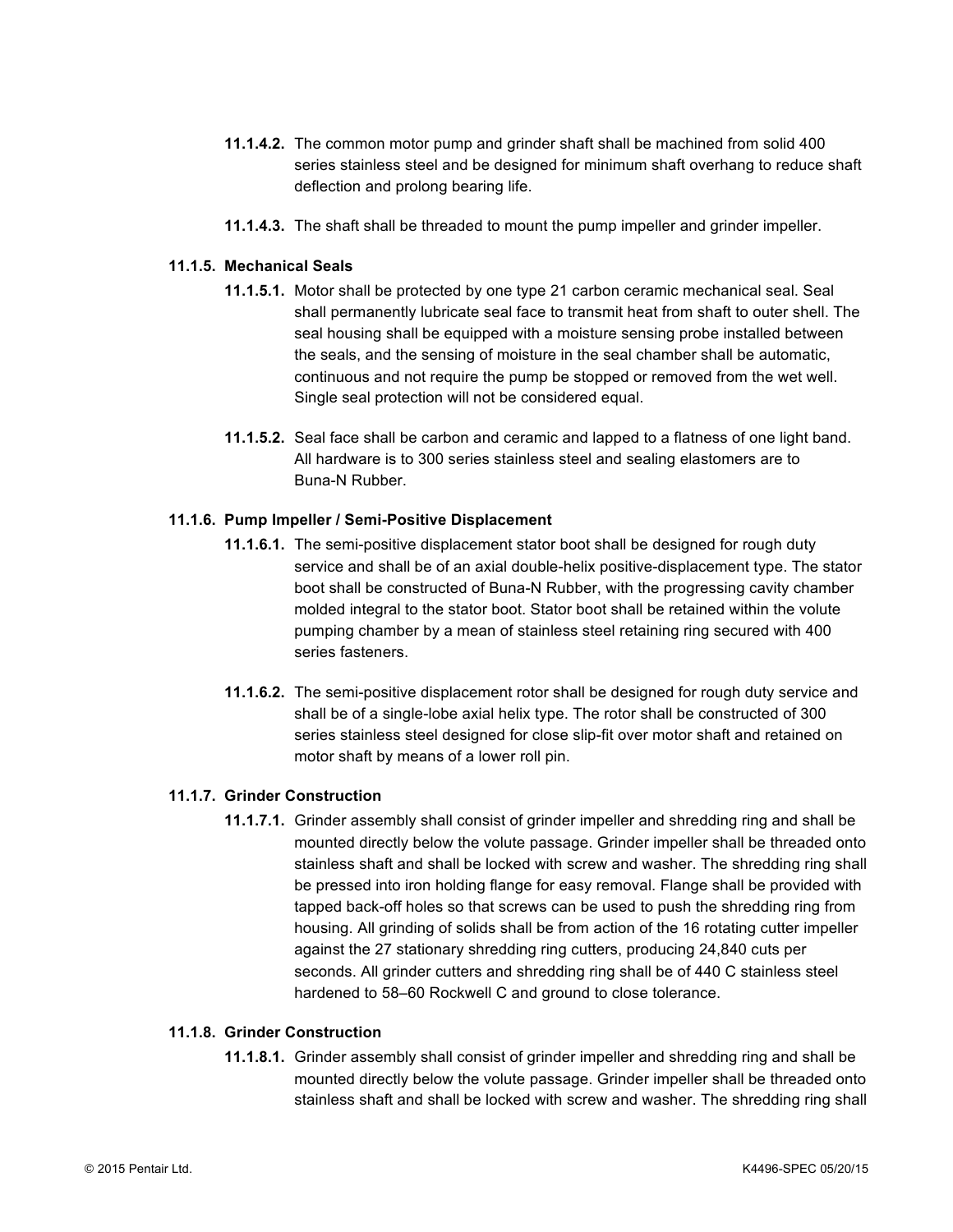be pressed into iron holding flange for easy removal. Flange shall be provided with tapped back-off holes so that screws can be used to push the shredding ring from housing. All grinding of solids shall be from action of the 16 rotating cutter impeller against the 27 stationary shredding ring cutters, producing 24,840 cuts per seconds. All grinder cutters and shredding ring shall be of 440 F stainless steel hardened to 57–60 Rockwell C and ground to close tolerance.

#### **11.2. PACKAGE SYSTEM**

# **11.2.1. Fiberglass Basin**

- **11.2.1.1. Basin –** The diameters and depths shall be based on the system layout.
- **11.2.1.2.** Basin shall be made from a fiberglass reinforced polyester resin. Resins used shall be of commercial grade polyester and shall be evaluated as a laminate test or determined by previous service to be acceptable for the intended environment. The reinforcing material shall be a commercial grade of glass fiber having a coupling agent to provide a suitable bond between the glass reinforcement and the resin. The manufacturer may supply either (continuous strand, chopped-strand, continuous mat and/or non-continuous mat) or (non-continuous glass strands having fiber lengths from 0.5 to 2.0 inches). The completed material shall be inert and acceptable to the environment. The basin shall be water tight.
- **11.2.1.3. Inner Surface –** The inner surface shall be smooth and resin rich, free of cracks, exposed fibers, porosity and crazing.
- **11.2.1.4. Exterior Surface –** The exterior surface shall be relatively smooth with no exposed fibers or sharp projections. If a pigment is added, color should be relatively equal throughout. Foreign inclusions, dry spots, pinholes or pits, de-laminations, large dimples not meeting thickness requirements, and air bubbles are not acceptable.
- **11.2.1.5. Tank Wall –** Wall thickness shall vary with the basin height to provide the aggregate strength necessary to meet the tensile and flexural physical properties requirements. The basin wall laminate must be designed to withstand wall collapse or buckling based on:
	- **A.** Wall thickness (see prior statement)
	- **B.** Hydrostatic pressure (62.4 lbs per square foot)
	- **C.** Saturated soil weight (120 lbs per cubic foot)
	- **D.** Soil modulus (700 lbs per square foot)
	- **E.** Pipe stiffness values as specified (ASTM D3753) Tank wall laminate must be constructed to withstand or exceed two (2) times the actual imposed loading on any depth of basin.
- **11.2.1.6. Tank Bottom –** The basin bottom shall be of sufficient thickness to withstand applicable hydrostatic uplift pressure. In saturated conditions, the center deflection of the empty basin bottom shall be less than 3/8" (elastic deflection) and shall not interfere with bottom pump mounting requirements. Any mounting studs, plates,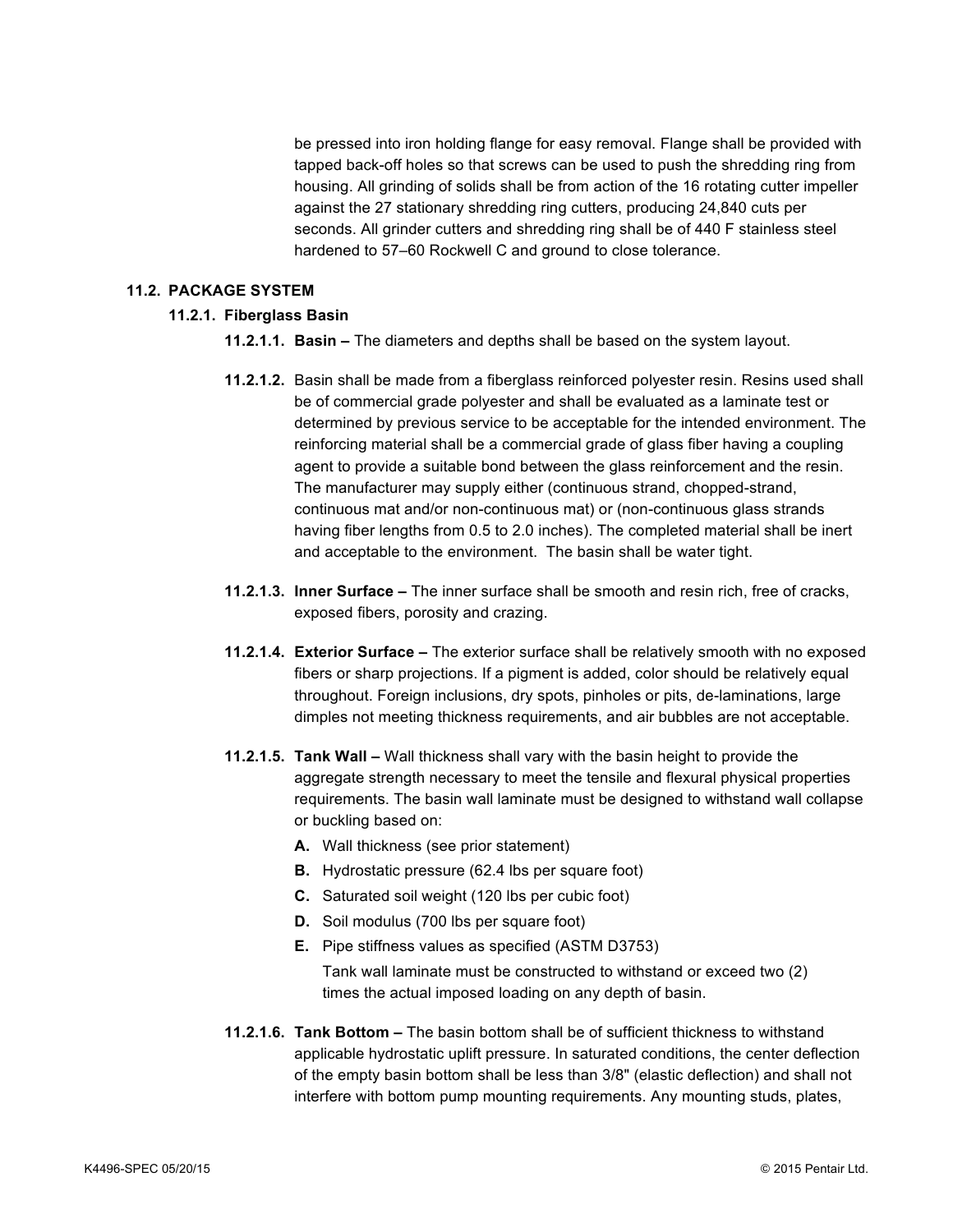cap screws into tank bottom should be stainless steel and resin covered except for threads. Any inserts should be stainless steel or brass and resin covered except for threads.

- **11.2.1.7. Tank Collar (Anti-Flotation) –** A means to counteract buoyancy forces shall be provided on the tank bottom in the form of a ring, and shall extend a minimum of 2" beyond the O. D. of the basin wall. Wall and collar should be blended with a radius not to exceed 1-1/2" beyond wall O.D.
- **11.2.1.8. Top Flange –** The top flange should be parallel to the tank bottom/collar and perpendicular to the tank wall. Corrosion resistant inserts shall be embedded in the top flange for securing the basin cover. The inserts shall be totally encapsulated to prevent turning (minimum turning torque should not be less than 30 foot/lbs.), pullout and corrosion.

#### **11.2.2. Hard Piped Assembly**

- **11.2.2.1.** Discharge piping shall be 1-1/4" PVC hard piped as indicated on the plans. Piping shall connect to a 1-1/4" stainless steel discharge flange, factory located on the basin at the height shown in the plans. Base elbows and guide rail systems shall not be considered equal or allowed.
- **11.2.2.2.** Check valve shall be of the ball type with a corrosion resistant neoprene ball. The ball shall be the only moving part and shall move automatically out of the path of flow, thus providing an unobstructed smooth flow through the valve body. Upon pump shut-off the ball shall automatically roll to the closed position to provide a positive seal against back pressure or back flow.
- **11.2.2.3.** The ball type shutoff valve shall be furnished and installed as an integral part of the internal pipe assembly. Valve shall be of the single-union type to ease installation and removal of the pump.
- **11.2.2.4.** Pump shall rest on basin floor mounted to a stainless steel base.

#### **11.2.3. Inlet Flange**

- **11.2.3.1.** A one-piece, flexible basin inlet fitting for 4" SCH 40 plastic pipe shall be shipped loose for field installation. Optional fittings include:
	- **A.** 4" SDR35
	- **B.** 6" SCH40
	- **C.** 6" SDR35
	- **D.** 4" Cast iron caulking hub (bolt-on)
	- **E.** 6" Cast iron caulking hub (bolt-on)

Note: Optional bolt-on caulking hubs cannot be used with SDR35 pipe.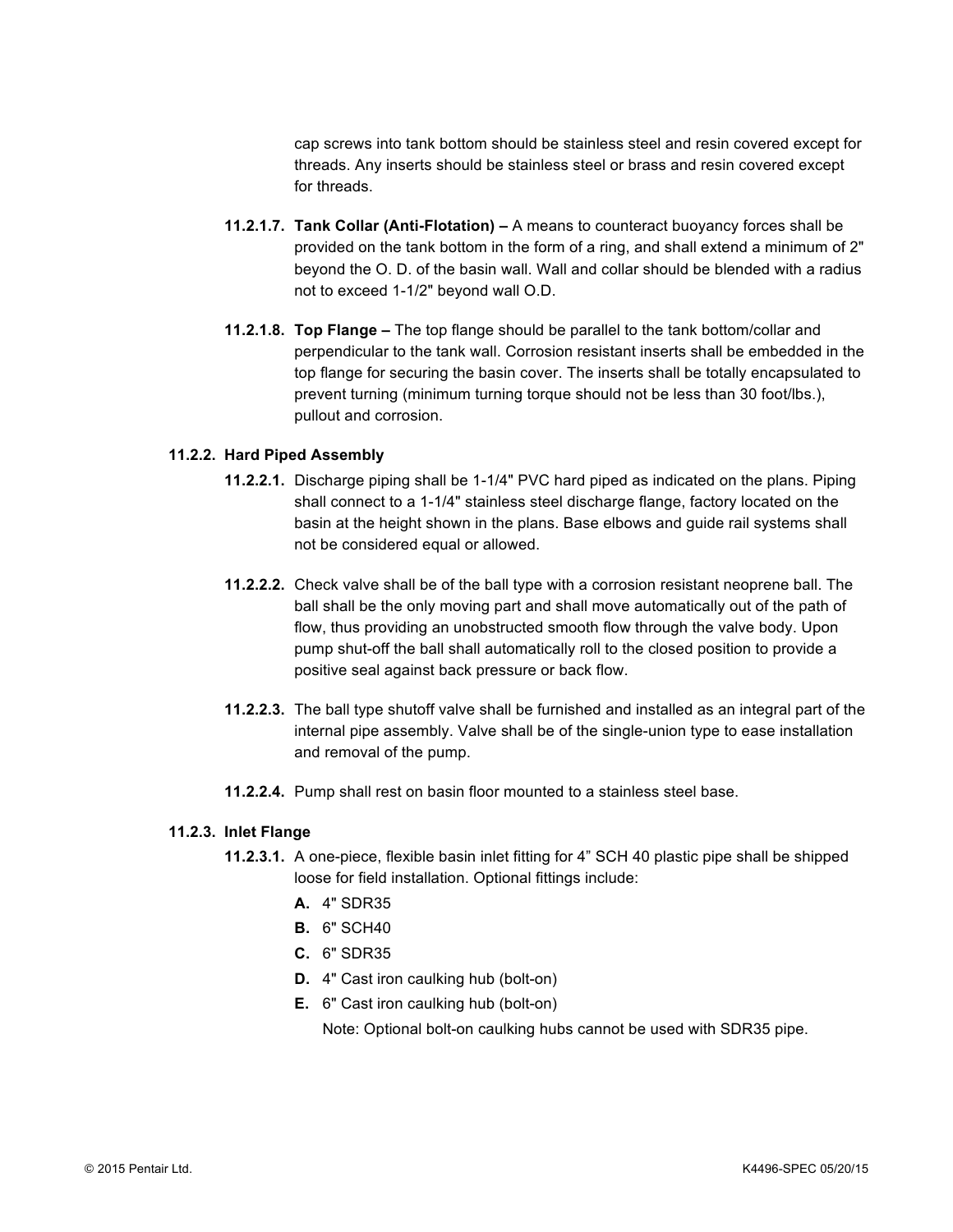## **11.2.4. Junction Box**

- **11.2.4.1.** A UL listed, NEMA Type 6 submersible rated junction box shall be provided. Junction box shall be formed from corrosion resistant, flame retardant thermoplastic. The enclosure shall be of adequate thickness and properly reinforced to provide good mechanical strength. The junction box shall have a fully gasketed, hinged cover that is held in place by four (4) stainless steel screws. The hinged cover shall prevent dropping the cover into the basin during service.
- **11.2.4.2.** An adequate number of sealing-type cord grips shall be supplied for incoming pump and level control cords. The cord grips shall be made of non-corrosive material such as PVC or nylon, and shall make an effective seal around the wire jacket.
- **11.2.4.3.** The junction box shall have a PVC solvent weld socket with an integral 2" NPT pipe for attaching basin conduit hub. The hub shall be made of a corrosion resistant material and shall be of adequate size to accommodate the number of wires required for pump and level control operation.
- **11.2.4.4.** The incoming wires shall be sealed by external means, (supplied by others), so that condensation from the conduit or groundwater will not enter the enclosure. The interior of the enclosure shall be of adequate size to accommodate the wires and connections for pump and level control operation.

# **11.3. ELECTRICAL CONTROL PANEL**

#### **11.3.1. Control Panel Model / General Construction**

**11.3.1.1.** Control panel shall be Myers 27682A000 for simplex 230V/60HZ/1PH operation. **Panel shall be equipped for two normally open weighted float switches. Float switches mounted to the pump shall not be considered an equal and will not be allowed.** Enclosure shall be NEMA 4X and have a front mounted high intensity LED alarm light.

#### **11.3.2. General Operation / Construction**

- **11.3.2.1.** A complete wiring diagram and installation instructions will be provided. The control panel assembly shall be completely factory tested.
- **11.3.2.2.** A hand run button shall be provided for convenient control of the pump manual state. The push to run button shall manually run the pump while the hand run button is being pushed. The momentary operation of the hand run button will help protect the pump from damage of prolonged running due to a dry sump.
- **11.3.2.3.** The control must provide "zero crossing" technology. This monitors the AC sine wave and only allows the relay contacts to close at zero voltage and open at zero current reducing damage caused by inrush loads.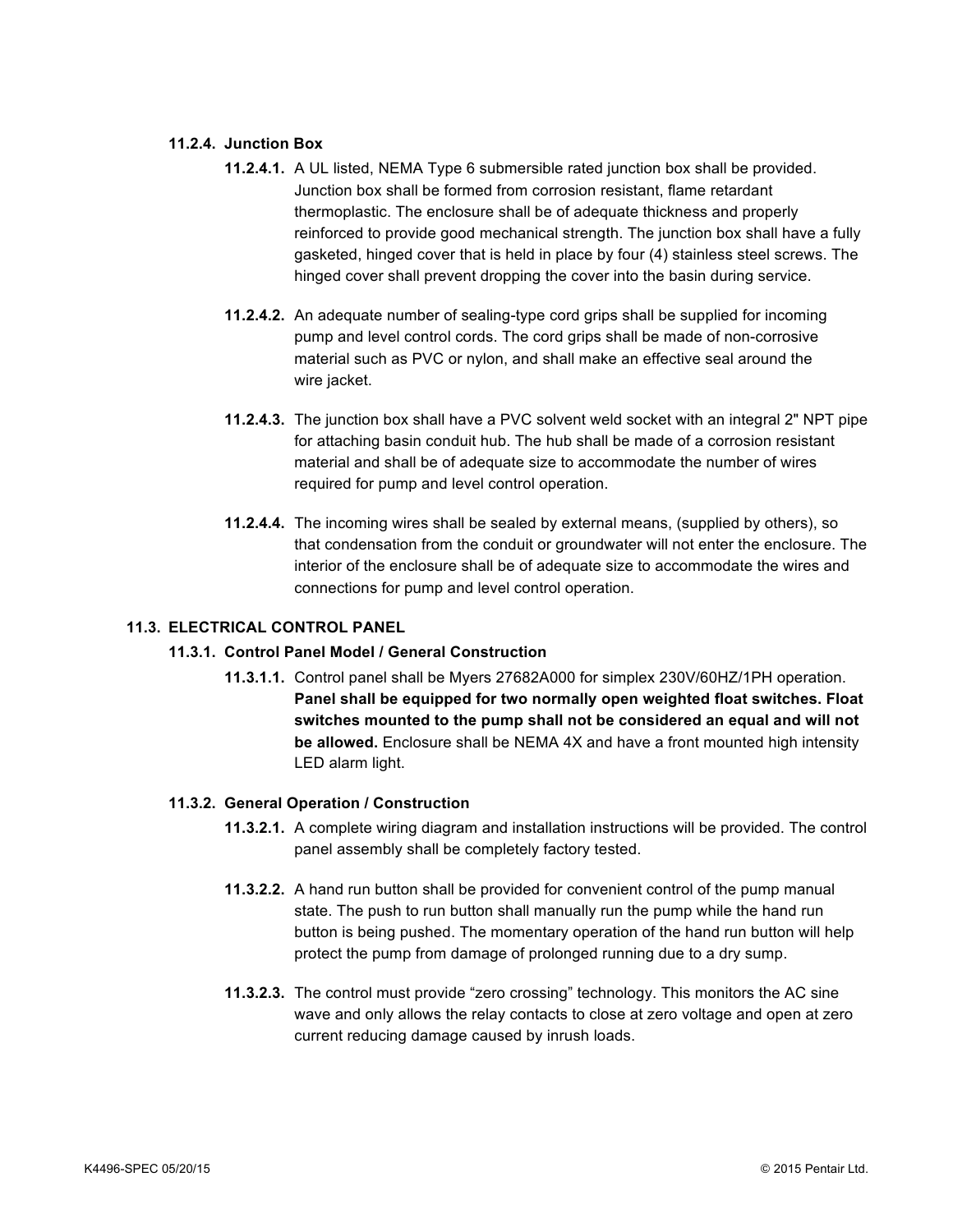**11.3.2.4.** The control panel must include an elapsed time meter and cycle counter for each pump. A counter for high level conditions and float status indication must also be provided.

# **11.3.2.5. Control Panel Testing**

Factory tests – Each control panel shall receive a test to ensure proper operation prior to shipment. Factory tests shall include at a minimum:

- **11.3.2.5.1.** All control logic functions, including: manual pump run, auto pump on, auto pump off, and all alarm functions.
- **11.3.2.5.2.** All fuses and circuit breakers.
- **11.3.2.5.3.** All indicator lights and switches.
- **11.3.2.5.4.** Audible and visual alarm indicators.
- **11.3.2.5.5** Power transfer circuit to pump motor.
- **11.3.2.5.6** Float switch input circuits.

# **11.3.3. Enclosure**

- **11.3.3.1.** The durable NEMA 4X enclosure, made from a durable polycarbonate material and intended for indoor or outdoor. The enclosure is primarily to provide a degree of protection against corrosion, windblown dust, rain, splashing water and hose directed water. The enclosure shall remain undamaged by the formation of ice on the enclosure. To maintain maximum enclosure integrity no holes shall be drilled into the enclosure for any lights, audible or silence/test circuitry. The resin system also shall include a flame retardant to obtain a flammability rating. The resin system shall be resistant to ultraviolet light.
- **11.3.3.2.** The cover shall have a molded hinge allowing the door to be quickly removed to allow for better access or replacement if necessary. The cover shall be lockable by means of a high quality stainless steel latch and padlock hasps, for safe operation under indoor and outdoor use.

#### **11.3.4. Alarms / Indicators**

- **11.3.4.1. Visual Alarm Circuitry –** A front mounted high intensity flashing red LED alarm light with various flashing modes depending on alarm condition. The lens shall be molded into the door so that the enclosure is not penetrated for the alarm light. The lens shall be made of clear polycarbonate with red LED alarm lights to allow for maximum contrast in sunlight. The same alarm light shall be capable of notifying high level, low level, float fail and power short through different flash codes. The flashing light shall reset once alarm condition ceases. The panel will have an individual alarm circuit fuse.
- **11.3.4.2.** Green power (control and alarm) and pump run indicator lights shall be located on the front of the enclosure with no penetration through the door. A green pump run light, and red control and alarm power short lights shall be provided and mounted on the inside of the door.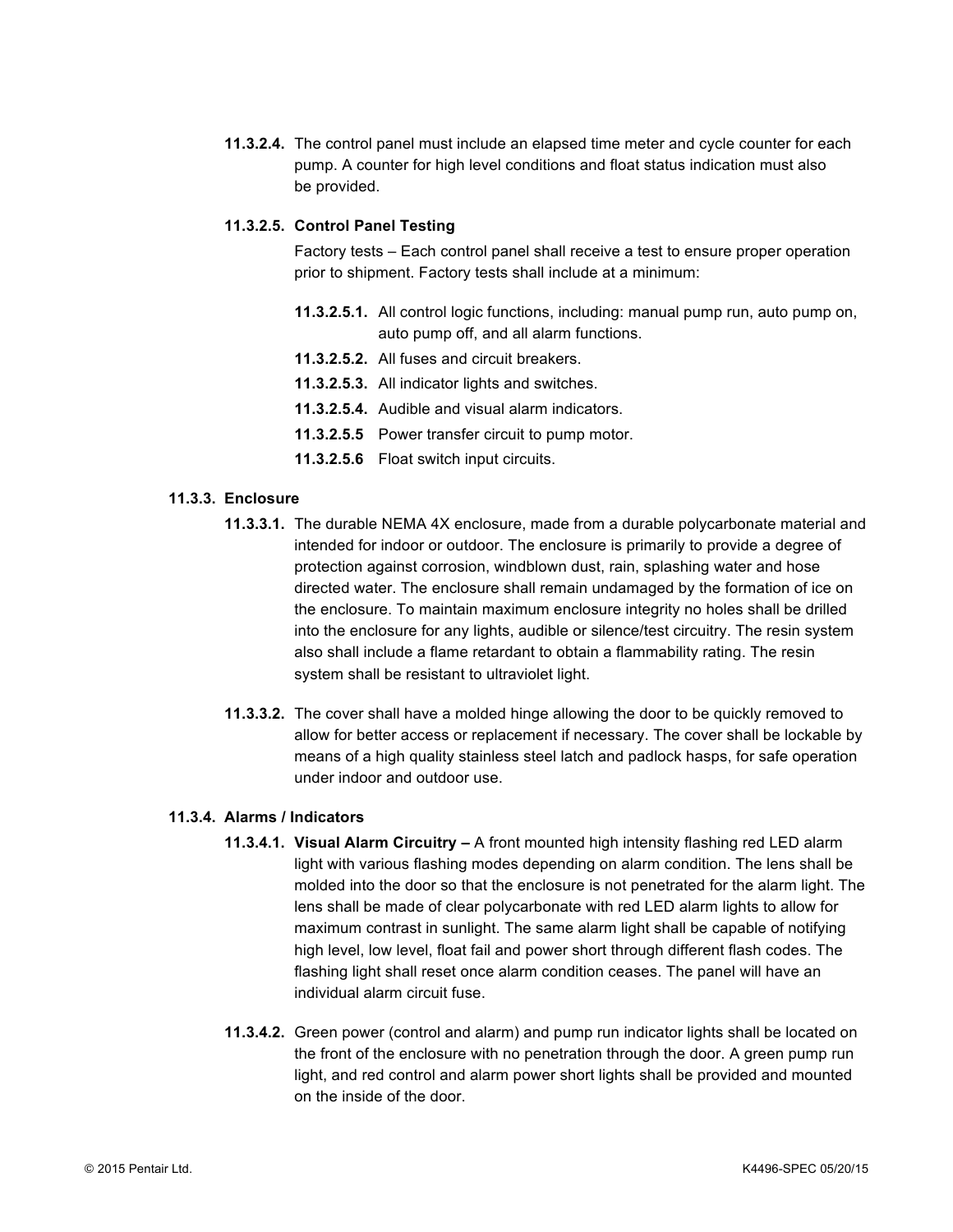**11.3.4.3.** The alarm circuitry must utilize touch pad technology that allows the alarm to be silenced and tested from the outside of the enclosure without penetrating the enclosure for a button or switch.

#### **11.3.5. Circuit Breakers**

- **11.3.5.1 Motor Circuit Breaker.** The pump circuit breaker shall be thermal magnetic trip device and provide for individual motor disconnect and overcurrent and short circuit protection as required by the NEC rating for motor branch circuit protection. Breaker shall be rated 10,000 amps interrupt current (10KAIC). The voltage rating shall match that of the panel incoming service.
- **11.3.5.2 Control Circuit Breaker.** The 120-volt control circuits shall be protected by an auxiliary single (1) pole circuit breaker. Breaker shall be rated 10,000 amps interrupt current (10KAIC).
- **11.3.5.3 Motor Power Relay.** The motor relay shall be rated for 5 hp 230v and 2 hp 115v when used with "zero crossing" technology. It shall provide the electrical start/stop control for each pump and have 12-volt dc operating coil.

# **11.3.6. Level Controls**

# **11.3.6.1. Float Switch Level Control Operation**

- **11.3.6.1.1.** The control panel shall provide terminal strip inputs for pump float and alarm float controls.
- **11.3.6.1.2.** The controller shall provide a pump run indicator light. The LED indicator shall activate to indicate the pump is running.

# **11.3.6.2. Float Controls**

- **11.3.6.2.1.** Simplex control panel operation shall be automatically controlled float switch type level controls. Float switches shall control pump and highlevel alarm functions.
- **11.3.6.2.2.** Float switch shall be capable of operating at temperatures between 32 and 170 degrees F. Float switches shall activate and deactivate between 5 degrees above horizontal and 5 degrees below horizontal. Float switch shall be constructed with a polypropylene outer shell for durability and resistance to wastewater environment. Outer shell shall be filled with polyurethane foamed interior to provide best buoyancy, water tight integrity and protect the switch.
- **11.3.6.2.3.** Float switches shall be of normally open type.
- **11.3.6.2.4.** Float switch cables shall be a minimum of 18 gauge jacketed cable. Float switch contacts and shall be capable of handling 10 amps at 115 VAC or 3 amps at 240 VAC.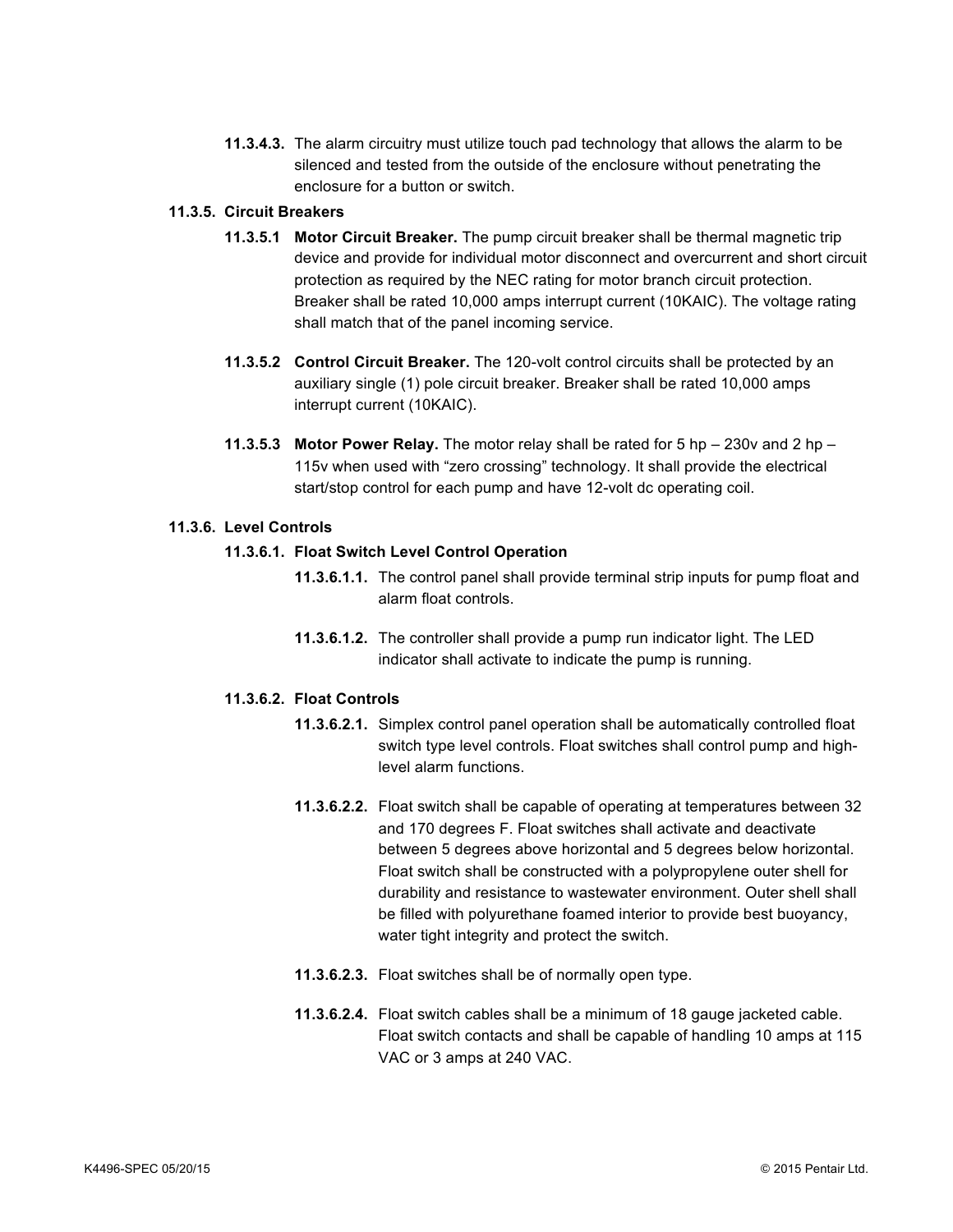- **11.3.6.2.5.** Float switch shall be third party safety recognized by UL and certified by CSA.
- **11.3.6.2.6.** Float switches shall have an external zinc plated cast iron weight. Weight shall be of the split design and shall be easily adjustable for tether length. Float switch weights made of heavy metals, which may contaminate the waste flow stream, shall not be acceptable.

# **12. EXECUTION**

# **12.1. QUALITY ASSURANCE**

- **12.1.1.** The grinder pump shall be free from electrical and fire hazards as required in a residential environment. As evidence of compliance with this requirement, the grinder pump shall be listed by Underwriters Laboratories, Inc., to be safe and appropriate for the intended use.
- **12.1.2.** The grinder pump shall have an industry standard commercial test, which consists of a run test, Hi Pot test and hermetic leak decay test.

# **12.2. DELIVERY, STORAGE AND HANDLING**

- **12.2.1.** The manufacturer shall furnish and deliver assembled grinder pump stations to the contractor or owner. Simplex units, containing one grinder pump and all necessary parts and equipment, shall be installed in fiberglass reinforced polyester tanks for outside installations. All equipment shall be factory installed, except for externally mounted control panel, gravity sewer inlet hubs and pump assembly, which are to be installed in the field. Each simplex grinder pump unit shall be complete, consisting of a basin, basin cover, grinder pump, check valve, junction box, start-stop level controls, motor high temperature shutoff, high water alarm, pump motor failure, alarm loss of power, all internal wiring terminating into the junction box, shutoff valve and discharge piping. In addition, an external alarm and pump control panel is to be provided for the unit.
- **12.2.2.** All packaged tank assemblies will include all the necessary equipment to make a complete turnkey system ready for installation except the grinder pump and control panel.
- **12.2.3.** Upon receipt of packaged tank assemblies, the contractor or owner will visually inspect to make certain the freight carrier has successfully transported the equipment with no damage. It is the responsibility of the contractor or owner to reject any or all damaged equipment prior to signing the delivery slip. FOB factory.
- **12.2.4.** Handling and unloading the basin assemblies shall be the responsibility of the contractor or owner. Lifting devices such as chain is prohibited.
- **12.2.5.** The basin assemblies, grinder pumps and control panels will be stored in a controlled environment to prevent weather conditions from damaging the equipment.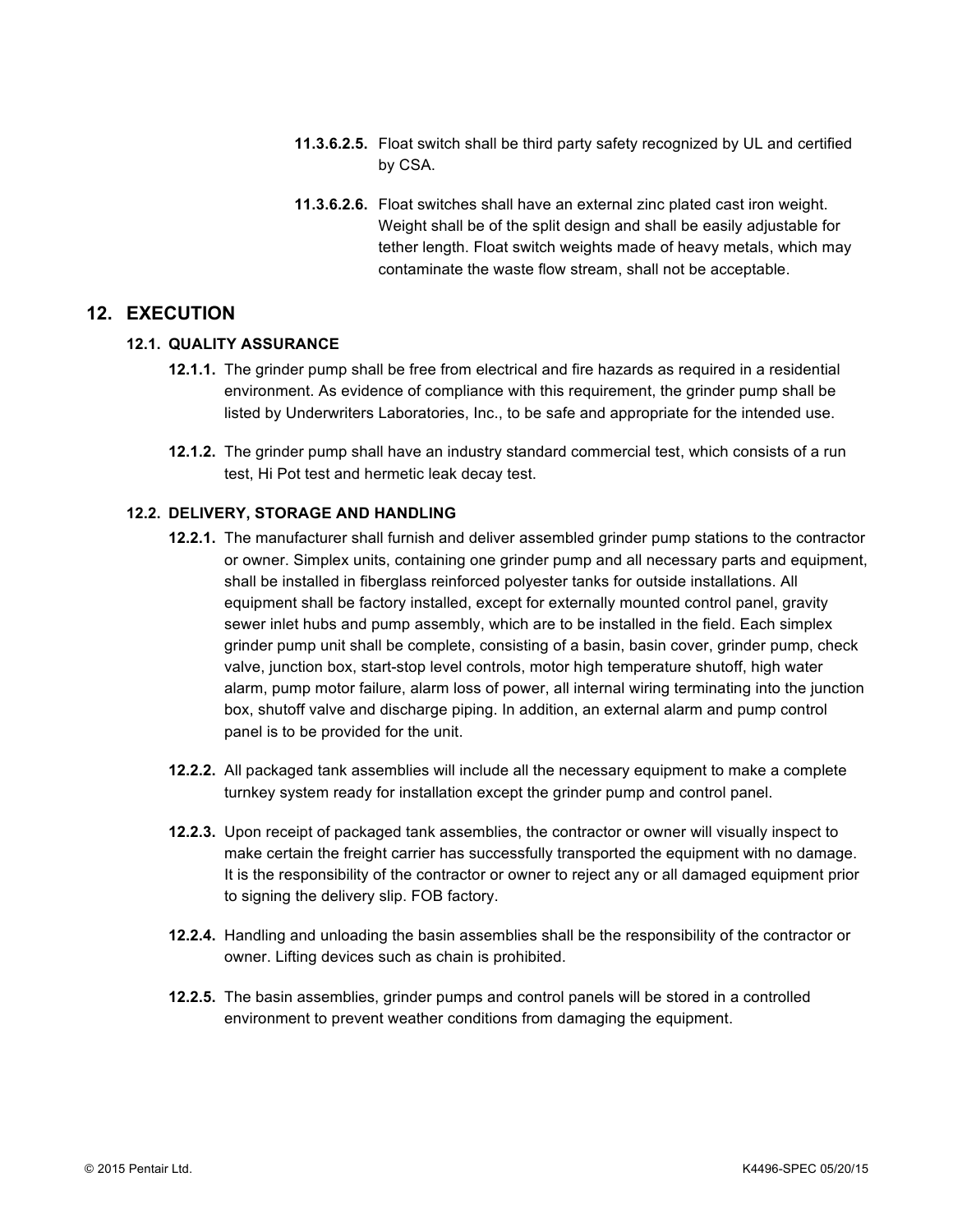

# **MYERS**<sup>®</sup>

# **Basin System with Semi-Positive Displacement Grinder**

# **13.INTRODUCTION**

- **13.1. GRINDER PUMP SYSTEMS:** Low pressure sewer systems (LPS) grinder pump shall be a **Myers GRINDER PUMP SYSTEM** or pre-approved equal.
- **13.2. GRINDER PUMPS** shall be of the **high head semi-positive displacement.** Motors shall be a minimum of two (2) hp rotating at no less than 1750 rpm pumps shall not be considered or approved equal.
- **13.3. GRINDER PUMP SYSTEMS shall be of the factory quick ship package type and shall carry a full factory supplied warranty.** Locally fabricated packages that do not carry factory warranty shall not be considered or approved equal.

# **14. GENERAL**

# **14.1. SUMMARY**

**14.1.1.** The work included in this section shall include furnishing all equipment and materials necessary for complete grinder pump units as specified herein and in compliance with the requirements as specified in the hydraulic analysis report.

Model number shall be **Myers Pump MGPD200-21.**

#### **14.2. REFERENCES**

- **14.2.1.** The equipment furnished shall be produced by a company experienced in the design and manufacture of grinder pumps. Manufacturer shall have a minimum of 25-years experience in the design and manufacture of grinder pump systems for use in low pressure sewer projects. A project is defined as an installation of 50 or more pumps discharging into a common force main.
- **14.2.2.** The manufacturer shall submit detailed installation, user instructions and service instructions.

# **14.3. PACKAGE DESCRIPTION**

- **14.3.1. Pump Model: MGPD200-21**
- **14.3.2. Basin Model: MGPD24PZ2**
- **14.3.3. Panel Model: 27682D001**

#### **14.4. SYSTEM PERFORMANCE REQUIREMENT**

- **14.4.1.** Pumps shall be designed to meet the design head conditions based on the sewer system. Minimum flow requirements for a grinder pump, must illustrate minimum 2 fps velocity through force main.
- **14.4.2.** The sewer system hydraulic analysis shall include the following: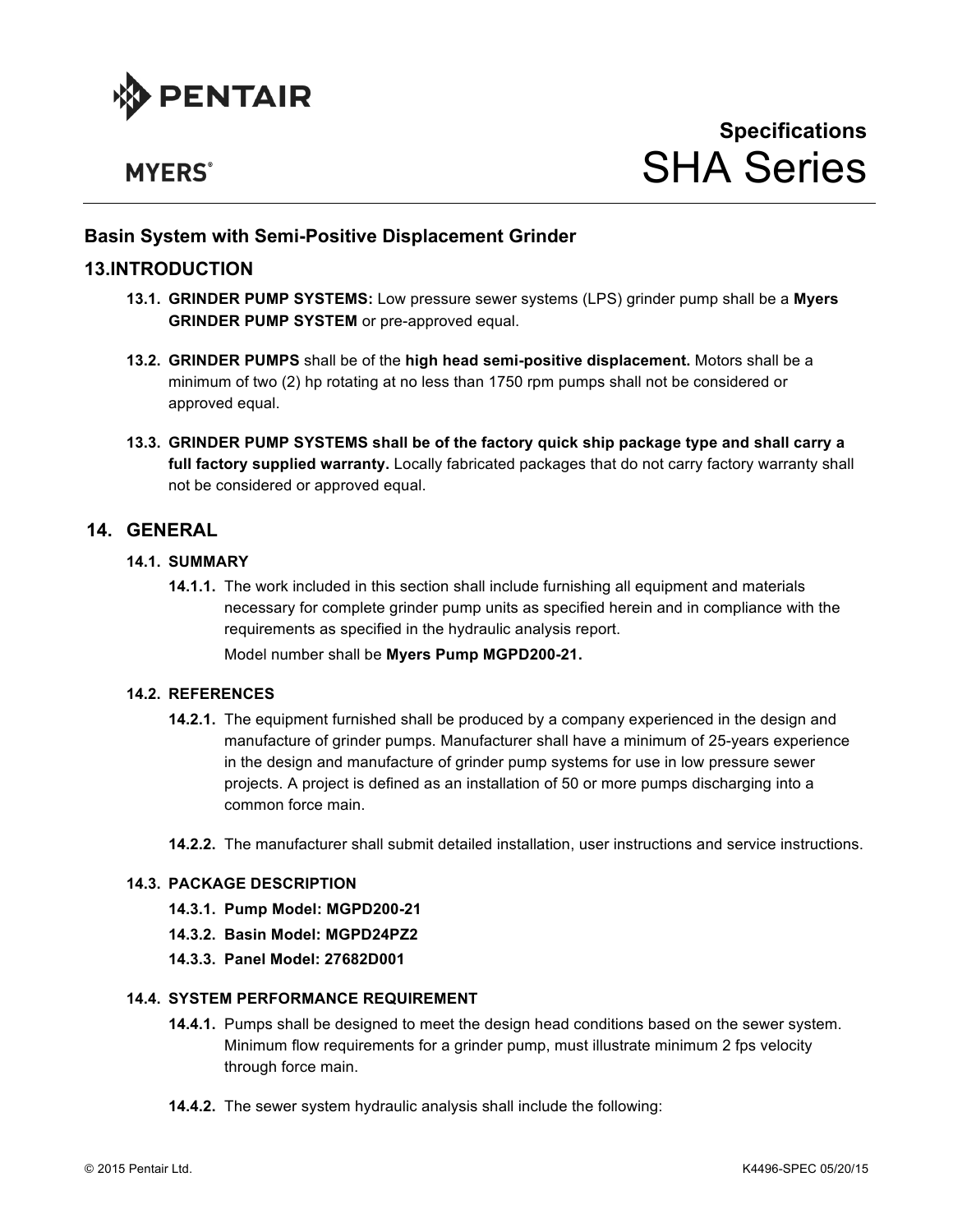- **14.4.2.1.** Color-coded piping schematic of the entire system.
- **14.4.2.2.** Complete flow, velocity and pressure requirements for each pipe segments.
- **14.4.2.3.** A complete written report and design drawing must be submitted.

# **14.5. SUBMITTALS**

**14.5.1.** The complete submittal packet shall include shop drawing information which includes, but is not limited to the following items: pump, motor, impeller, grinder assembly, lift out assembly, check valve, shut off valve, piping, level controls, basin, electrical control panel, electrical junction boxes, alarm facilities. Any deviations from the specifications shall be noted in the submittal.

# **14.6. PROJECT CONDITIONS**

- **14.6.1.** The specifications and project drawings depict equipment and materials manufactured by **Myers,** which are deemed suitable for the service anticipated. It is not intended, however to eliminate other products of equal quality and performance. The contractor shall prepare his bid based on the specified equipment for purposes of determining low bid. Award of contract shall constitute an obligation to furnish the specified equipment and materials.
- **14.6.2.** After execution of the contract, the contractor may offer substitutions to the specified equipment for consideration. The equipment proposed for substitution must be superior in construction and performance to that specified in the contract, and the higher quality must be demonstrated by a list of current users of the proposed equipment in similar installations.
- **14.6.3.** In the event the contractor obtains engineer's approval for equipment substitution, the contractor shall, at his own expense, make all resulting changes to the enclosures, buildings, piping or electrical systems as required to accommodate the proposed equipment. Revised detail drawings illustrating the substituted equipment shall be submitted to the engineer prior to acceptance.
- **14.6.4.** It will be assumed that if the cost to the contractor is less for the proposed substitution, then the contract price shall be reduced by the amount equal to the savings.

# **15. PRODUCTS – GRINDER UNITS BASE BID**

# **15.1. PUMP ASSEMBLY**

# **15.1.1. Pump Model / General Construction**

**15.1.1.1.** Pump shall be a semi-positive displacement sealed grinder type, model MGPD200- 21 as manufactured by Pentair Ltd. The pump castings shall be high quality gray cast iron, ASTM A-48, Class 30. All external-mating parts shall be machined and Buna-N Rubber O-ring seals. Fiber or paper gaskets shall not be acceptable. All fasteners exposed to the pumped liquid shall be 300 series stainless steel. The grinder unit shall be integrally built with a submersible type motor. The grinder pump shall be capable of macerating material in normal domestic and commercial sewage to a fine slurry that will pass freely through the pump and 1-1/4" discharge pipe.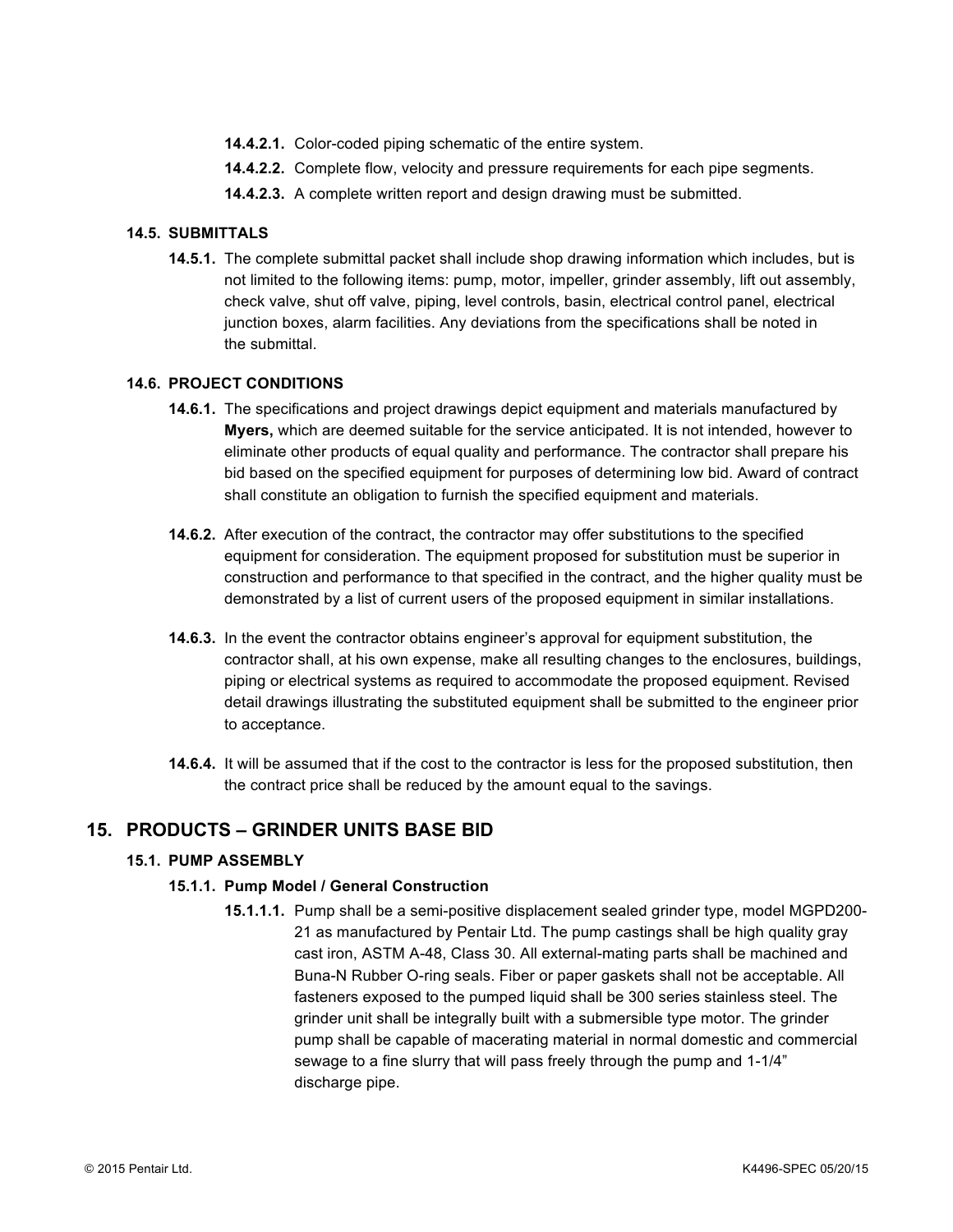NOTE: The following objects should not be introduced into the grinder as damage to the pump stator boot will result; glass; metal; seafood shells; plastic objects (toys, utensils, etc.) or other like sharp objects.

# **15.1.2. Electrical Power/Control Cord**

- **15.1.2.1.** The motor power cord shall be SJOOW water resistant and CSA/ UL approved.
- **15.1.2.2.** The power cable entry into the cord cap assembly shall first be made with a rubber compression washer and compression nut. Each individual lead shall be stripped down to bare wire, at staggered intervals, and each strand shall be individually separated. A heat shrink tube filled with epoxy shall seal the outer cable jacket and the individual leads to prevent water contamination to gain entry even in the event of wicking or capillary attraction.

# **15.1.3. Motor**

- **15.1.3.1. Pump motor shall be of the oil filled type to promote superior cooling and longevity. Air filled motors shall not considered equal or allowed. Motor shall be at a minimum two (2) hp and shall rotate at a minimum of 1750 rpm.**
- **15.1.3.2.** The stator, rotor and bearings shall be mounted in a sealed submersible frame. The stator winding shall be of the open type with Class F insulation, (155 degrees C or 311 degrees F) and NEMA B design (3 phase), NEMA L design (single phase). Single-phase motors shall be capacitor start, capacitor run type for high start torque.
- **15.1.3.3.** The motor shall be mounted in a three quarter motor frame attached to the bearing housing with threaded fasteners so they may be easily removed in the field without the use of heat or a press. Stators held by a heat shrink fit shall not be acceptable. No special tools shall be required for pump and motor disassembly.
- **15.1.3.4.** The motor frame shall be filled with dielectric type oil for maximum heat dissipation by transferring heat from windings and rotor to outer shell. The oil shall also provide continuous lubrication of bearings and mechanical seals. Air-filled motors do not provide superior heat dissipating capabilities and continuous lubrication, therefore shall not be considered an equal. The pump and motor shall be specifically designed so that they may be operated two thirds or completely submerged in the liquid being pumped without compromise. The pump shall not require cooling water jackets. Dependence upon, or use of water jackets for supplemental cooling shall not be acceptable.

## **15.1.4. Bearings and Shaft**

**15.1.4.1.** Motor shall have an upper single row ball radial bearing and a lower single row ball thrust bearing. Ball bearings shall be designed for 50,000 hours B-10 life. Bearings are to be permanently lubricated by the dielectric oil which fills the motor housing. Grease packed ball bearings requiring periodic maintenance for lubrication shall not be acceptable.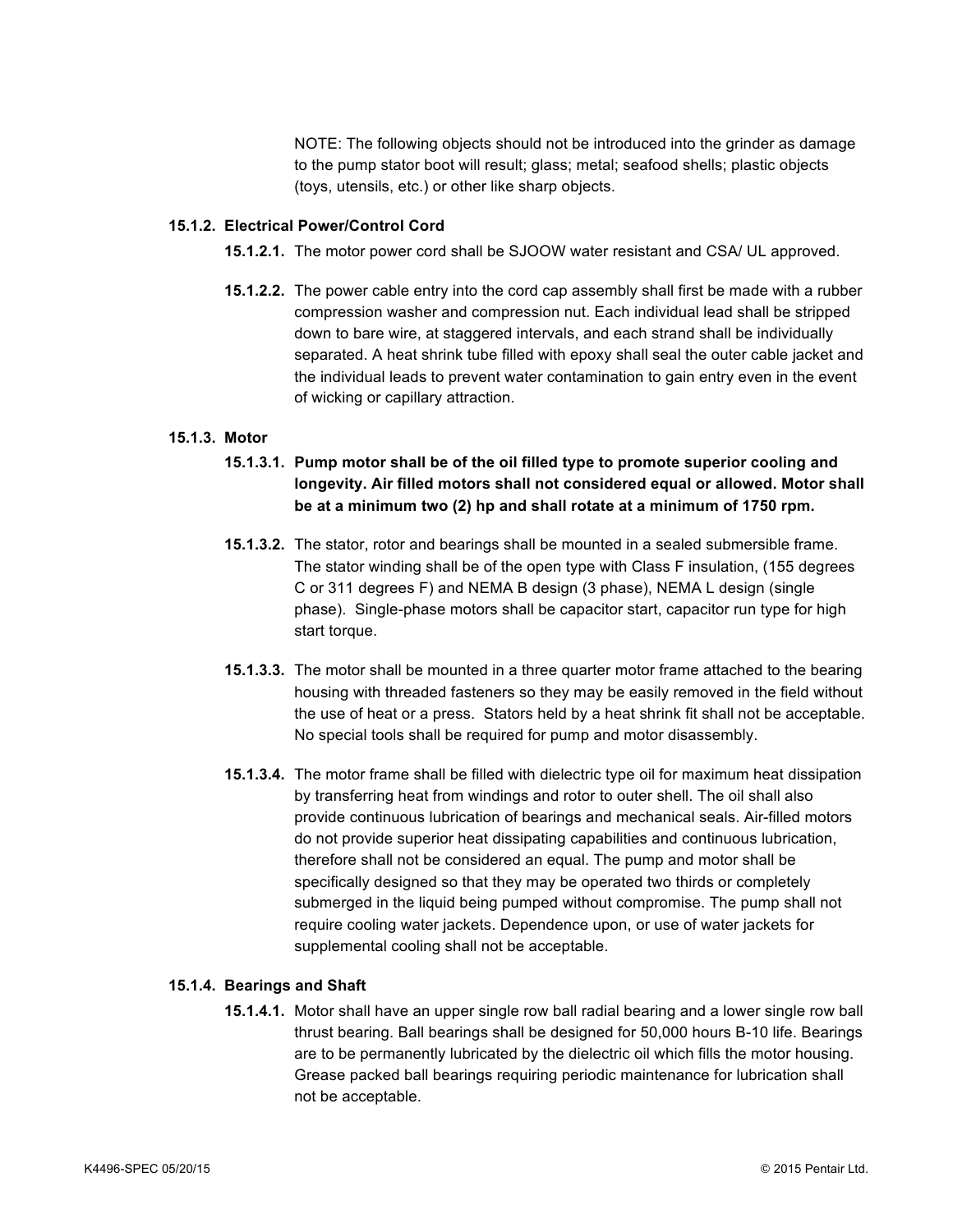- **15.1.4.2.** The common motor pump and grinder shaft shall be machined from solid #400 series stainless steel and be designed for minimum shaft overhang to reduce shaft deflection and prolong bearing life.
- **15.1.4.3.** The shaft shall be threaded to mount the pump impeller and grinder impeller.

# **15.1.5. Mechanical Seals**

- **15.1.5.1.** Motor shall be protected by one type 21 carbon ceramic mechanical seal. Seal shall permanently lubricate seal face to transmit heat from shaft to outer shell.
- **15.1.5.2.** The seal housing shall be equipped with a moisture sensing probe installed between the seals, and the sensing of moisture in the seal chamber shall be automatic, continuous, and not require the pump be stopped or removed from the wet well. Single seal protection will not be considered equal.
- **15.1.5.3.** Seal face shall be carbon and ceramic and lapped to a flatness of one light band. All hardware is to 300 series stainless steel and sealing elastomers are to Buna-N Rubber.

# **15.1.6. Pump Impeller / Semi-Positive Displacement**

- **15.1.6.1.** The semi-positive displacement stator boot shall be designed for rough duty service and shall be of an axial double-helix positive-displacement type. The stator boot shall be constructed of Buna-N Rubber, with the progressing cavity chamber molded integral to the stator boot. Stator boot shall be retained within the volute pumping chamber by a mean of stainless steel retaining ring secured with 400 series fasteners.
- **15.1.6.2.** The semi-positive displacement rotor shall be designed for rough duty service and shall be of a single-lobe axial helix type. The rotor shall be constructed of 300 series stainless steel designed for close slip-fit over motor shaft and retained on motor shaft by means of a lower roll pin.

# **15.1.7. Grinder Construction**

**15.1.7.1.** Grinder assembly shall consist of grinder impeller and shredding ring and shall be mounted directly below the volute passage. Grinder impeller shall be threaded onto stainless shaft and shall be locked with screw and washer. The shredding ring shall be pressed into iron holding flange for easy removal. Flange shall be provided with tapped back-off holes so that screws can be used to push the shredding ring from housing. All grinding of solids shall be from action of the 16 rotating cutter impeller against the 27 stationary shredding ring cutters, producing 24,840 cuts per seconds. All grinder cutters and shredding ring shall be of 440 F stainless steel hardened to 57–60 Rockwell C and ground to close tolerance.

#### **15.2. PACKAGE SYSTEM**

#### **15.2.1. Fiberglass Basin**

**15.2.1.1. Basin –** The diameters and depths shall be based on the system layout.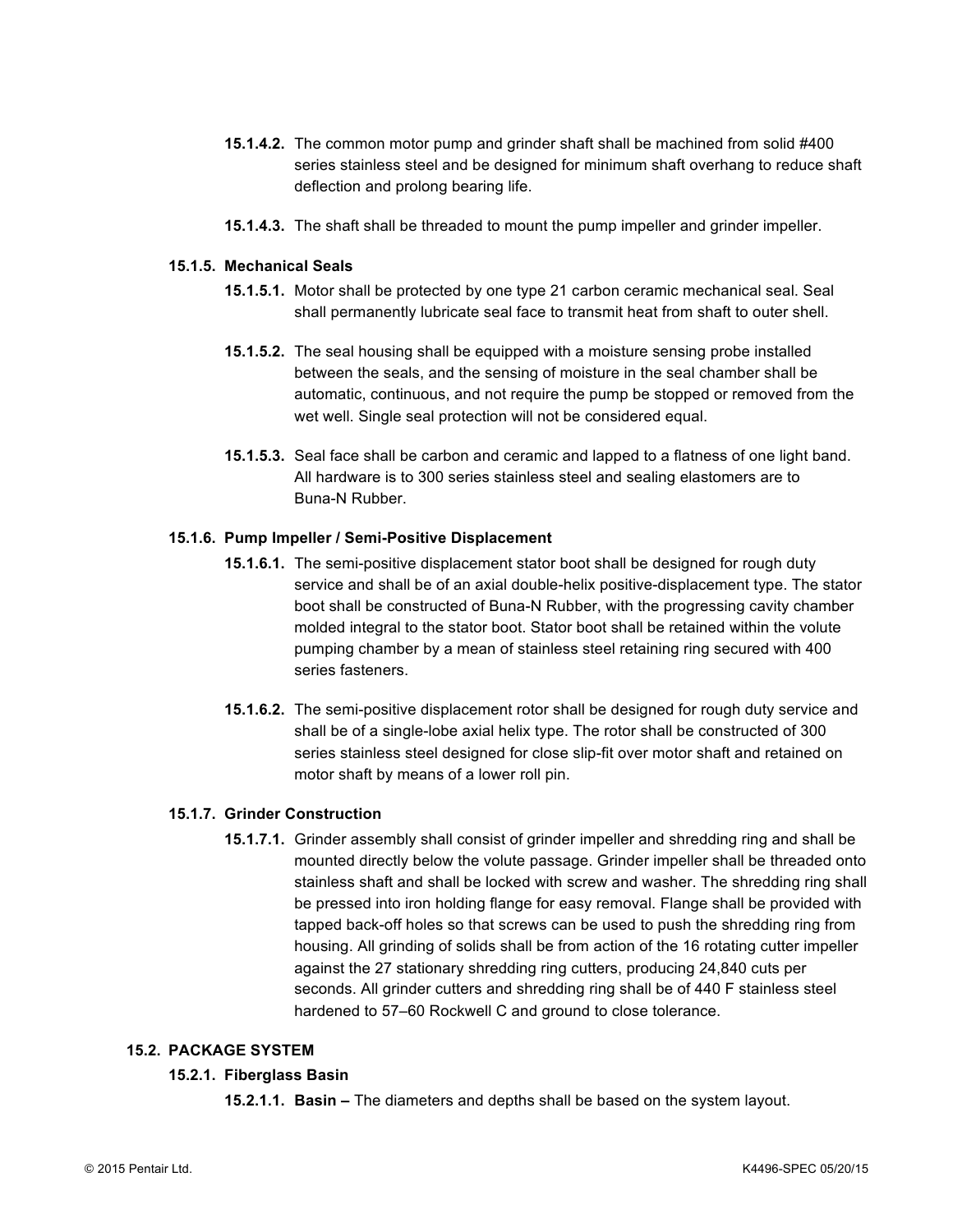- **15.2.1.2.** Basin shall be made from a fiberglass reinforced polyester resin. Resins used shall be of commercial grade polyester and shall be evaluated as a laminate test or determined by previous service to be acceptable for the intended environment. The reinforcing material shall be a commercial grade of glass fiber having a coupling agent to provide a suitable bond between the glass reinforcement and the resin. The manufacturer may supply either (continuous strand, chopped-strand, continuous mat and/or non-continuous mat) or (non-continuous glass strands having fiber lengths from 0.5 to 2.0 inches). The completed material shall be inert and acceptable to the environment. The basin shall be water tight.
- **15.2.1.3. Inner Surface –** The inner surface shall be smooth and resin rich, free of cracks, exposed fibers, porosity and crazing.
- **15.2.1.4. Exterior Surface –** The exterior surface shall be relatively smooth with no exposed fibers or sharp projections. If a pigment is added, color should be relatively equal throughout. Foreign inclusions, dry spots, pinholes or pits, de-laminations, large dimples not meeting thickness requirements and air bubbles are not acceptable.
- **15.2.1.5. Tank Wall –** Wall thickness shall vary with the basin height to provide the aggregate strength necessary to meet the tensile and flexural physical properties requirements. The basin wall laminate must be designed to withstand wall collapse or buckling based on:
	- **A.** Wall thickness (see prior statement)
	- **B.** Hydrostatic pressure (62.4 lbs per square foot)
	- **C.** Saturated soil weight (120 lbs per cubic foot)
	- **D.** Soil modulus (700 lbs per square foot)
	- **E.** Pipe stiffness values as specified (ASTM D3753)

Tank wall laminate must be constructed to withstand or exceed two (2) times the actual imposed loading on any depth of basin.

- **15.2.1.6. Tank Bottom –** The basin bottom shall be of sufficient thickness to withstand applicable hydrostatic uplift pressure. In saturated conditions, the center deflection of the empty basin bottom shall be less than 3/8" (elastic deflection) and shall not interfere with bottom pump mounting requirements. Any mounting studs, plates, cap screws into tank bottom should be stainless steel and resin covered except for threads. Any inserts should be stainless steel or brass and resin covered except for threads.
- **15.2.1.7. Tank Collar (Anti-Flotation) –** A means to counteract buoyancy forces shall be provided on the tank bottom in the form of a ring, and shall extend a minimum of 2" beyond the O. D. of the basin wall. Wall and collar should be blended with a radius not to exceed 1-1/2" beyond wall O.D.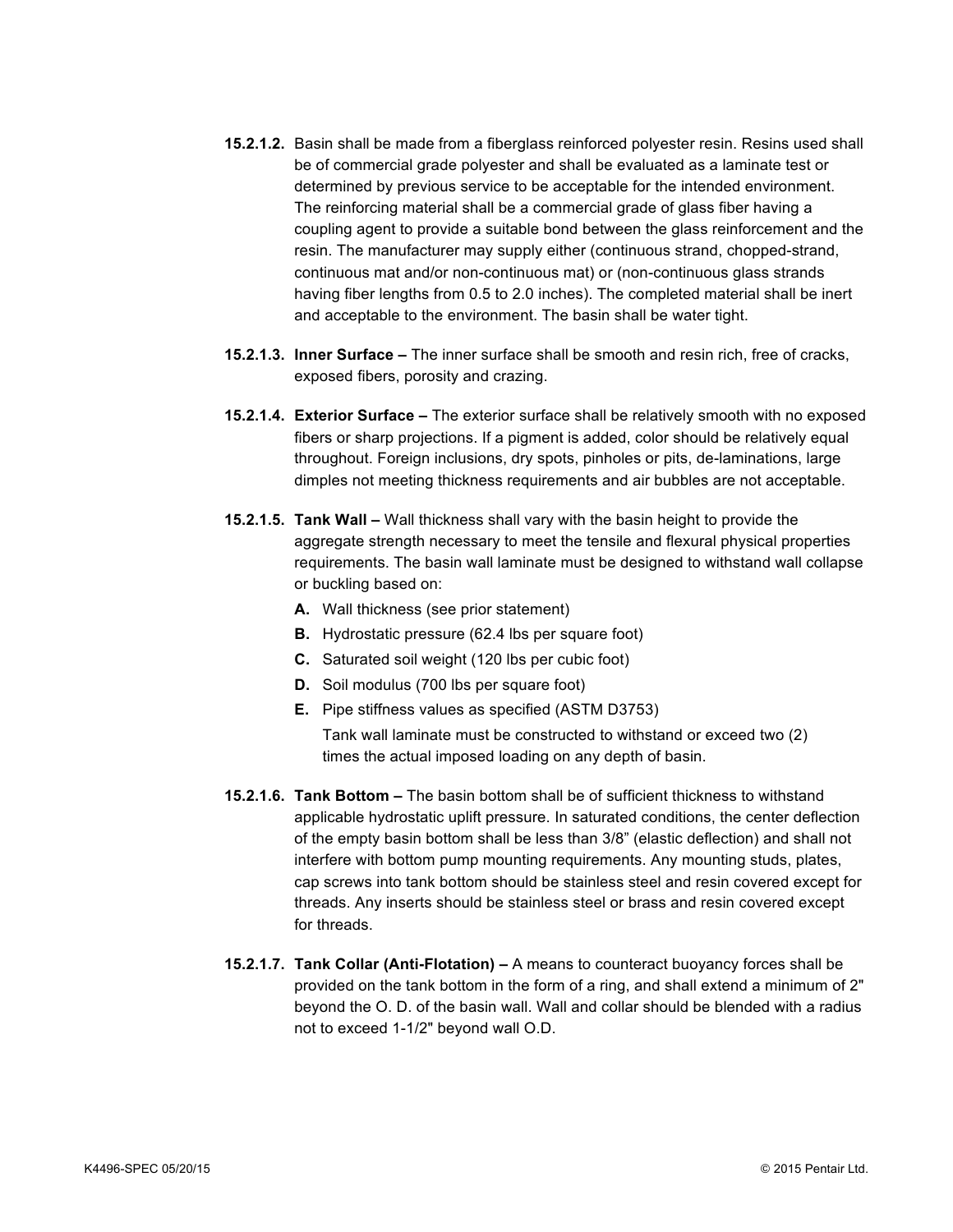**15.2.1.8. Top Flange –** The top flange should be parallel to the tank bottom/collar and perpendicular to the tank wall. Corrosion resistant inserts shall be embedded in the top flange for securing the basin cover. The inserts shall be totally encapsulated to prevent turning (minimum turning torque should not be less than 30 foot/lbs.), pullout and corrosion.

#### **15.2.2. Hard Piped Assembly**

- **15.2.2.1.** Discharge piping shall be 1-1/4" PVC hard piped as indicated on the plans. Piping shall connect to a 1-1/4" stainless steel discharge flange, factory located on the basin at the height shown in the plans. Base elbows and guide rail systems shall not be considered equal or allowed.
- **15.2.2.2.** Check valve shall be of the ball type with a corrosion resistant neoprene ball. The ball shall be the only moving part and shall move automatically out of the path of flow, thus providing an unobstructed smooth flow through the valve body. Upon pump shut-off the ball shall automatically roll to the closed position to provide a positive seal against back pressure or back flow.
- **15.2.2.3.** The ball type shutoff valve shall be furnished and installed as an integral part of the internal pipe assembly. Valve shall be of the single-union type to ease installation and removal of the pump.
- **15.2.2.4.** Pump shall rest on basin floor mounted to a stainless steel base.

#### **15.2.3. Inlet Flange**

- **15.2.3.1.** A one-piece, flexible basin inlet fitting for 4" SCH 40 plastic pipe shall be shipped loose for field installation. Optional fittings include:
	- **A.** 4" SDR35
	- **B.** 6" SCH40
	- **C.** 6" SDR35
	- **D.** 4" Cast iron caulking hub (bolt-on)
	- **E.** 6" Cast iron caulking hub (bolt-on)

Note: Optional bolt-on caulking hubs cannot be used with SDR35 pipe.

#### **15.2.4. Electrical Terminations**

- **15.2.4.1.** The pump power cord and level control cords shall run directly to the control panel. A one-piece flexible fitting shall be installed in the basin. The basin fitting shall secure a 2" electrical PVC conduit to accommodate all wires needed for pump and level control operation.
- **15.2.4.2.** Pump power and level control cords shall run in non-corrosive conduit, unrestricted to the control panel. The control panel shall have an adequate number of sealing type cord grips or equivalent, and shall effectively seal around the wire jacket of the power cords.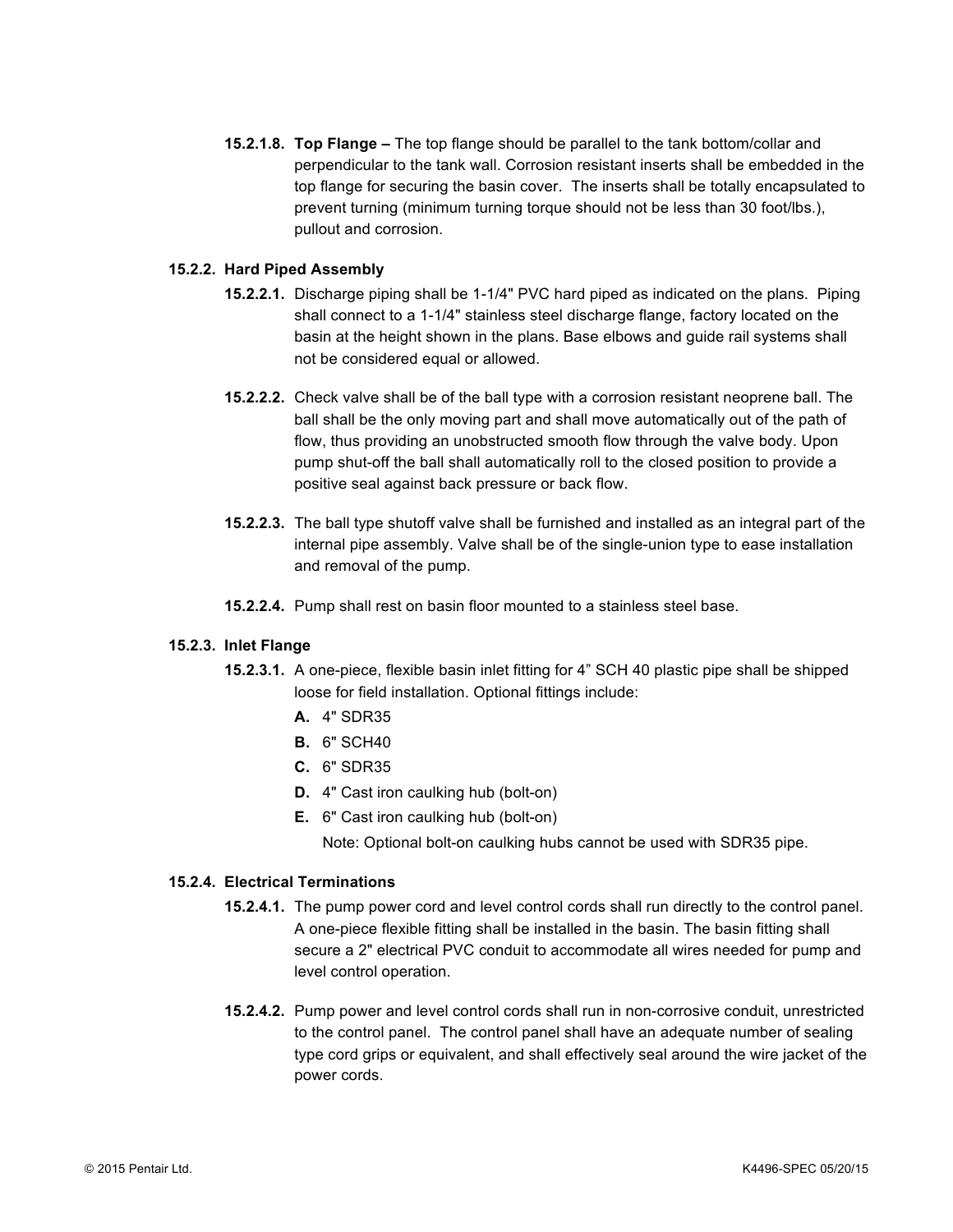## **15.3. ELECTRICAL CONTROL PANEL**

# **15.3.1. Control Panel Model / General Construction**

**15.3.1.1.** Control panel shall be Myers 27682A001 for simplex 230V/60HZ/1PH operation. **Panel shall be equipped for two normally open weighted float switches. Float switches mounted to the pump shall not be considered an equal and will not be allowed.** Enclosure shall be NEMA 4X and have a front mounted high intensity LED alarm light.

#### **15.3.2. General Operation / Construction**

- **15.3.2.1.** A complete wiring diagram and installation instructions will be provided. The control panel assembly shall be completely factory tested.
- **15.3.2.2.** A hand run button shall be provided for convenient control of the pump manual state. The push to run button shall manually run the pump while the hand run button is being pushed. The momentary operation of the hand run button will help protect the pump from damage of prolonged running due to a dry sump.
- **15.3.2.3.** The control must provide "zero crossing" technology. This monitors the AC sine wave and only allows the relay contacts to close at zero voltage and open at zero current reducing damage caused by inrush loads.
- **15.3.2.4.** The control panel must include an elapsed time meter and cycle counter for each pump. A counter for high level conditions and float status indication must also be provided.

#### **15.3.2.5. Control Panel Testing**

Factory tests – Each control panel shall receive a test to ensure proper operation prior to shipment. Factory tests shall include at a minimum:

- **15.3.2.5.1.** All control logic functions, including: manual pump run, auto pump on, auto pump off and all alarm functions.
- **15.3.2.5.2** All fuses and circuit breakers.
- **15.3.2.5.3** All indicator lights and switches.
- **15.3.2.5.4** Audible and visual alarm indicators.
- **15.3.2.5.5** Power transfer circuit to pump motor.
- **15.3.2.5.6** Float switch input circuits.

#### **15.3.3. Enclosure**

**15.3.3.1.** The durable NEMA 4X enclosure, made from a durable polycarbonate material and intended for indoor or outdoor. The enclosure is primarily to provide a degree of protection against corrosion, windblown dust, rain, splashing water and hose directed water. The enclosure shall remain undamaged by the formation of ice on the enclosure. To maintain maximum enclosure integrity no holes shall be drilled into the enclosure for any lights, audible or silence/test circuitry. The resin system also shall include a flame retardant to obtain a flammability rating. The resin system shall be resistant to ultraviolet light.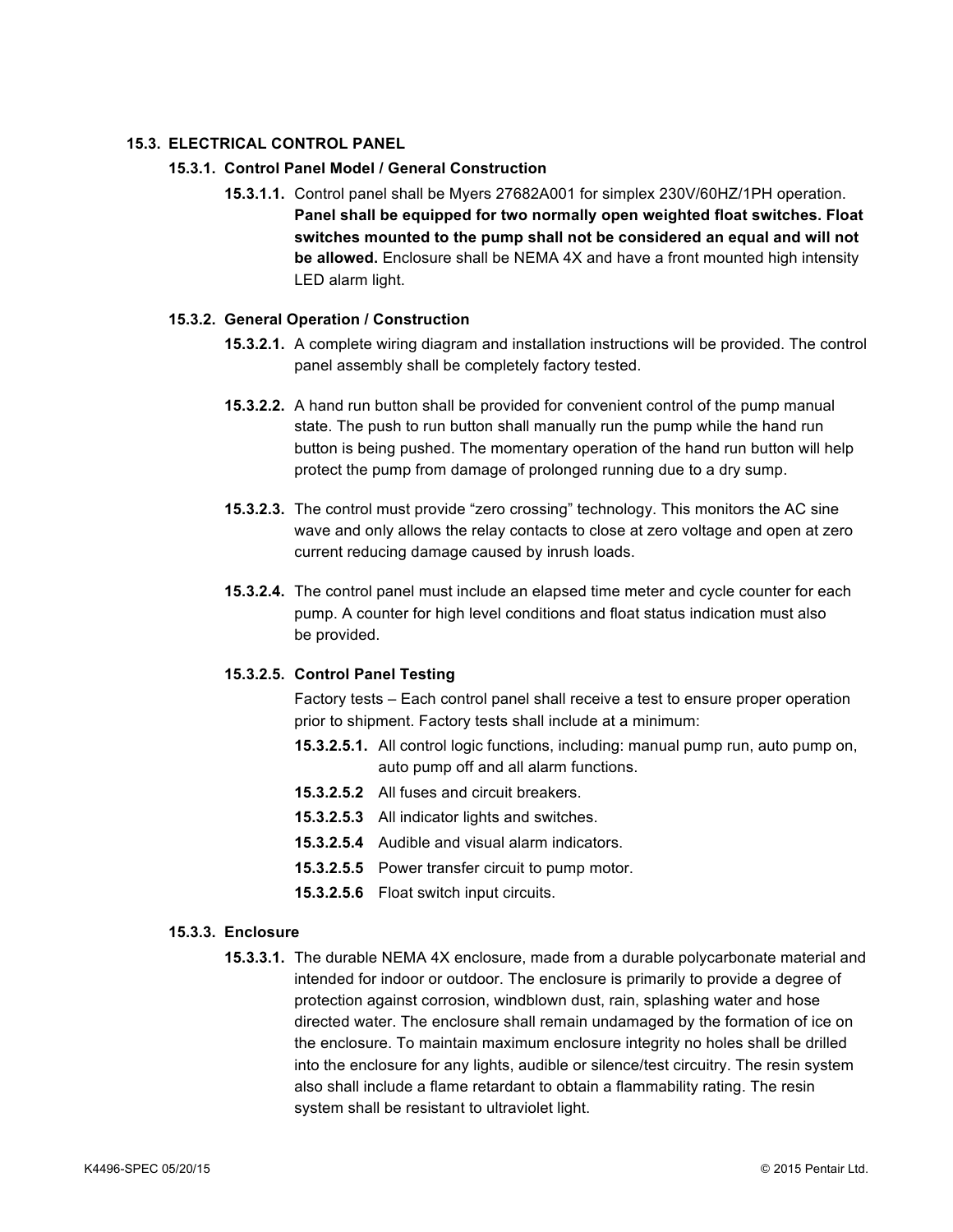**15.3.3.2.** The cover shall have a molded hinge allowing the door to be quickly removed to allow for better access or replacement if necessary. The cover shall be lockable by means of a high quality stainless steel latch and padlock hasps, for safe operation under indoor and outdoor use.

# **15.3.4. Alarms / Indicators**

- **15.3.4.1. Visual Alarm Circuitry –** A front mounted high intensity flashing red LED alarm light with various flashing modes depending on alarm condition. The lens shall be molded into the door so that the enclosure is not penetrated for the alarm light. The lens shall be made of clear polycarbonate with red LED alarm lights to allow for maximum contrast in sunlight. The same alarm light shall be capable of notifying high level, low level, float fail and power short through different flash codes. The flashing light shall reset once alarm condition ceases. The panel will have an individual alarm circuit fuse.
- **15.3.4.2.** Green power (control and alarm), and pump run indicator lights shall be located on the front of the enclosure with no penetration through the door. A green pump run light, and red control and alarm power short lights shall be provided and mounted on the inside of the door.
- **15.3.4.3.** The alarm circuitry must utilize touch pad technology that allows the alarm to be silenced and tested from the outside of the enclosure without penetrating the enclosure for a button or switch.

#### **15.3.5. Circuit Breakers**

- **2.3.5.1. Motor Circuit Breaker.** The pump circuit breaker shall be thermal magnetic trip device and provide for individual motor disconnect and overcurrent and short circuit protection as required by the NEC rating for motor branch circuit protection. Breaker shall be rated 10,000 amps interrupt current (10KAIC). The voltage rating shall match that of the panel incoming service.
- **2.3.5.2. Control Circuit Breaker.** The 120-volt control circuits shall be protected by an auxiliary single (1) pole circuit breaker. Breaker shall be rated 10,000 amps interrupt current (10KAIC).
- **2.3.5.3. Motor Power Relay.** The motor relay shall be rated for 5 hp 230v and 2 hp 115v when used with "zero crossing" technology. It shall provide the electrical start/stop control for each pump and have 12-volt dc operating coil.

#### **15.3.6. Level Controls**

#### **15.3.6.1. Float Switch Level Control Operation**

- **15.3.6.1.1.** The control panel shall provide terminal strip inputs for pump float and alarm float controls.
- **15.3.6.1.2.** The controller shall provide a pump run indicator light. The LED indicator shall activate to indicate the pump is running.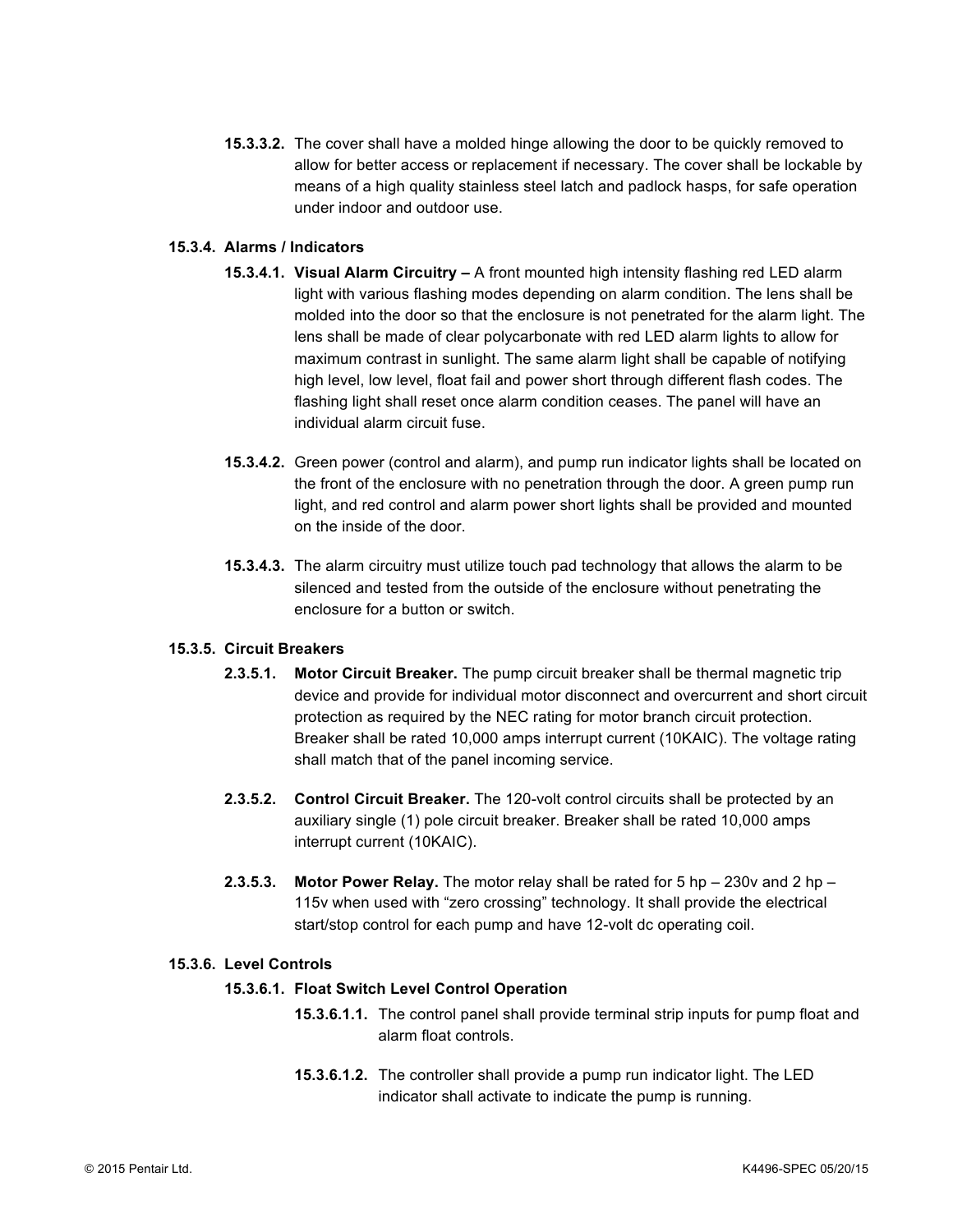#### **15.3.6.2. Float Controls**

- **15.3.6.2.1.** Simplex control panel operation shall be automatically controlled float switch type level controls. Float switches shall control pump and highlevel alarm functions.
- **15.3.6.2.2.** Float switch shall be capable of operating at temperatures between 32 and 170 degrees F. Float switches shall activate and deactivate between 5 degrees above horizontal and 5 degrees below horizontal. Float switch shall be constructed with a polypropylene outer shell for durability and resistance to wastewater environment. Outer shell shall be filled with polyurethane foamed interior to provide best buoyancy, water tight integrity and protect the switch.
- **15.3.6.2.3.** Float switches shall be of normally open type.
- **15.3.6.2.4.** Float switch cables shall be a minimum of 18 gauge jacketed cable. Float switch contacts and shall be capable of handling 10 amps at 115 VAC or 3 amps at 240 VAC.
- **15.3.6.2.5.** Float switch shall be third party safety recognized by UL and certified by CSA .
- **15.3.6.2.6.** Float switches shall have an external zinc plated cast iron weight. Weight shall be of the split design and shall be easily adjustable for tether length. Float switch weights made of heavy metals, which may contaminate the waste flow stream, shall not be acceptable.

# **16.EXECUTION**

# **16.1. QUALITY ASSURANCE**

- **16.1.1.** The grinder pump shall be free from electrical and fire hazards as required in a residential environment. As evidence of compliance with this requirement, the complete grinder pump shall be listed by Underwriters Laboratories, Inc., to be safe and appropriate for the intended use.
- **16.1.2.** The grinder pump shall have an industry standard commercial test which consists of a run test, Hi Pot test and hermetic leak decay test.

# **16.2. DELIVERY, STORAGE AND HANDLING**

**16.2.1.** The manufacturer shall furnish and deliver assembled grinder pump stations to the contractor or owner. Simplex units, containing one grinder pump and all necessary parts and equipment, shall be installed in fiberglass reinforced polyester tanks for outside installations. All equipment shall be factory installed, except for externally mounted control panel, gravity sewer inlet hubs and pump assembly, which are to be installed in the field. Each simplex grinder pump unit shall be complete, consisting of a basin, basin cover, grinder pump, check valve, start-stop level controls, motor high temperature shutoff, high water alarm, pump motor